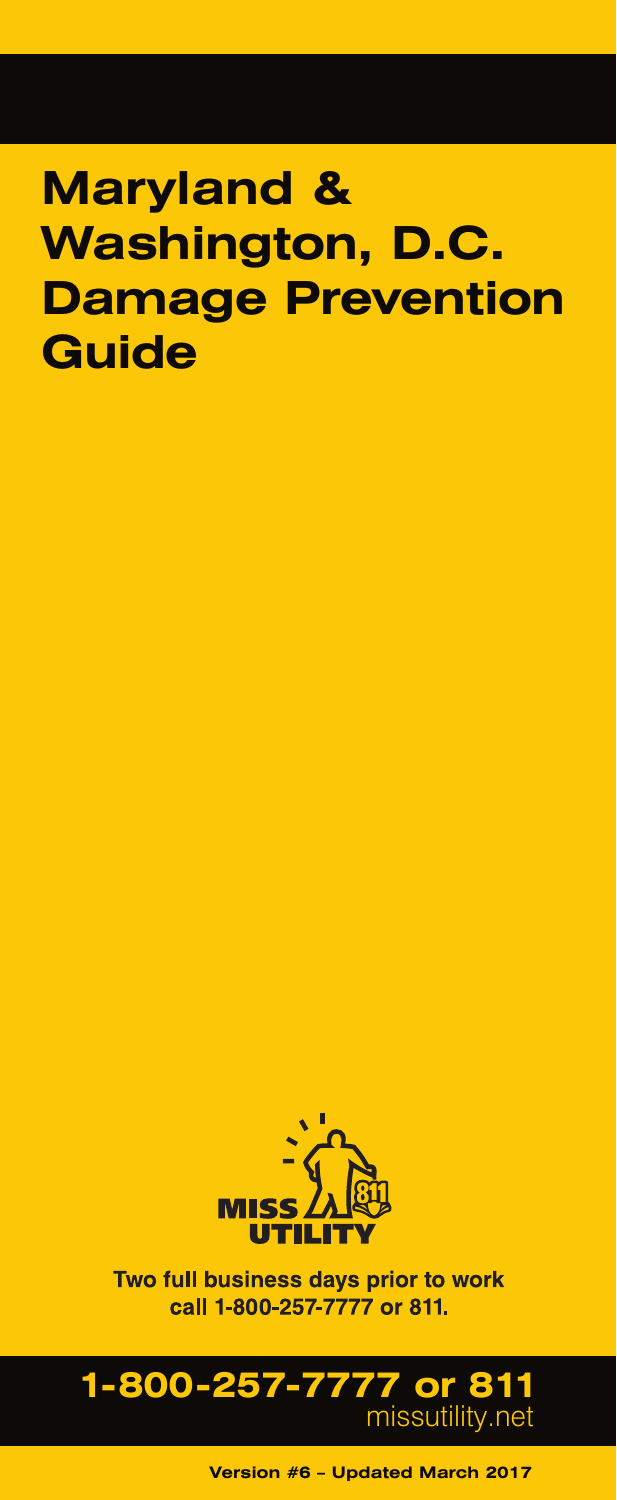#### **APWA Uniform Color Code** FOR MARKING UNDERGROUND UTILITY LINES

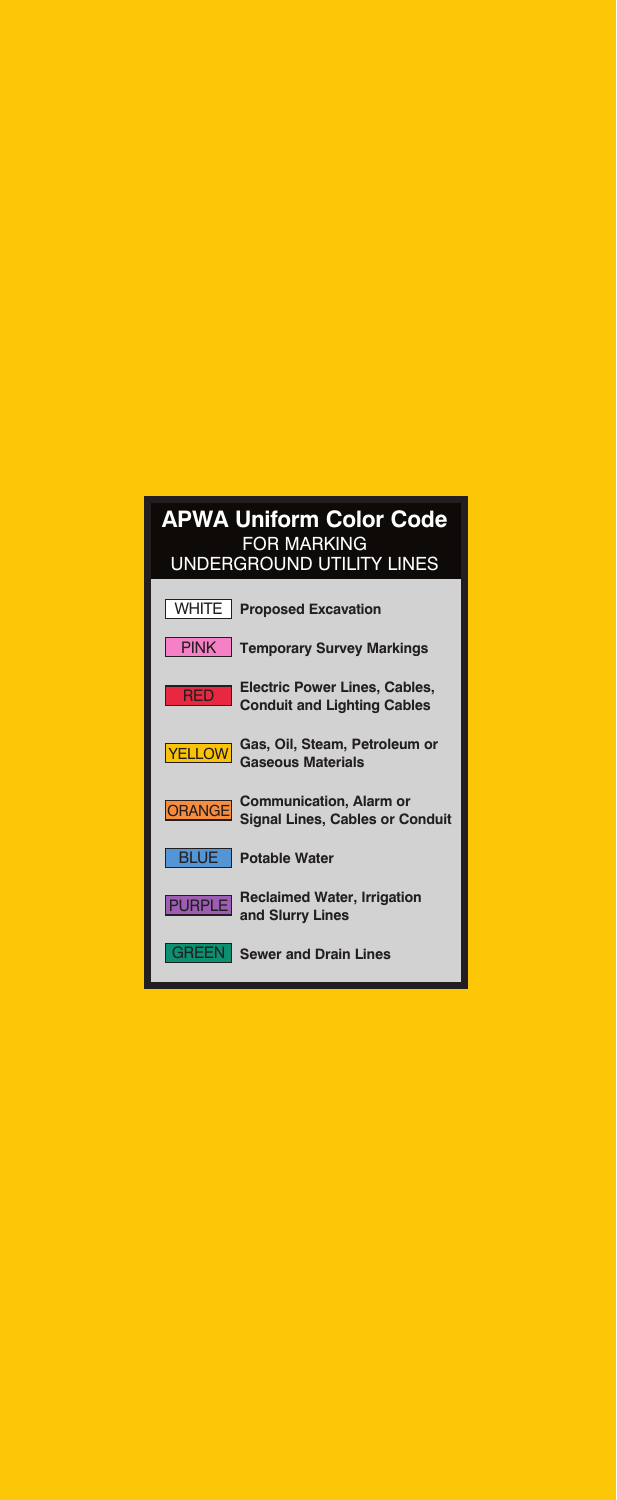# **Maryland & Washington, D.C. Damage Prevention Guide**





Please ensure you have the most updated available guide, as call center processes, Ticket Check codes and state/district laws may change.

**Version #6 – Updated March 2017**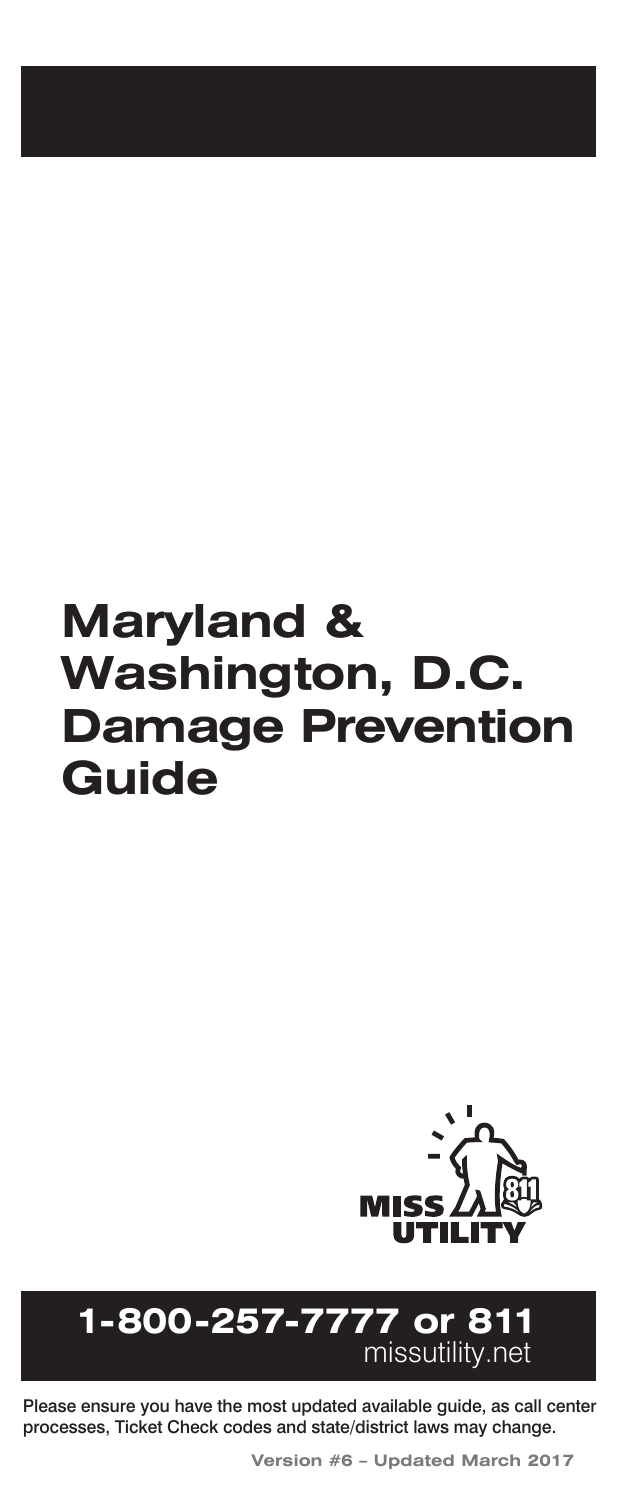### **INTRODUCTION**

Excavation damage can cause injury, loss of life and environmental damage. It also causes interruptions to vital services and can involve tremendous repair costs. So please, dig safely:

- Call before you dig or go to www.missutility.net. (Call 1-800-257-7777 on the Western Shore of Maryland and 1-202-265-7177 in Washington, D.C.) Calling 811 also works in all areas;
- Wait the required time for a positive response from each of the facility owner-members that received your request that the lines are marked or are outside the work area;
- Respect and maintain the marks; and
- Dig with care (hand dig within 18" of an underground facility mark).

### **PREFACE**

This publication has been prepared as a reference tool for everyone using the one-call system operated by the Miss Utility of Maryland and District One Call Notification Center. Being familiar with its contents is essential to successful communication between a person and the facility owner-member. We suggest that you keep this publication on hand for future reference when questions or problems arise.

We also suggest that you give a copy of this publication to all employees who regularly contact Miss Utility or District One Call. There is no copyright infringement on the material in this booklet, so you can copy it for employees and include it as part of their safety training. A copy can also be printed from the website at www.missutility.net.

Miss Utility/District One Call has tried its best to ensure the information provided is accurate as of the date of publication. We shall not be held responsible for typographical errors or other errors, changes that occur after the date of this publication, or any subsequent federal, state or local regulations which may apply. If there are any conflicts between the content of this publication and any federal, state or local regulations, then follow the federal, state or local regulations.

*(NOTE: The contents of this publication are subject to change without notice.)*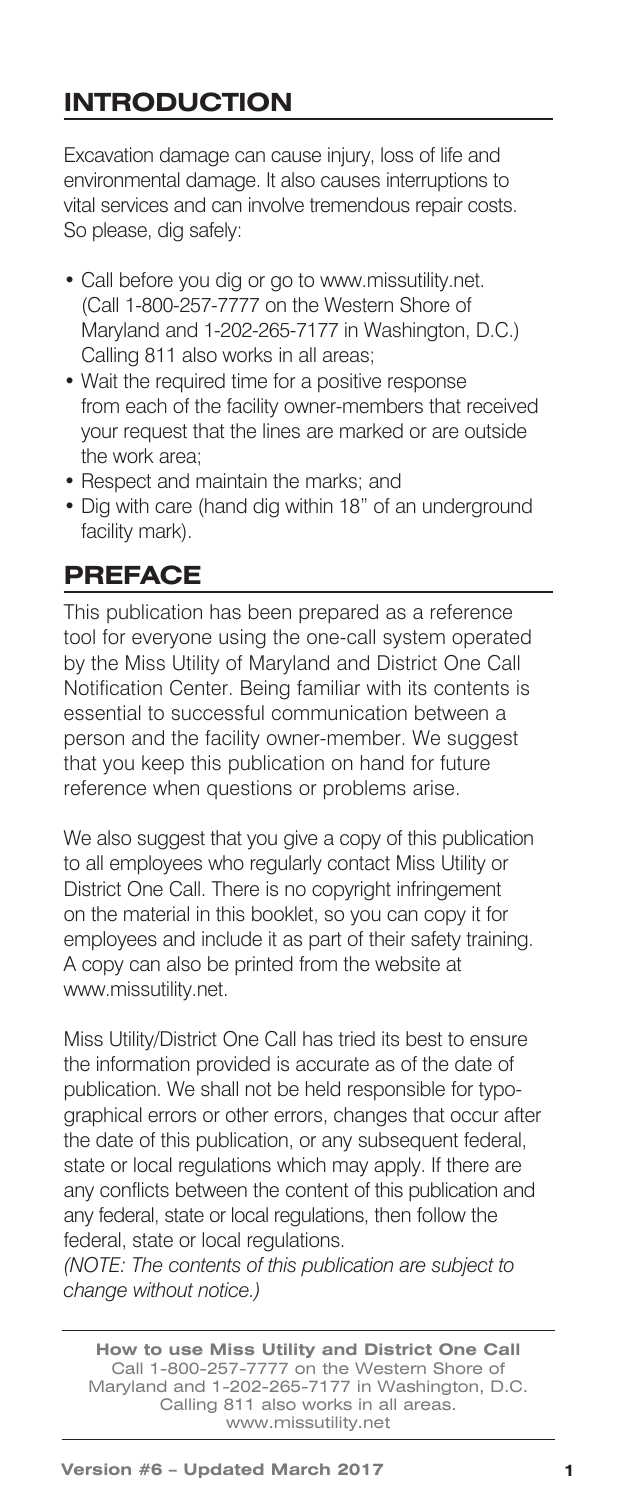### **WHAT IS MISS UTILITY?**

#### Miss Utility is:

- 1. The "approved one-call notification center" for the State of Maryland (as per Maryland code); District One Call is the notification center for the District of Columbia (as per Washington, D.C. Code).
- 2. A corporation whose purpose is to prevent damage to underground infrastructure by:
	- a) Performing the "approved notification center" and the "one-call system" functions
	- b) Fostering a sense of shared responsibility for the protection of underground facilities
	- c) Developing and conducting public awareness and education programs

**Miss Utility does not locate lines itself;** it ensures that its owner-member utilities with underground facilities at your job site know to identify their lines. The Notification Center offices are located at 7223 Parkway Dr., Hanover, MD 21076. Members include owners and members of underground facilities. Interested parties, such as excavators, contractors and others, are invited to damage prevention meetings held the fourth Tuesday of every month. The meetings are a great forum for voicing your concerns with the process and getting an opportunity to meet face-to-face with other interested parties. For a complete list of owner-member utilities, please visit www.missutility.net.

### **WHY IS MISS UTILITY BENEFICIAL FOR EVERYONE?**

#### IT'S THE LAW

Maryland and D.C. statutes require prior notification to all owner-members of underground facilities in your work area of your intent to perform an excavation or demolition (please see the definition of Excavation on pg. 26). Most underground facility owners are required to become owner-members and receive notifications of your planned excavation or demolition when you contact the Notification Center. Owner-members are also required by Law to respond and/or mark your notice of a planned excavation or demolition.

• Maryland Code Title 12 "Underground Facilities" Maryland Code Title 12 "Underground Facilities — Damage Prevention" "Excavation or Demolition Near Underground Facilities" (Appendix A)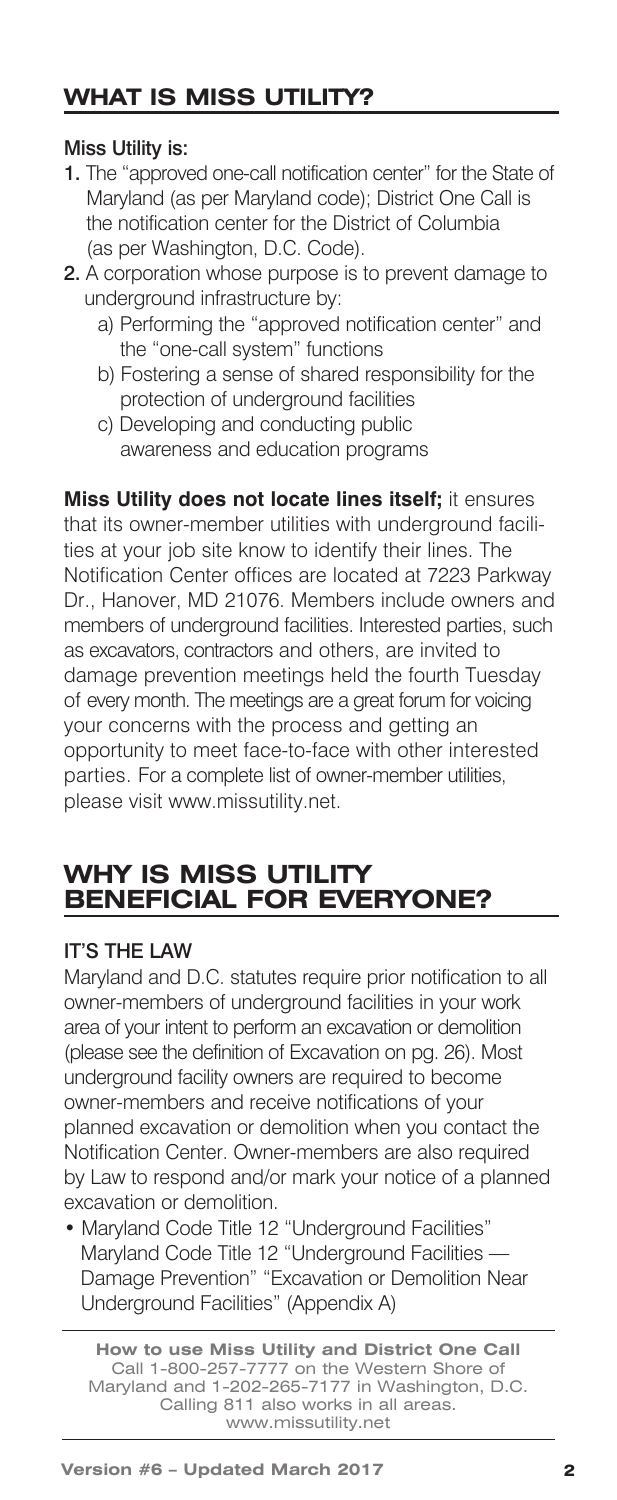- Washington, D.C. Code Title 34 Public Utilities, Chapter 27 "Underground Utility Damage Prevention and Safety" (Appendix B)
- Occupational Safety and Health Administration (OSHA) Subpart P — Excavation Standard 29 CFR 1926.651 (Appendix C) or http://osha.gov

### IT'S EASY

To contact Miss Utility and District One Call: Call 1-800-257-7777 or 811 on the Western Shore of Maryland. Call 1-202-265-7177 or 811 in Washington, D.C. Calling 811 also works in all areas. Go to www.missutility.net for other options such as Internet Ticket Entry.

#### SAVES TIME AND MONEY

Time is money. Work stoppages due to underground facility damage cost you money, and the repair of damaged facilities is costly.

Just one toll-free call or Internet entry on your part, and you can rely on the Notification Center to transmit your locate requests quickly and efficiently to underground facility owner-members. Miss Utility and D.C. One Call are set up to work for you, but only if you make the contact.

By notifying Miss Utility and District One Call first, you should substantially reduce the number of telephone calls you have to make. With just one toll-free call or Internet entry to the Notification Center, owner-members are notified of your location request. Please understand that there are owners of underground facilities who are not members and thus do not receive notifications from the Notification Center.

Because existing underground facilities in your excavation/demolition area are marked pursuant to your request for a locate, your risk of hitting a line is reduced, and that means less chance of having a work stoppage. Plus, if you haven't called the Notification Center and you hit an underground facility, you may be assessed penalties and could be held liable for the repair of any damage incurred. Fines and repairs can be costly.

Why waste time and money when one call can save you both?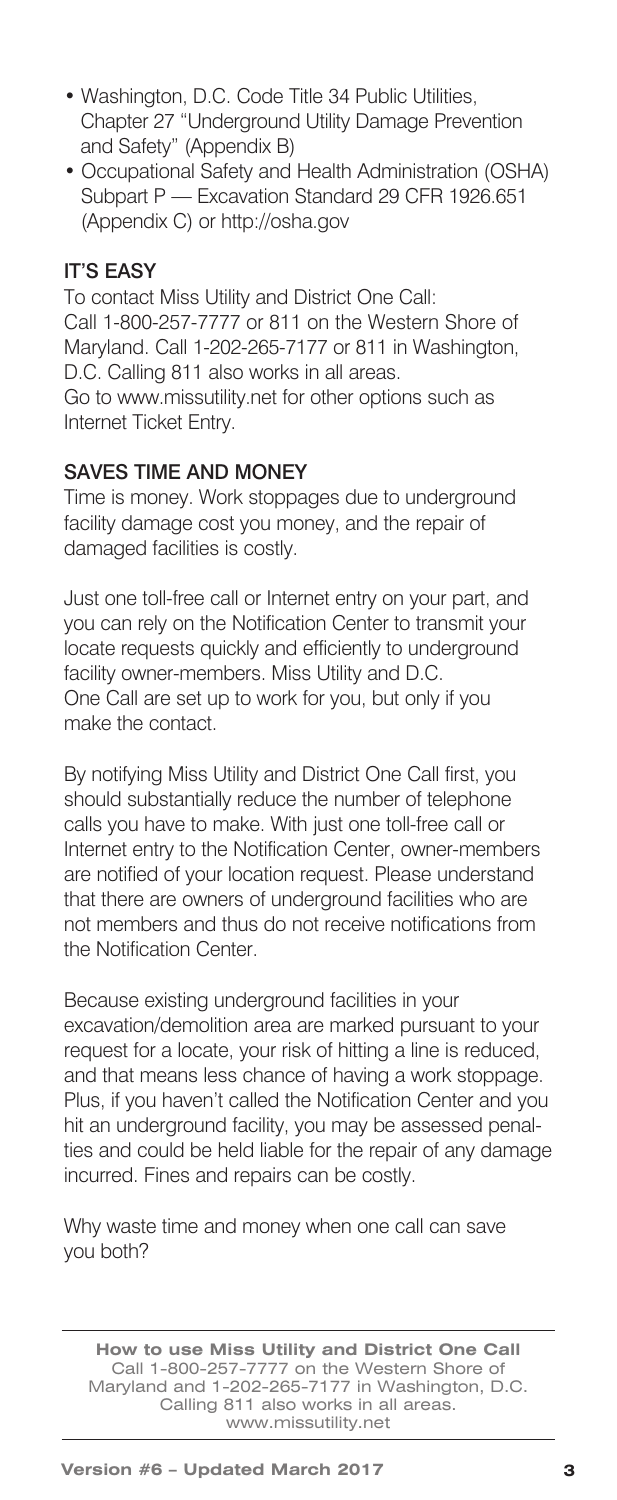### REDUCES COMPLICATED RECORD KEEPING

Due to the ever-increasing number of cable television, telecommunications and fiber optics companies, all with underground facilities, it is virtually impossible for you to identify and keep track of all those companies on your own. When you use Miss Utility and District One Call, there's no need to keep complicated and time-consuming records. Our system does most of the work for you. We know which of our owner-members have underground facilities in your requested excavation or demolition area, and we will let you know who they are.

### PROVIDES SAFER WORKING CONDITIONS

By notifying owner-members through the Notification Center, you enhance your safety, that of your work crew, and the public.

#### PROVIDES SUPPORT

If you ever need verification or backup in the case of legal proceedings, the Notification Center can be invaluable. All incoming calls to the Notification Center are recorded and kept on file for six years. Verification of your call is available to resolve conflicts that may arise with facility owner-members. There may be a fee for obtaining a copy of the ticket and the associated conversation.

### **DETERMINING WHO AND WHEN TO CALL**

In any of the following situations, a person should contact the facility owner(s) directly.

- To report damage to any type of facility.
- To report any type of service outage.
- To resolve any type of billing problem.
- To request any type of facility removal or relocation. (Including mandatory meter or service removals prior to demolition of a building.) However, you still need to call Miss Utility or District One Call for the excavation notice.
- To request any type of utility service.

If an excavation or demolition occurs outside the state of Maryland or Washington, D.C., that state's one-call center should be contacted directly, instead of Miss Utility or District One Call. Workdays are considered 7 a.m. to 5 p.m. Monday through Friday, excluding holidays.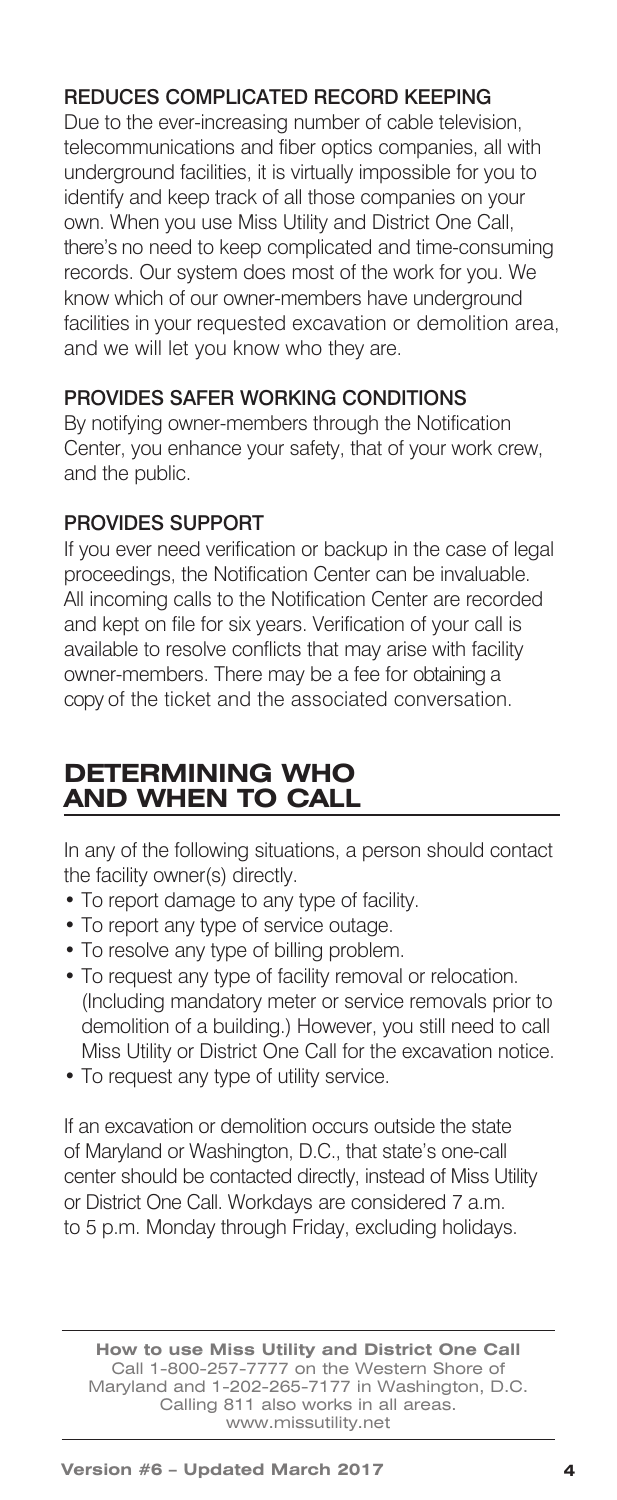Emergency locate requests are accepted 24 hours a day, seven days a week, 365 days a year. Please note that facility owner-members may have different working hours or holiday schedules.

### **MISS UTILITY METHODS OF COMMUNICATION**

#### Use a phone

Call 1-800-257-7777 on the Western Shore of Maryland. Call 1-202-265-7177 in Washington, D.C. Calling 811 also works in all areas.

#### Use the Internet

www.missutility.net

The Notification Center created ITIC, an Internet application that allows you to input your locate requests LIVE on the Internet.

ITIC is a free service and is available to everyone 24 hours a day/seven days a week. Most find ITIC to be a great time saver as opposed to calling in locate requests.

You can find more information on ITIC by visiting http:// www.missutility.net/itic.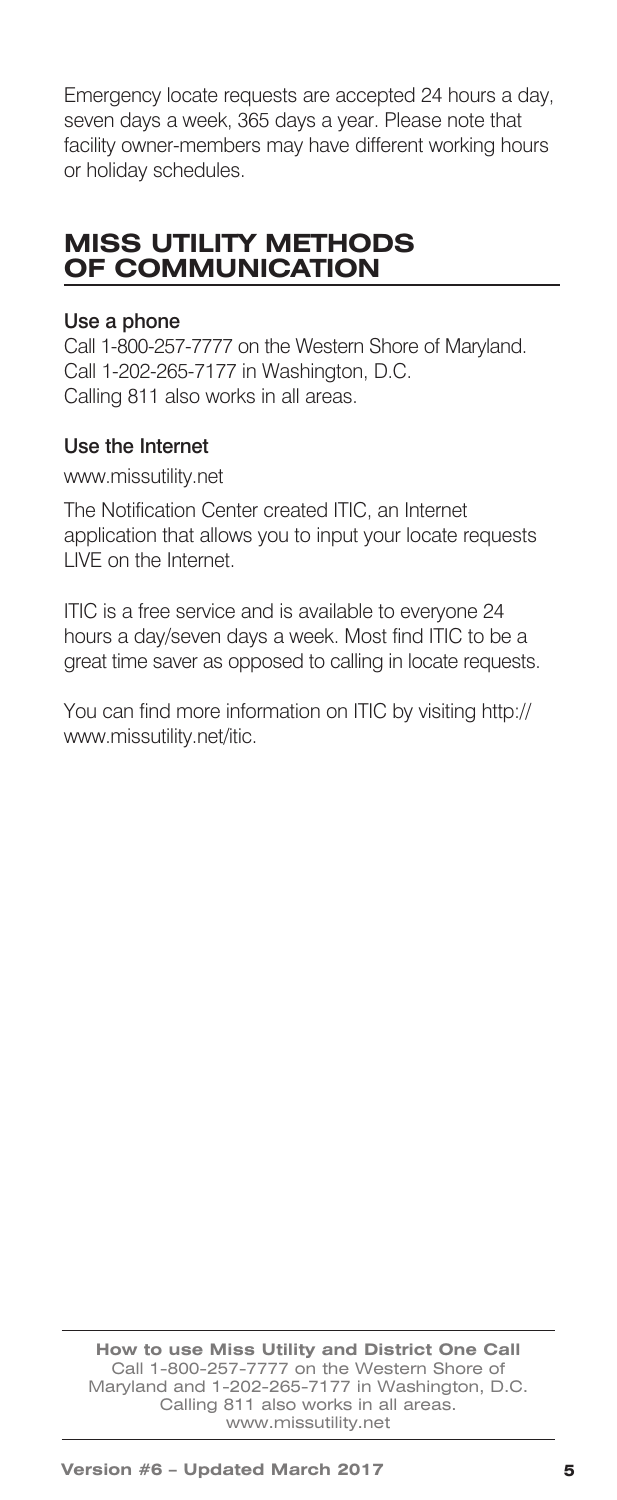### **UNDERGROUND FACILITIES INFORMATION EXCHANGE SYSTEM (TICKET CHECK)**

### Call Ticket Check® Phone: 1-866-821-4226 or

http://www.missutility.net/searchstatus

In Maryland, you can contact the underground facilities information exchange system (aka Ticket Check) by calling a special toll-free number, 1-866-821-4226. A voice will prompt you through the steps to retrieve the status of your tickets. For further information on how to utilize this system, contact a Customer Service Center supervisor at 1-800-257-7777 or 811. You can also view and print your tickets online at www.missutility.net/searchstatus.

### Maryland Locator's Status Codes

Maryland Facility Owner-Member Locators will use the following "Status Codes" to communicate each ticket's locate status. *Note: Ticket Check rules and information are available at www.missutility.net/maryland/ticketcheck.asp*

| Code 1: | Clear/No conflict. If code 1 is selected,<br>it will be locked out as the final selection.<br>The owner-member cannot change or<br>delete a code 1 response.                                                                                                                                                 |
|---------|--------------------------------------------------------------------------------------------------------------------------------------------------------------------------------------------------------------------------------------------------------------------------------------------------------------|
| Code 2: | <b>Marked.</b> If code 2 is selected, the only code<br>it can be changed to is code 1.                                                                                                                                                                                                                       |
| Code 3: | <b>24-hour delay.</b> When the code 3 extension<br>expires, the owner-member will be sent a "no<br>response" every 24 hours until the ticket number<br>expires or the ticket is coded as either a: code 1,<br>2, 5, 9 or 10.                                                                                 |
| Code 4: | 48-hour delay. When the code 4 extension<br>expires, the owner-member will be sent a "no<br>response" every 24 hours until the ticket number<br>expires or the ticket is coded as either a: code 1,<br>2, 5, 9 or 10.                                                                                        |
| Code 5: | Not complete/In progress. The locator has<br>spoken with the excavator and they have agreed<br>to this ticket code. If the ticket is statused as a<br>code 5 before the ticket number expires, it can<br>be updated to a code 1, 2 or 9 for 120 calendar<br>days from the original call/online request date. |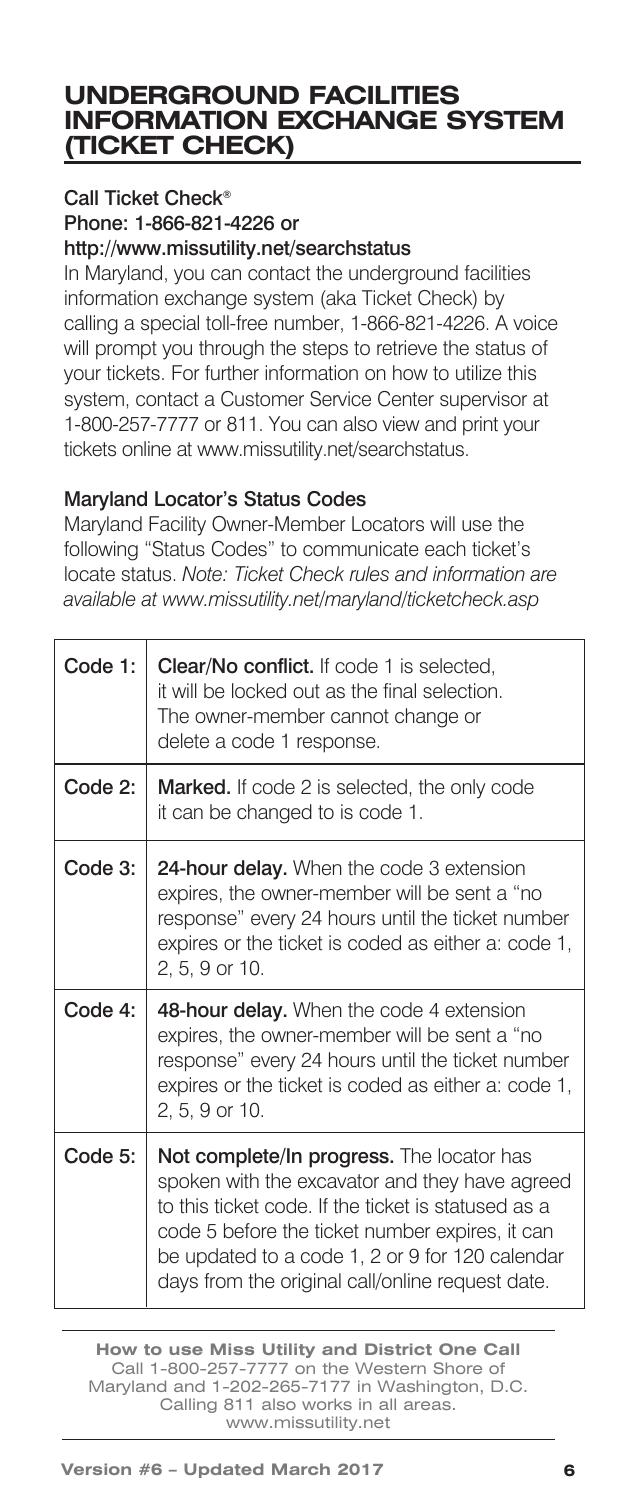| Code 8: | Utility locator has not yet responded. If the<br>ticket has not been assigned a Ticket Check<br>status by the ticket's due date, the utility<br>company will receive a No Response notice<br>reminding them to status the ticket. The No<br>Response will be transmitted to the affected<br>utility company every 24 hours until the ticket<br>is either statused or expires. If the ticket is<br>statused after the Ticket Check due date, the<br>locator will be restricted to status codes; 1, 2,<br>5, 9 or 10. |
|---------|---------------------------------------------------------------------------------------------------------------------------------------------------------------------------------------------------------------------------------------------------------------------------------------------------------------------------------------------------------------------------------------------------------------------------------------------------------------------------------------------------------------------|
| Code 9: | Marked up to privately owned utility.                                                                                                                                                                                                                                                                                                                                                                                                                                                                               |
|         | Code 10: Incorrect work site mapping, insufficient<br>information and/or wrong address. Code<br>10 will be a locked code unless the excava-<br>tor successfully processes a discrepancy<br>notice prior to the ticket expiring. Once the<br>discrepancy notice is processed via the IVR or<br>Search & Status, the locator can update the<br>ticket status using code 1, 2 or 9.                                                                                                                                    |

#### Ticket Check Excavator Codes

An excavator can utilize two codes to communicate with the owner-member/locator as provided below and on page 8.

| The discrepancy notice (code 6) can be<br>used by the excavator only when the owner-<br>member has statused the ticket with a code 1,<br>2, 9 or 10. The code 6 discrepancy notice can<br>be processed via www.missutility.net while<br>viewing the Ticket Check statuses on Search &<br>Status or when listening to the ticket status<br>using the IVR System at 1-866-821-4226.<br>The call center will transmit the discrepancy<br>notice to the affected owner-member. It is the<br>locator's responsibility to contact the excava-<br>tor when they receive a code 6 discrepancy<br>notice and to recode the ticket based on Ticket<br>Check rules if the ticket number is valid. A dis-<br>crepancy code can be processed one time<br>per owner-member, per valid ticket. | Code 6<br>Locate discrepancy for code<br>1, 2, 9 or 10. |
|---------------------------------------------------------------------------------------------------------------------------------------------------------------------------------------------------------------------------------------------------------------------------------------------------------------------------------------------------------------------------------------------------------------------------------------------------------------------------------------------------------------------------------------------------------------------------------------------------------------------------------------------------------------------------------------------------------------------------------------------------------------------------------|---------------------------------------------------------|
|---------------------------------------------------------------------------------------------------------------------------------------------------------------------------------------------------------------------------------------------------------------------------------------------------------------------------------------------------------------------------------------------------------------------------------------------------------------------------------------------------------------------------------------------------------------------------------------------------------------------------------------------------------------------------------------------------------------------------------------------------------------------------------|---------------------------------------------------------|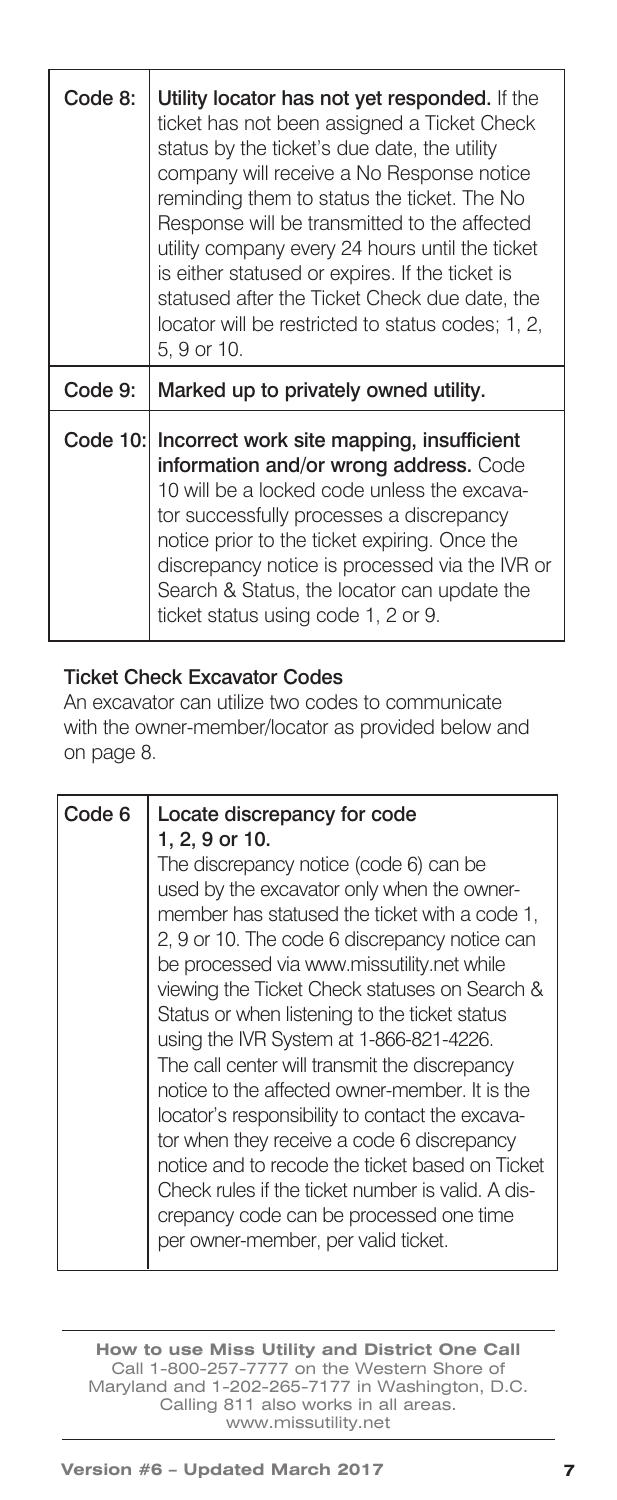| Code <sub>7</sub> | Not complete/In progress – code 5 dispute.<br>The dispute notice (code 7) can be used by the<br>excavator only when the owner-member uses a<br>code 5 as their status. The code 7 dispute notice<br>can be processed via www.missutility.net while<br>viewing the Ticket Check status on Search &<br>Status or when listening to the ticket status using<br>the IVR system at 1-866-821-4226. The call<br>center will transmit the dispute notice to the<br>affected owner-member. It is the locator's<br>responsibility to contact the excavator when they<br>receive a code 7 dispute notice and to recode<br>the ticket while the ticket is valid. A code 5<br>ticket is available to recode 120 calendar days<br>from the original call date. A dispute code can<br>be processed one time per owner-member, |
|-------------------|-----------------------------------------------------------------------------------------------------------------------------------------------------------------------------------------------------------------------------------------------------------------------------------------------------------------------------------------------------------------------------------------------------------------------------------------------------------------------------------------------------------------------------------------------------------------------------------------------------------------------------------------------------------------------------------------------------------------------------------------------------------------------------------------------------------------|
|                   | per valid ticket.                                                                                                                                                                                                                                                                                                                                                                                                                                                                                                                                                                                                                                                                                                                                                                                               |

#### Maryland Positive Response Confirmations

If you provide your email or a fax number when you contact the Notification Center, an automated confirmation detailing the status activity on each ticket will be sent to you no later than 11:59 p.m. the second full business day following the original release date on the ticket. For example: A ticket called in at 7 a.m. on Monday morning will receive an automated confirmation no later than 11:59 p.m. Wednesday. It is your responsibility to call Ticket Check to follow up on any statuses that have not yet been posted at the time of the confirmation. This can be done by calling 1-866-821-4226 or by logging onto www.missutility.net/searchstatus.

*Note: Some utility owner-members in Washington, DC participate in Ticket Check as their means to communicate ticket positive response*.

### **TYPES OF "INTENT TO EXCAVATE" NOTIFICATIONS HANDLED BY MISS UTILITY/DISTRICT ONE CALL**

The Notification Center can process several types of "INTENT TO EXCAVATE" notices; they include:

- NORMAL: excavation or demolition with work description
- EMERGENCY
- INSUFFICIENT NOTICE or SHORT NOTICE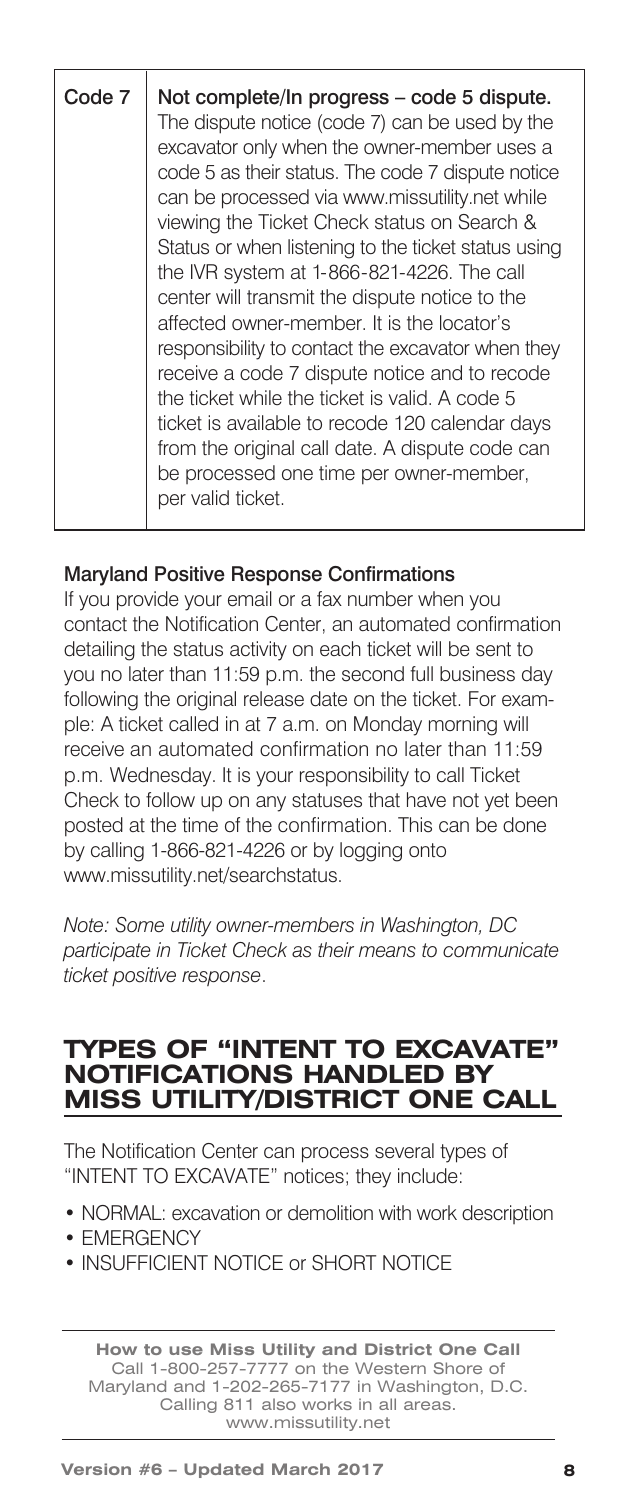#### NORMAL Maryland Excavation Notices

A person in Maryland must give at least 2 full business days (excluding weekends and legal holidays) notice prior to the day they plan to start work. Miss Utility will issue a normal Response-Due-By date and time (excluding weekends and legal holidays). Owner-members who receive the notice in Maryland are to contact Ticket Check by 11:59 p.m. the second full business day. A person must check Ticket Check by phone at 1-866-821-4226 or through the Internet at http://www.missutility.net/ searchstatus to see how those that received the notice responded. Please refer to MD law § 12-127 (A).

*Maryland example:* A call made at 10 a.m. on the Friday before a normal two-day weekend will have a Response-Due-By date of the next Tuesday at 11:59 p.m. Maryland owner-members should notify Ticket Check by 11:59 p.m. on Tuesday. If a person provides an email address or fax number, a fax or email from Ticket Check will be sent to the person after 11:59 p.m. on Tuesday.

'NORMAL' Washington, D.C. Excavation Notices Excavators in D.C. are to give at least 48 hours, but not more than 15 days (excluding weekends and legal holidays), notice prior to the day they plan to start work. The Notification Center will issue a normal Response-Due-By date and time 48 hours (excluding weekends and legal holidays) after notice. Owner-members who received the notice are to respond back to the person 48 hours after the ticket is processed.

*Washington, D.C. example:* A call made at 10 a.m. on the Friday before a normal two-day weekend will have a Response-Due-By date of the next Tuesday at 10 a.m.

#### EMERGENCY EXCAVATION NOTICE

An emergency is defined in the respective state laws. (Maryland Law § 12-121, D.C. Law §34-2709). An emergency exists only when one or more of the following conditions exist:

- The unforeseen excavation, which, if not performed, could present a danger to life, health or property.
- An unstable condition exists which may result in any of the conditions listed above (for example, a leak in any service or main, or a fault in a primary or secondary wire and/or cable).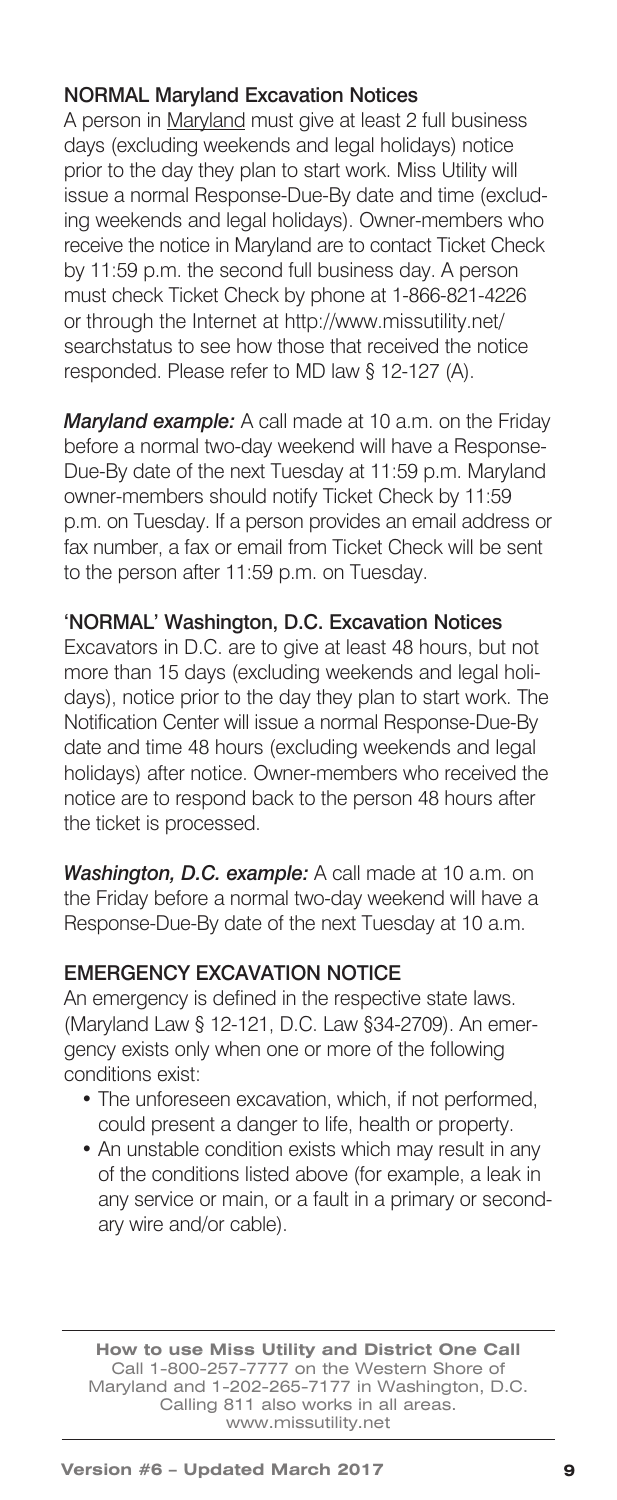When calling in an emergency excavation, inform the Notification Center operator that an emergency situation exists, and be prepared to explain which of the above conditions is in effect. The Notification Center will prepare the ticket for immediate transmission.

#### 'INSUFFICIENT' AND 'SHORT NOTICE' EXCAVATION NOTICE

You may process an Insufficient or Short Notice ticket when your desire is to begin work in less than the required time allowed by law for owner-member response. Remember, this type of ticket is just a request for locates in a shorter amount of time; you must wait until all notified owner-members have responded to your ticket before you begin excavation.

### **PREPARING FOR NON-EMERGENCY AND OTHER TYPES OF NOTIFICATIONS**

### SEPARATE LOCATE REQUESTS

Every company on the job must have a separate one-call ticket number before an excavation or demolition. Often, there are several companies on a job site performing work. The construction schedule may dictate different types of work requiring different specialty contractors simultaneously. In these situations, it is imperative for each company to obtain a ticket number before an excavation or demolition to ensure that the specific areas have been appropriately marked by any affected underground facility.

### NOTIFICATION PROCESS

The Notification Center needs to obtain specific information concerning locate requests. There is a specific reason for every question asked. This section will provide a brief explanation of the reason for each. Locate request processing is easier if the person has an understanding of the questions and is prepared to answer them. Preparation is the key. The Notification Center call-taking procedures state that a separate ticket will be filed for each job site. Major projects within one municipality/ quadrant or unincorporated area can be covered by one ticket, provided the work involves a stretch of single road. For example, gas main construction which runs on Main St. from 1st Ave. to 10th Ave., and then on 10th Ave. to Elm St. would need to be filed on two separate tickets and described as follows: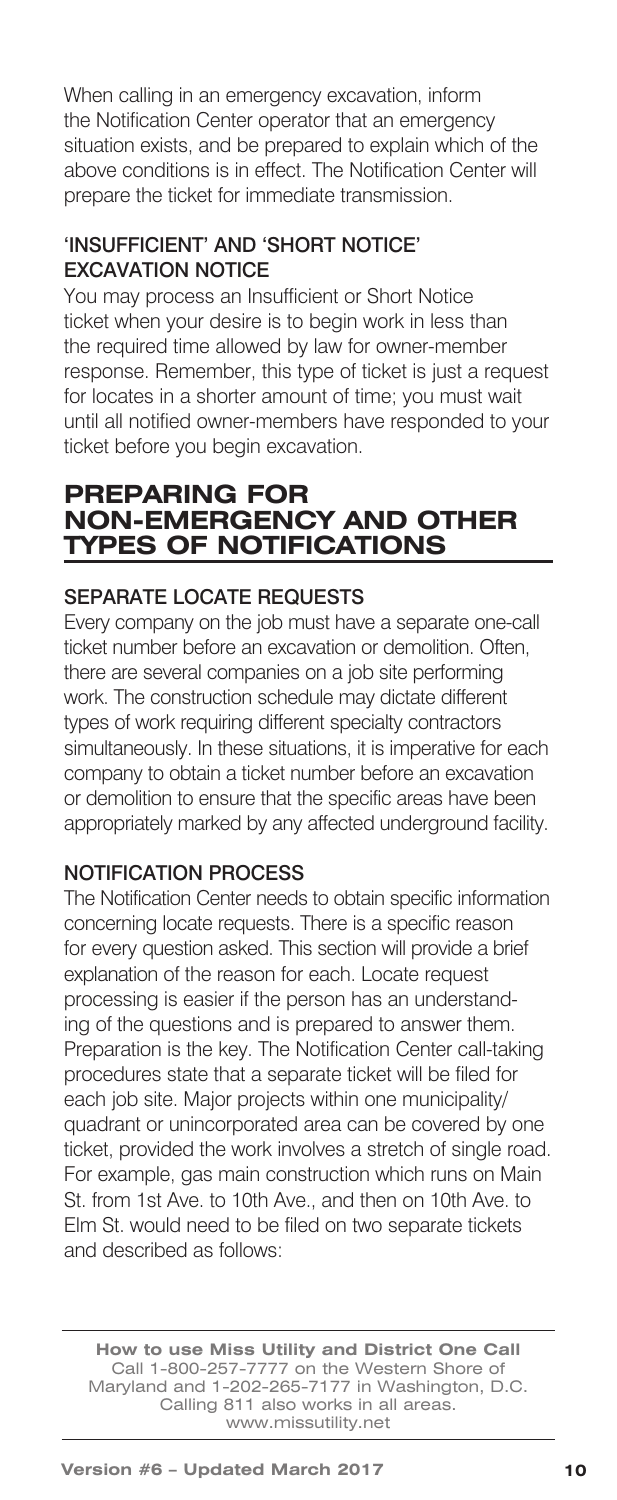Ticket No. 1: On Main St. from 1st Ave. to 10th Ave. Ticket No. 2: On 10th Ave. from Main St. to Elm St.

Following is a brief explanation of each question asked by the Notification Center representatives or in ITIC:

#### Type of Call Being Placed

Notification Center Customer Service Representatives (CSR) will not specifically ask what type of call is being placed. By listening to the prompts, you will be directed to either the emergency-only line or the normal locate request line.

#### 1.Company/Person ID

 All persons, excluding homeowners, are assigned a unique ID number which is used to expedite future locate requests. This information is also helpful in the event it is necessary to contact you for further information, and may be needed to verify your identity (this must be obtained by contacting the Notification Center prior to using ITIC).

#### Name, Company Name and Mailing Address

 The person's name and company name are taken in order to maintain records of all locate requests.

#### Telephone Number

 The telephone number (with area code) of the person is taken for callbacks in case additional information is required at a later time and for use by those ownermembers who call to confirm appointments or respond to an emergency excavation request.

#### Email Address

 To receive Positive Response information from Ticket Check and from many owner-members, an email address is requested.

#### Fax Number

To receive Positive Response information from Ticket Check and from many facility owner-members, a fax number is requested.

#### Alternate Contact (i.e. Field Representative and Cell Phone Number)

 Locate requests can often be expedited when a field contact or the person supervising the work can be reached directly.

#### 2.County and State

 The Notification Center accepts locate requests for all counties on the Western Shore of Maryland, and Washington, D.C. The county and place of the work site is needed to identify the job site location. The accuracy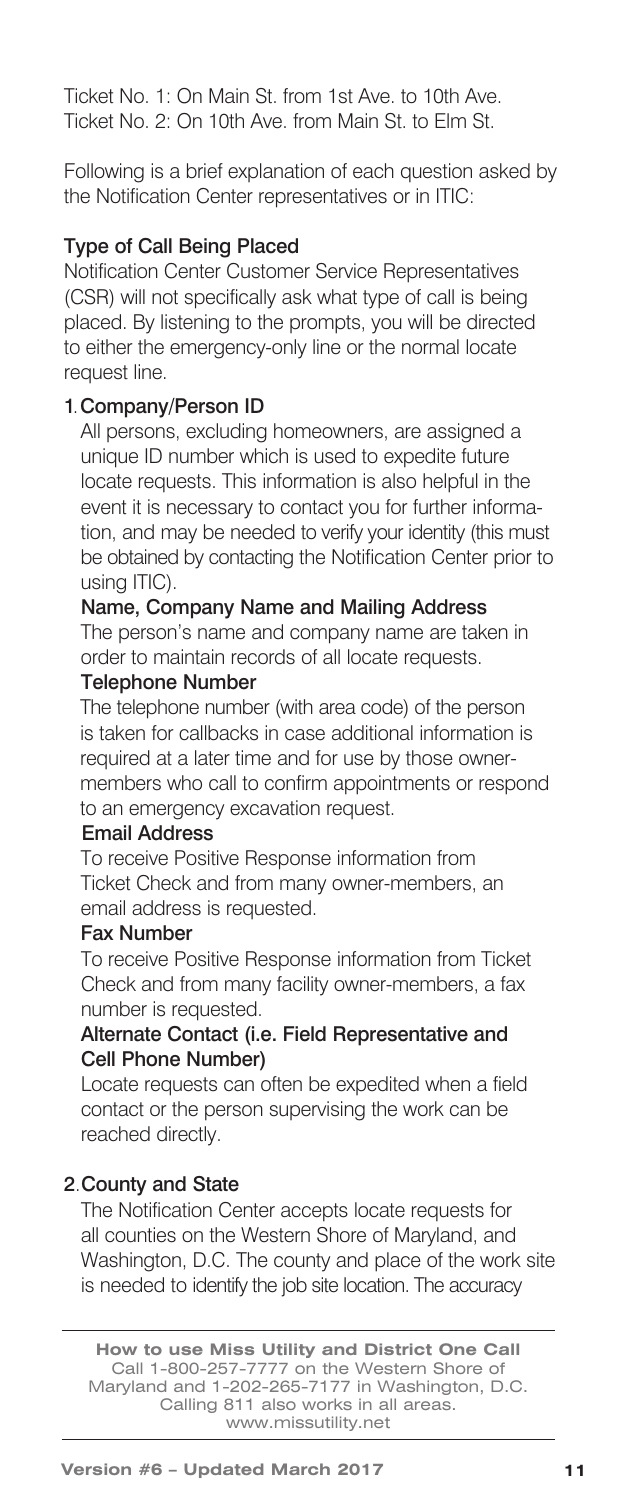of this information may affect which owner-members are notified.

#### 3. Mapping Your Excavation Area

 The Notification Center no longer uses the paper ADC/ Kappa maps for ticket processing. All tickets will be mapped using a digital mapping system. This system is used for utility owner-member notification (excluding most Maryland Department of Transportation agencies) of your locate ticket. If using ITIC, Step 4 will display a map, and the user will confirm their work area on the OCC digital base map for owner-member notification. If using the Notification Center to process your ticket, the customer service representative will provide the mapping.

#### 4. Response-Due-By Date and Time

 The Notification Center may ask when the work is scheduled to begin, or default to the earliest start based on the respective state code. The notice ticket only shows the Response-Due-By. The legal Response-Due-By date is based solely on the respective state codes (Refer to Maryland § 12-126 (C) D.C. § 34-2704) which do not permit the excavation or demolition to begin until the facility owner-members have all provided the appropriate positive response except for legitimate emergencies.

#### 5. City/Place Name

 The Notification Center recognizes legal municipalities (cities, civil towns and villages) and unincorporated communities that appear on official Department of Transportation maps. It is very important to identify the exact place name where the work will be performed.

#### 6. Street Address of Work Site

 The Notification Center may use the street name to identify which owner-members are to be notified. It should be noted that the owner-members of Miss Utility and District One Call use different types of mapping records. To ensure that the information received is recognizable by all owner-members, the Notification Center has requirements for identifying the location of the job site. The best information is a street address. If a street address is not available, the Notification Center will ask for the following information:

- The name of the street;
- What side (N, S, E or W) of that street;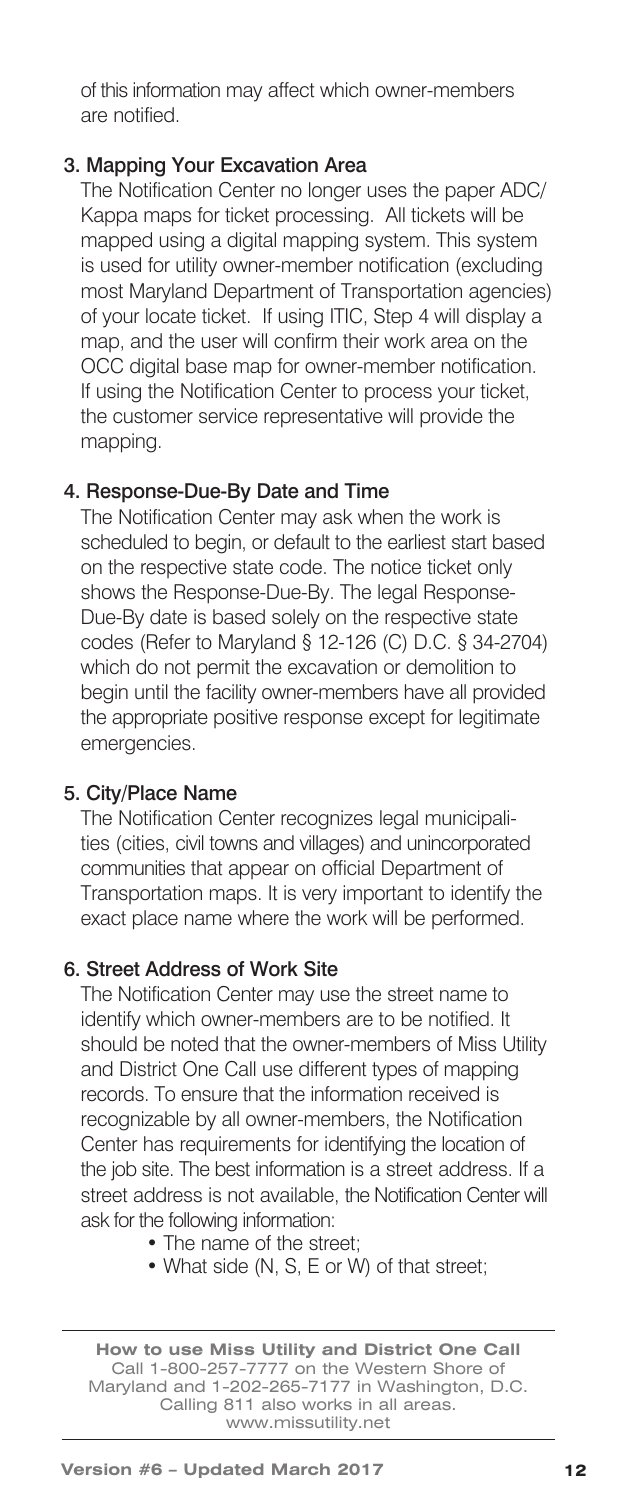- Name of intersecting road; and
- How far, and in what direction, is the site from the intersection.

In rural areas, it is very important to provide detailed information as to the locate request.

#### 7. Nearest Intersecting Street

 This information ensures that the Notification Center is accurately identifying the work site on the computer map, which further ensures that the proper ownermembers are receiving the locate request information. Other information, such as route and box numbers, are also helpful and will be taken, but are insignificant by themselves.

#### 8. Type of Work

 Underground utility locators need to know the extent of the job. You must identify the specific reason for the work. For example, "boring sanitary sewer lateral" is more helpful than "digging for a sewer line." Due to the number of damages that occur with boring, facility owner-members need to be aware if boring will take place at the work site.

#### 9. Extent of Work

 After identifying the location of the job site, the Notification Center needs to identify what portion of the job site is to be marked. It is assumed that the person will work with facility owner-members, informing them where and when work will occur, so that marking can be accomplished in a timely manner. In all cases, the Notification Center is looking for a detailed description of the area to be marked so that facility owner-members can determine if an underground facility is within five feet of the horizontal plane of the planned excavation or demolition.

#### White Line or Stake Planned Excavation

 If at all possible, it is strongly suggested to identify the proposed work area with white paint, flags or stakes. This will provide locators with an understanding of the proposed excavation or demolition area. When the location of proposed excavation or demolition is identified in this manner, the boundaries of the proposed site need to be indicated in white to avoid conflict with the colors used to identify existing underground facilities (see APWA standards front cover). Facility owner-members may identify proposed excavations for new facilities by using white paint, flags or marking tape striped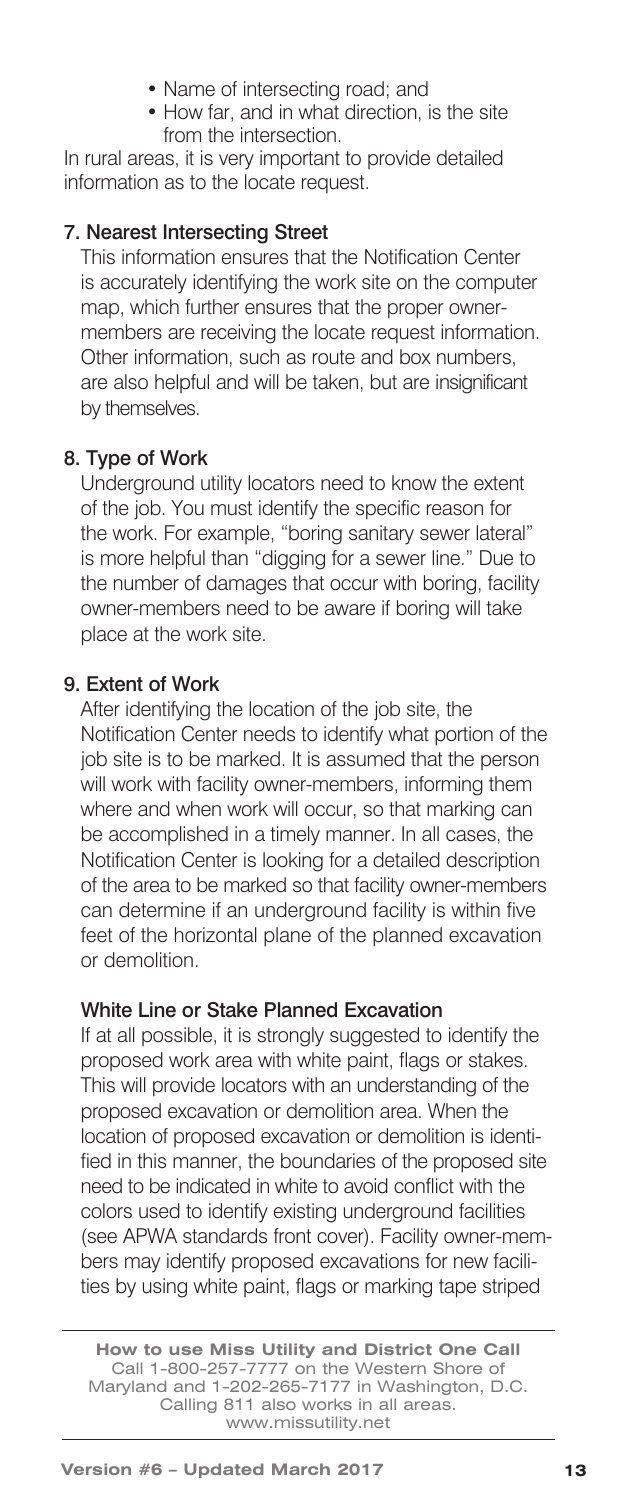with the appropriate facility color code. Such markings should identify the owner of the facility.

NOTE: In the interest of public safety, flags should only be requested in heavy construction and industrial areas, and not be requested in residential areas for public safety concerns.

#### Detailed Description of Excavation

 All locate instructions should have a specific, detailed beginning and ending point based on the proposed area of excavation or demolition. In identifying the area, the following guidelines should be considered:

- Right and left should not be used as directions as they are relative points of view. Use north, south, east and west instead.
- If the excavation or demolition is in a roadway, marking instructions could include:
	- □ Mark from curb to curb.
	- □ Mark from lot line to lot line in the roadway.
	- □ Mark from the center line of road to N, S, E, W lot line or curb. Travel direction can be used, but needs to be clearly indicated. (Example: Mark south bound side of Washington Blvd. from Rt. 100 to Dorsey Road center line to 10 feet beyond curb line.)
- Try to refrain from using "mark the entire lot." Property lines cannot be easily identified and are therefore virtually impossible to correctly mark the entire area that has been requested. List the specific area to be marked out. The following are a few examples:
	- <sup>q</sup> Mark the front of the house to the curb.
	- □ Mark a 10-ft. radius of the NW corner of the lot.
	- <sup>q</sup> Mark the area from the house north approximately 100 ft. to the barn.
	- <sup>q</sup> Mark a 20-ft. radius around the perimeter of the home.

#### 10. Explosives

 The Miss Utility and District One Call laws require everyone to inform all facility owner-members if they are using explosives as part of their excavation or demolition methods. Gas safety regulations require gas facility owners to perform leakage surveys in the vicinity of any excavation or demolition after blasting has been performed.

#### 11. For Whom The Work Is Being Done

The identification of who the work is being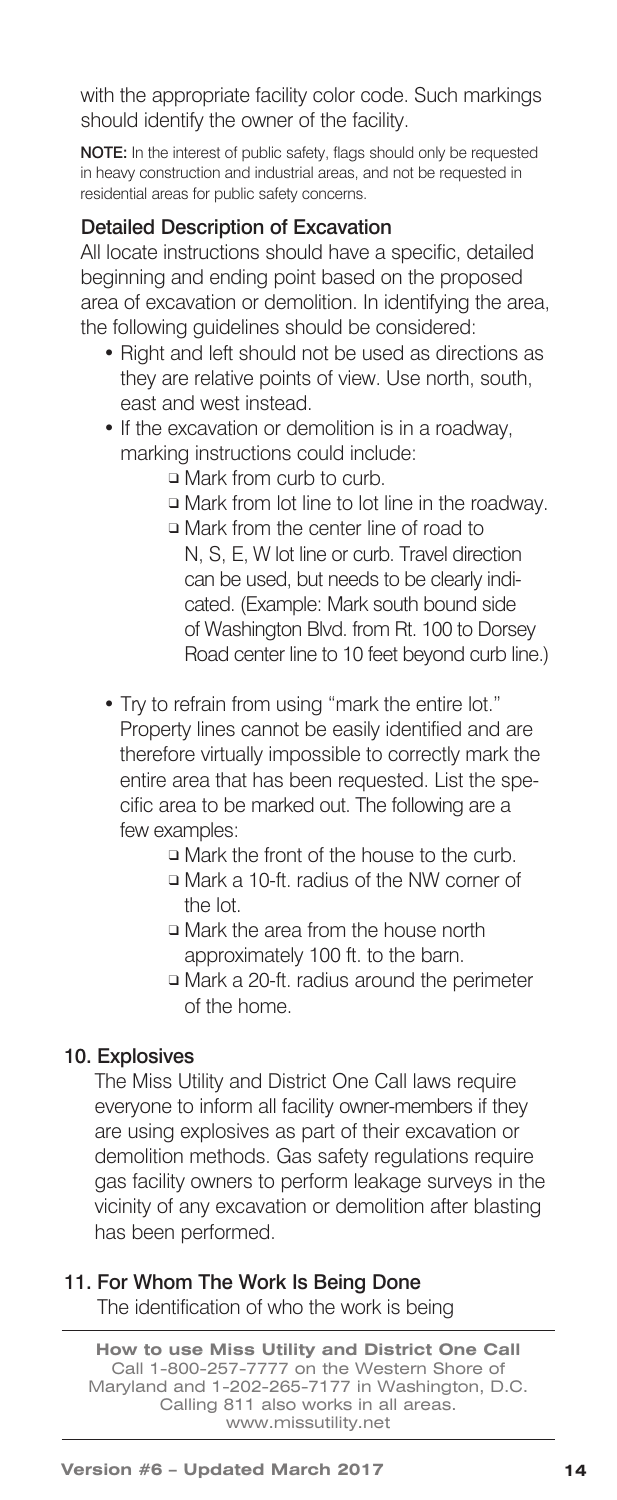performed for is another resource for obtaining additional information.

#### 12. Additional Comments

Maryland Department of Transportation (MDOT) is a member of Miss Utility and will receive a copy of your ticket provided you include the agency name issuing the permit and their valid permit number while processing your ticket. Additionally, State Highway and Maryland Aviation will receive a copy of your ticket based on their service area polygons when affected by your ticket's work site. The Notification Center will also record any additional information deemed appropriate.

After all the information is verified, the Notification Center will issue a ticket number. It is very important to keep this ticket number as future inquiries concerning the ticket will be expedited if the ticket number is available. The Notification Center will provide you with the list of the owner-members that will receive the locate request. If the excavator provides a valid email address or fax number on the ticket, the Notification Center will attempt to deliver a copy of the processed ticket. All ticket numbers can be viewed and printed at www.missutility.net using Search & Status.

### **WHAT HAPPENS AFTER THE TICKET IS PROCESSED BY THE NOTIFICATION CENTER?**

#### Intent to excavate notice (ticket) is processed by the Notification Center.

After the Notification Center completes the locate request, the ticket is processed by computer. The computer analyzes the area around the proposed excavation or demolition site to identify which owner-members have elected to receive the information. The computer transmits the ticket number to the facility owner-members of Miss Utility and District One Call via direct-dial communication links or the Internet. Owner-members receive the information on either a teletype printer, fax, email or directly into their own computers. **The Notification Center does not mark the lines**. It is the facility ownermember who determines if facilities in the proposed excavation or demolition area need to be marked and will mark as necessary.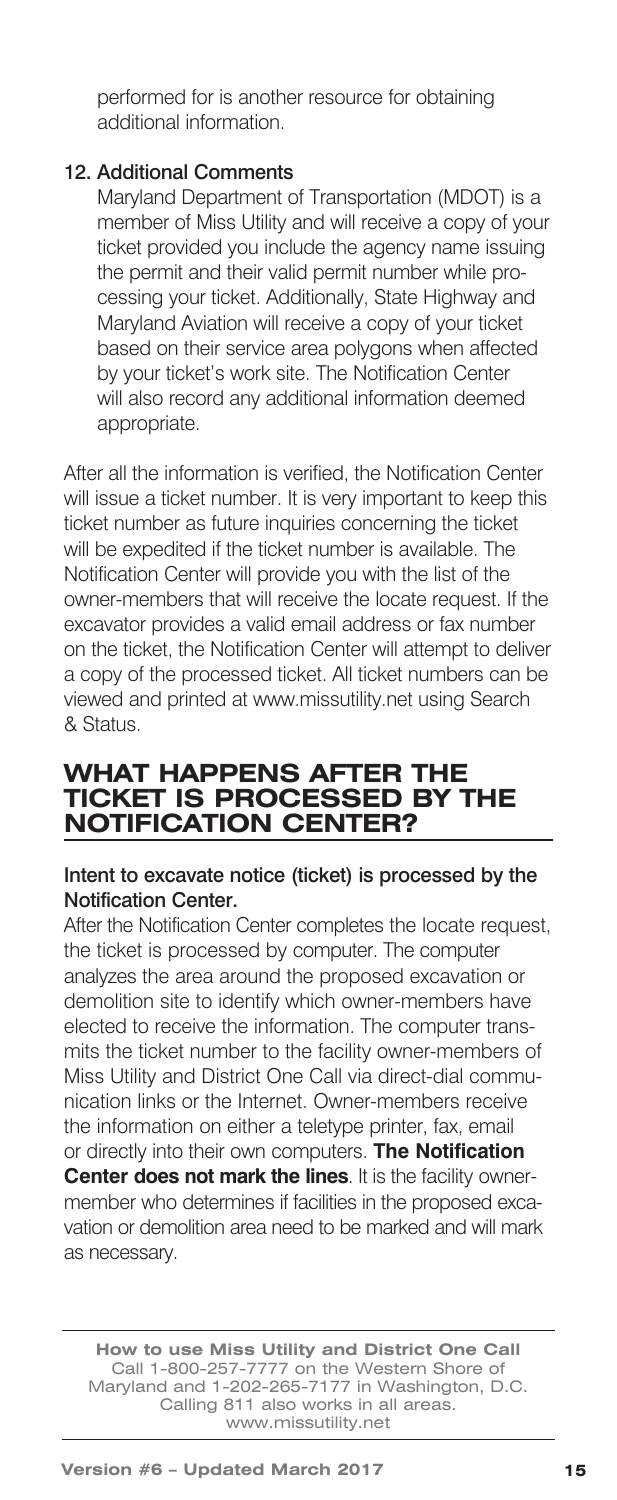#### Miss Utility and District One Call owner-member's office receives the intent to excavate notice (ticket) and determines appropriate response.

After the information is received by the owner-member, trained personnel review the locate request in comparison with their maps and records. It is their job to decide whether or not the location of the work site is within 5 feet of the horizontal plane of the underground facility to existing underground facilities. If the owner-member cannot mark the location within the time required by law, the owner-member will notify the excavator. Such extraordinary situations may include, but are not limited to, governmental or owner/operator declared emergencies, hazardous inclement weather, or during major owneroperator outage restoration efforts.

#### Miss Utility and District One Call owner-member's field locator performs the appropriate response.

Once it is determined that markings are required, the locate request is dispatched to a facility owner-member's field locator, who will locate and mark the excavation site with paint, stakes and/or flags. Facility owner-members of Miss Utility and District One Call will mark facilities within five feet of the planned excavation or demolition according to specific guidelines and color-codes, and provide the required positive response to Ticket Check (in Maryland). (D.C. facility owner-members will provide a confirmation of the locate request indicating that the described work site is either clear of that member's facilities or that a potential conflict exists and the owner-member will mark or has marked facilities as requested.)

If a Maryland owner-member cannot complete the locate request by the Response-Due-By date and time, the owner-member will provide a response on the Ticket Check system. It is the person's responsibility to verify on Ticket Check that the requested dig area has been either marked or cleared by all owner-members.

*Note: Some utility owner-members in Washington, DC participate in Ticket Check as their means to positive response.*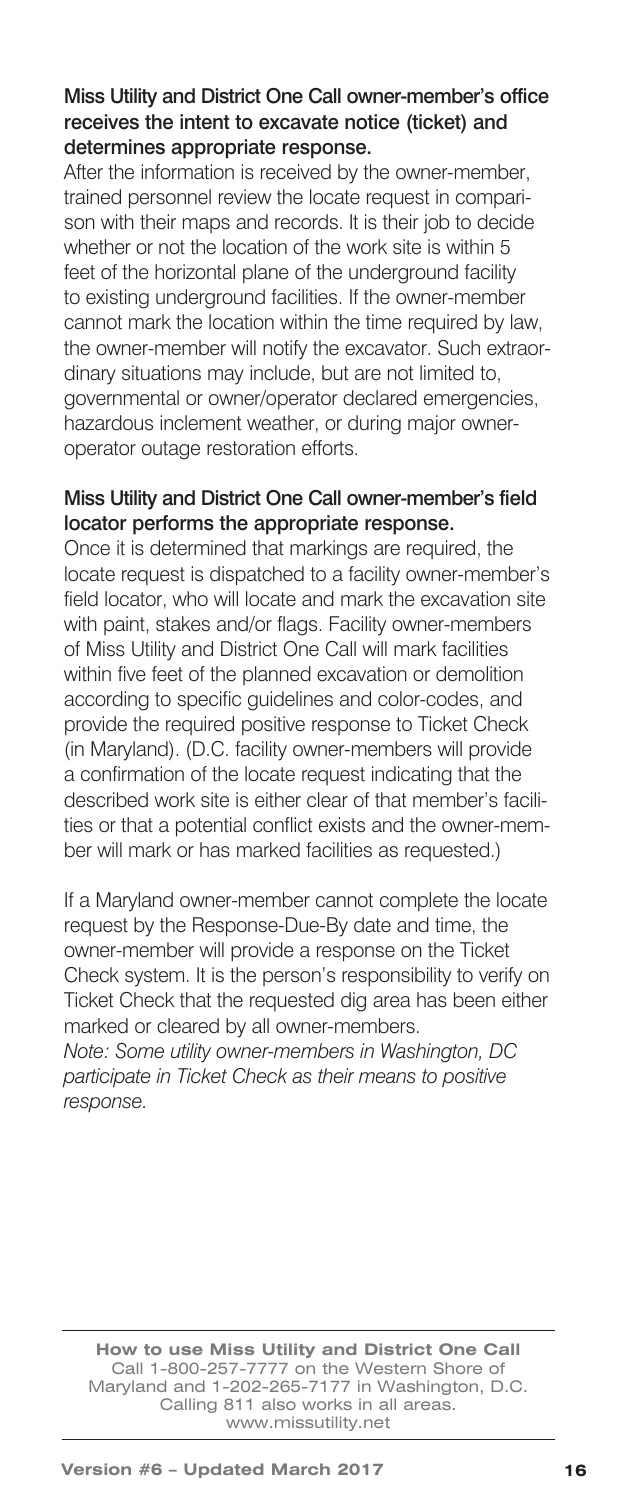### **WHAT SHOULD A PERSON DO AFTER NOTIFYING MISS UTILITY OF THE PLANNED EXCAVATION OR DEMOLITION?**

### REQUEST LOCATES FROM FACILITIES NOT OPERATED OR OWNED BY MISS UTILITY MEMBERS

The Notification Center informs everyone of any facilities operated or owned by Miss Utility and District One Call members that will receive a notification ticket. It is suggested that contact be made with the property owner for identification of other privately owned facilities owned or operated by non-members in the planned excavation or demolition area. Contact those facility owners directly to request their lines be marked. There also may be homeowner or property-owner facilities that are on public right-of-ways or private property (e.g., water and sewer lines, electric, lighting, gas fuel lines, irrigation systems, dog fences, etc.).

#### WAIT FOR POSITIVE RESPONSE FROM THOSE NOTIFIED OF THE PLANNED EXCAVATION OR DEMOLITION

A person may begin a standard non-emergency excavation or demolition only after the person contacts Ticket Check or receives notification that all applicable owner-members have either marked the approximate location of their underground facilities or reported that they have no underground facilities in the vicinity of the excavation or demolition area.

Emergency excavation response. Most Miss Utility and District One Call utility owner-members have agreed informally to make the best effort to respond to emergency notices that are a clear and present danger to life, health or property within two hours of receiving the notice.

#### ENSURE THE SAFETY OF GENERAL PUBLIC AND EMPLOYEES, AND PREVENT DAMAGE TO THE UNDERGROUND FACILITIES

Follow all local, state and federal excavation regulations. Inform each person at the job site of such work from the information provided by the Notification Center and the owner-members. (Refer to §1926.650 & §1926.651.)

Locate verification. Prior to an excavation or demolition, you must verify that you are at the correct location and verify locate markings and check for unmarked facilities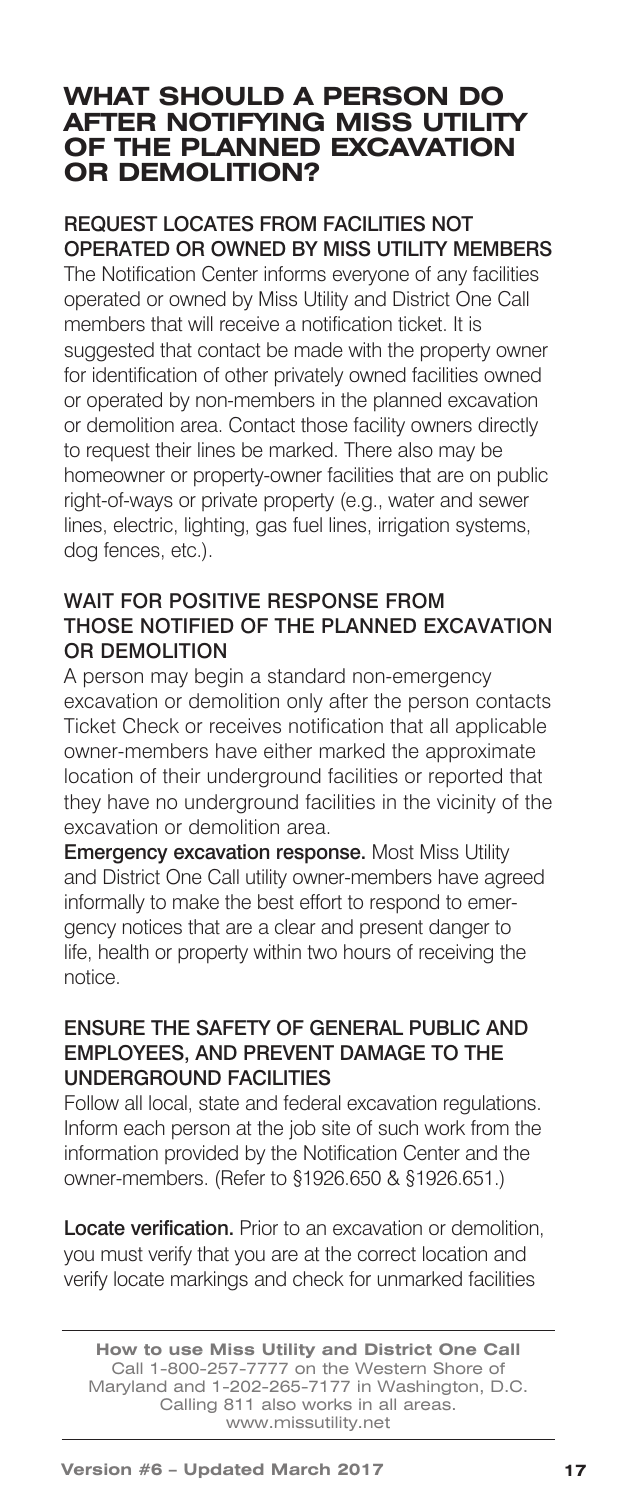(refer to §12.127 (e)(1)). Upon arrival at the excavation or demolition site, and prior to beginning the excavation or demolition, verify that the dig site matches the one-call ticket. Verify that all facilities have been marked, reviewing color codes if in doubt. Verify all service feeds from buildings and homes. Check for any visible signs of underground facilities, such as pedestals, risers, meters and new trench lines, etc. Check for any facilities that are owned by non-members of Miss Utility or District One Call, and contact the owner to get them located. Use of a preexcavation checklist is recommended by insurers and is practiced by responsible excavating contractors.

Facility relocations. In all cases, a person must coordinate work which requires temporary or permanent interruption of a facility service directly with the affected facility owner-operator. Any temporary or permanent interruption requires the active participation of the facility owner/operator and the person to ensure protection of facilities through a joint preplanning meeting or conference call. The Notification Center can note special requests for a joint meeting on the ticket to the facility owner-member to initiate the process. There will likely be a significant fee from the facility owner-member for relocations. This type of relocation must be scheduled and time should be allowed for it on the part of the requester.

#### Excavators should use a competent person.

(OSHA Standard 29CFR §1926.652) A competent person must be present during the excavation or demolition. This person must be capable of identifying existing and predictable hazards in the surroundings, or working conditions which are unsanitary, hazardous or dangerous to employees, and who has authorization to take prompt corrective measures to eliminate them. The designated competent person at each job site must have access to the names and phone numbers of all facility owner/ operator contacts and the one-call/notification center. Situations may arise on the job site that require immediate notification of the facility owner/operator, one-call center or local emergency personnel.

Maintain the marks. Protect in a prudent and careful manner all markings provided by facility owner-members. In the event of the obliteration, destruction or removal of the markings, the person shall notify the Notification Center of the need for remarking of utility lines by the facility owner-members. After the excavation or demolition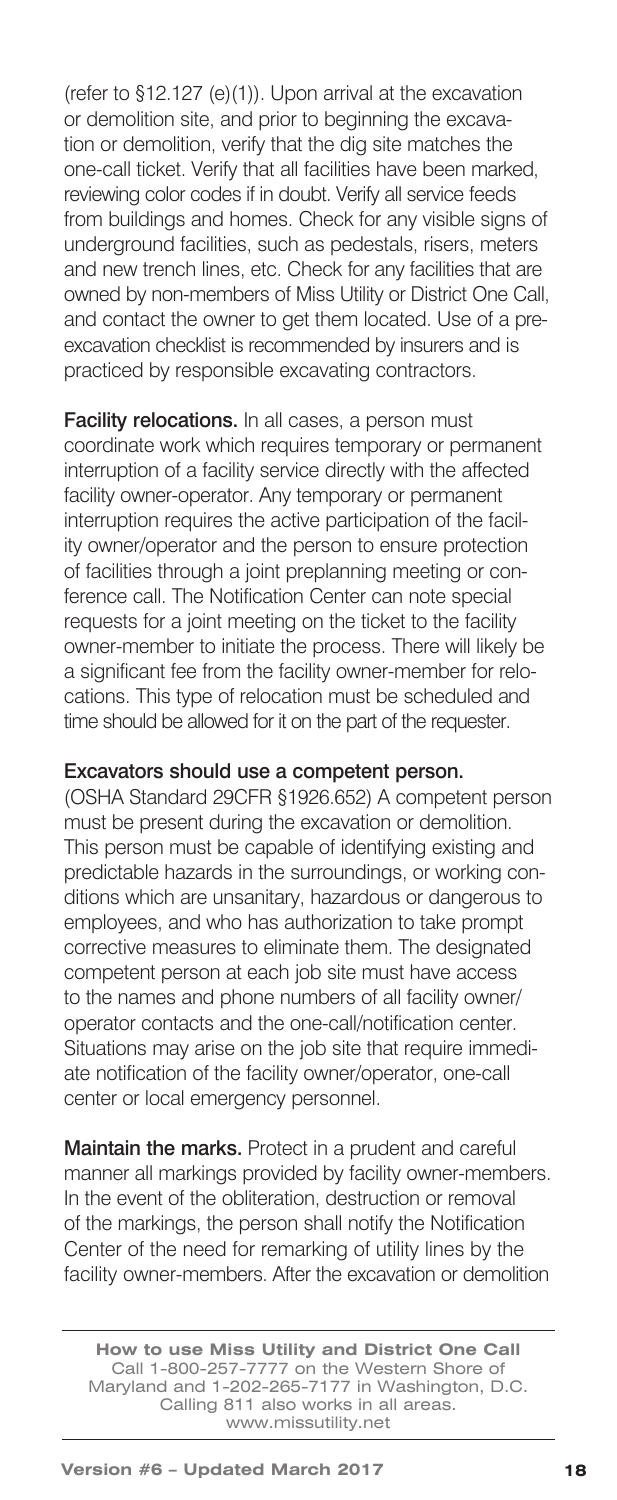is finished, please complete the maintenance by removing the flags or other temporary marks that may be a hazard to others or as required for site restoration by the private or public property owner.

#### A person should use an excavation observer.

The person should have an observer to assist the equipment operator when operating excavation equipment around known underground facilities. The observer is a worker who is watching the excavation activity to warn the equipment operator while excavating around a utility to prevent damaging that buried facility.

#### Protect the marked underground utility lines.

In Maryland, as required by law (§12-127 (C) 1-4), and as a best practice in D.C., protection shall include, but may not be limited to, hand digging within the limits of the planned excavation or demolition area including any trenching, starting at 18 inches on either side of the extremities of the underground utility line for other than parallel-type excavations. There can be no power excavating equipment, sub-surface boring excavations or heavy equipment supports (i.e. outriggers) within the tolerance zone. When excavation or demolition operations approach the estimated location of underground installations, the exact location of the installations shall be determined by safe and acceptable means such as test/pot holing all marked line(s) within the planned excavation or demolition area to confirm the exact line location and depth prior to using power excavating equipment or sub-surface boring equipment. Miss Utility and District One Call facility owner-members do not provide any depth information. During perpendicular crossings, line(s) should be exposed to visually confirm no damage occurs. Any excavation within close proximity to underground facilities may require the person to provide bracing or shoring to protect the line(s). A person shall exercise due care to avoid interference with or damage to an underground facility that a facility owner/operator has marked. Most facility owner/operator members require a minimum of 12-18 inches or more of separation between underground facilities. While the excavation is open, underground installations shall be protected, and supported as necessary to safeguard employees. Please contact the operator-owner for removal/relocation and repair of any facilities. Always assume all lines are active or energized.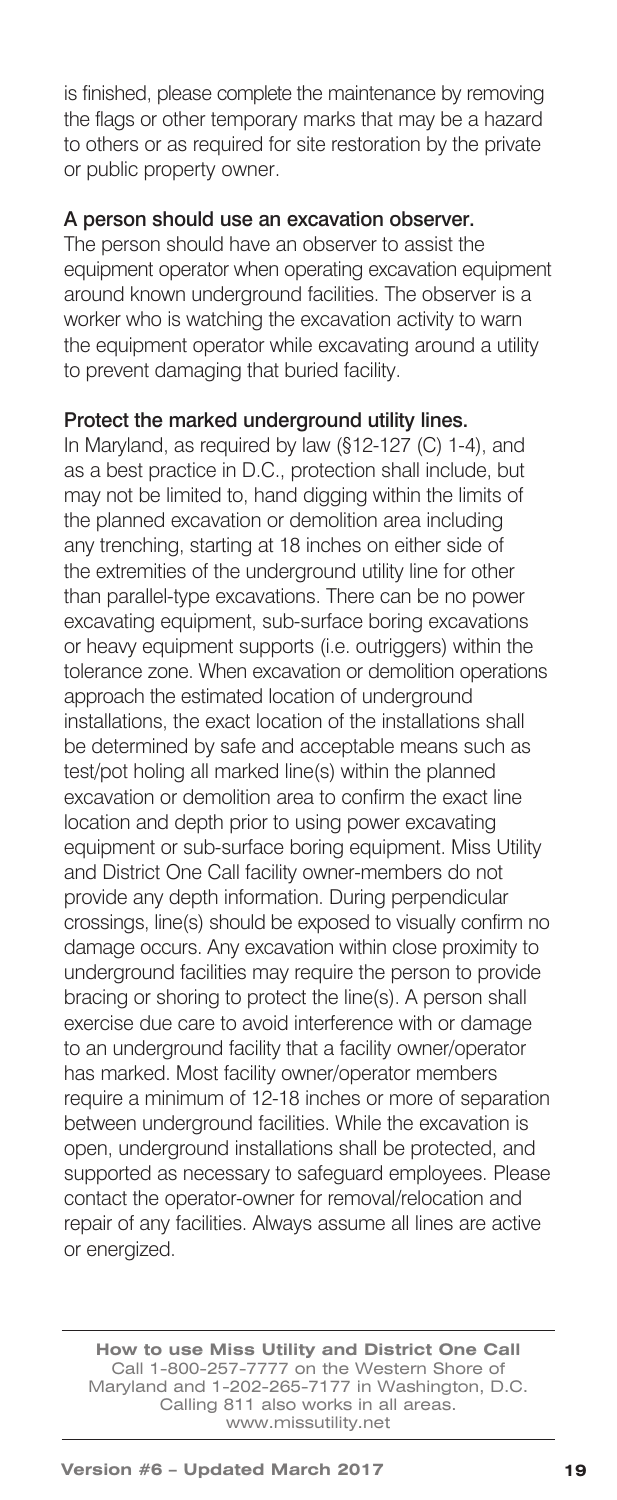Protect exposed facilities. Everyone needs to support and protect exposed underground facilities from damage. Protection of exposed underground facilities is as important as preventing damage to the facility when digging around the utility. Protecting exposed underground facilities helps to ensure that the utility is not damaged, and at the same time, protects employees working in the vicinity of the exposed facility. Exposed facilities can shift, separate or be damaged when they are no longer supported or protected by the soil around them. You should support or brace exposed facilities and protect them from moving or shifting which could result in damage to the facility. This can be accomplished in different ways, for example, by shoring the facility from below or by providing a timber support with hangers across the top of an excavation to ensure that the facility does not move or bend. In addition, workers are instructed not to climb on, strike or attempt to move exposed facilities which could damage protective coatings, bend conduit, separate pipe joints, damage cable insulation, damage fiber optics or in some way affect the integrity of the facility. The Occupational Safety and Health Administration (OSHA) has also addressed this issue in Subpart P — Excavation Standard 29 CFR 1926.651(b)(4) which states: "While the excavation is open, underground installations shall be protected, supported, or removed as necessary to safeguard employees." For example, an unsupported sewer main could shift, causing the pipe joints to separate, which could result in the trench where employees are working to flood, endangering their safety.

### **RESPOND TO ANY DAMAGE IMMEDIATELY**

If any damage creates a situation which endangers life, health or property, the excavator should immediately call 911 or local emergency personnel. This practice minimizes the danger to life, health or property by notifying the proper authorities who are able to evacuate as appropriate and command substantial resources unavailable to the person or underground facility owner-operator.

Also, report directly and immediately to the facility owner-operator any break in, or leak on, its utility lines, any dent, gouge, groove or other damage to such lines or to the coating or cathodic protection made or discovered in the course of the excavation or demolition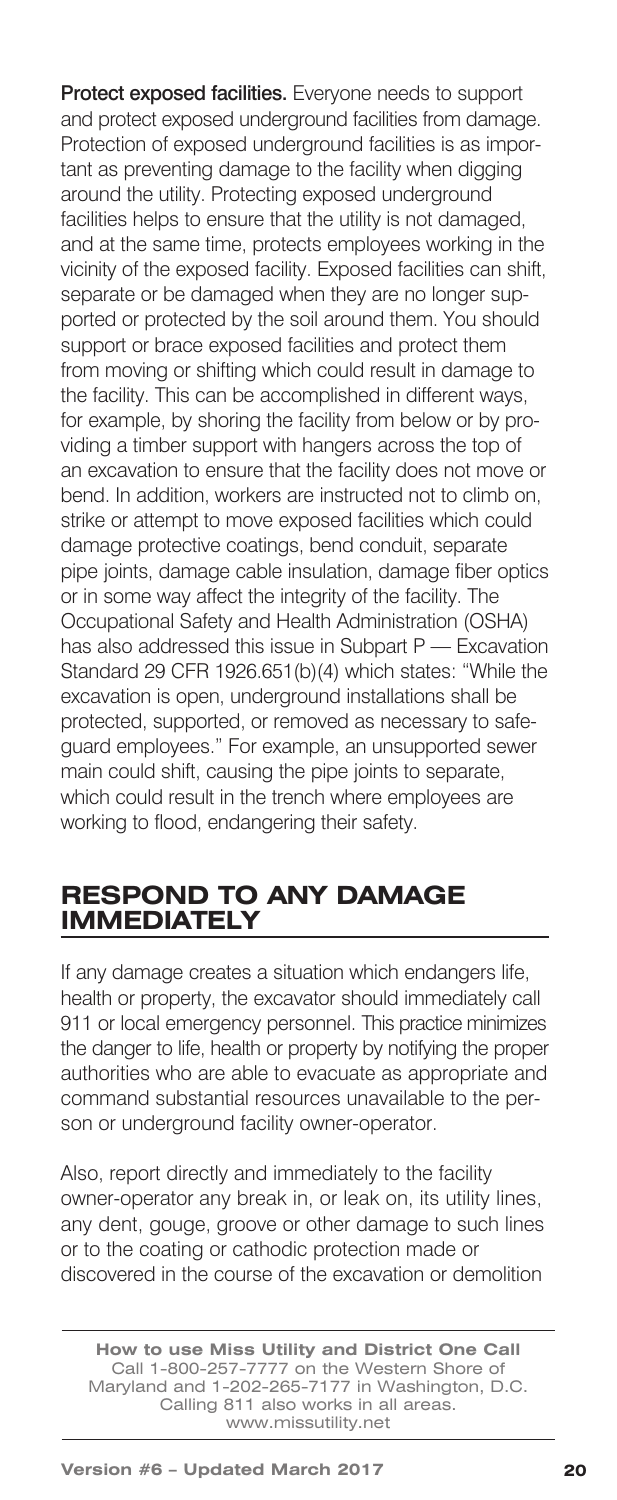work. (12.127 (D)(2)). The person must immediately protect life, contact local emergency response personnel as appropriate, protect property and notify the facility owner-operator of the damage. To this end, it is highly recommended to have the utility contact information on site with you at all times. This information can be obtained by contacting the Notification Center or logging onto www.missutility.net/searchstatus. Alert immediately the occupants of any premise as to any emergency that the person may create or discover at or near such premises. A broken line may cause a hazardous atmosphere that may be explosive, flammable, poisonous, corrosive, oxidizing, irritating, oxygen-deficient or toxic, or that is otherwise harmful, and may cause death, illness or injury.

For example, natural gas is not poisonous, but it is extremely flammable and can cause oxygen deficiency. If, despite all precautions, you hit a natural gas pipeline or have reason to suspect a leak, you are urged to take these six steps to protect yourself and others. (Your local natural gas or propane provider may recommend additional precautions.)

- 1. Extinguish all open flames—such as welding equipment, heaters, cigarettes, etc.—immediately.
- 2. From a safe distance, call 911 to report the location of the natural gas odor and call the natural gas delivery company or propane provider.
- 3. Avoid any action that could cause a spark—such as starting equipment or a vehicle, ringing a doorbell, using a phone.
- 4. Alert everyone in the area of the potential danger.
- 5. Evacuate the site. Tape, rope or place cones around the area. As a last resort, if no other barricade materials are available, make a human chain a safe distance from the danger to keep others away.
- 6. Wait for professionals to arrive. Never try to fix a natural gas pipeline yourself or try to extinguish a gas fire. Remember, some of the most serious accidents are caused by well-meaning individuals who try to help when they are not qualified to do so.

### **OTHER FREQUENTLY ASKED QUESTIONS**

Please refer to the respective state laws for the specific requirements. These answers only represent normal practice.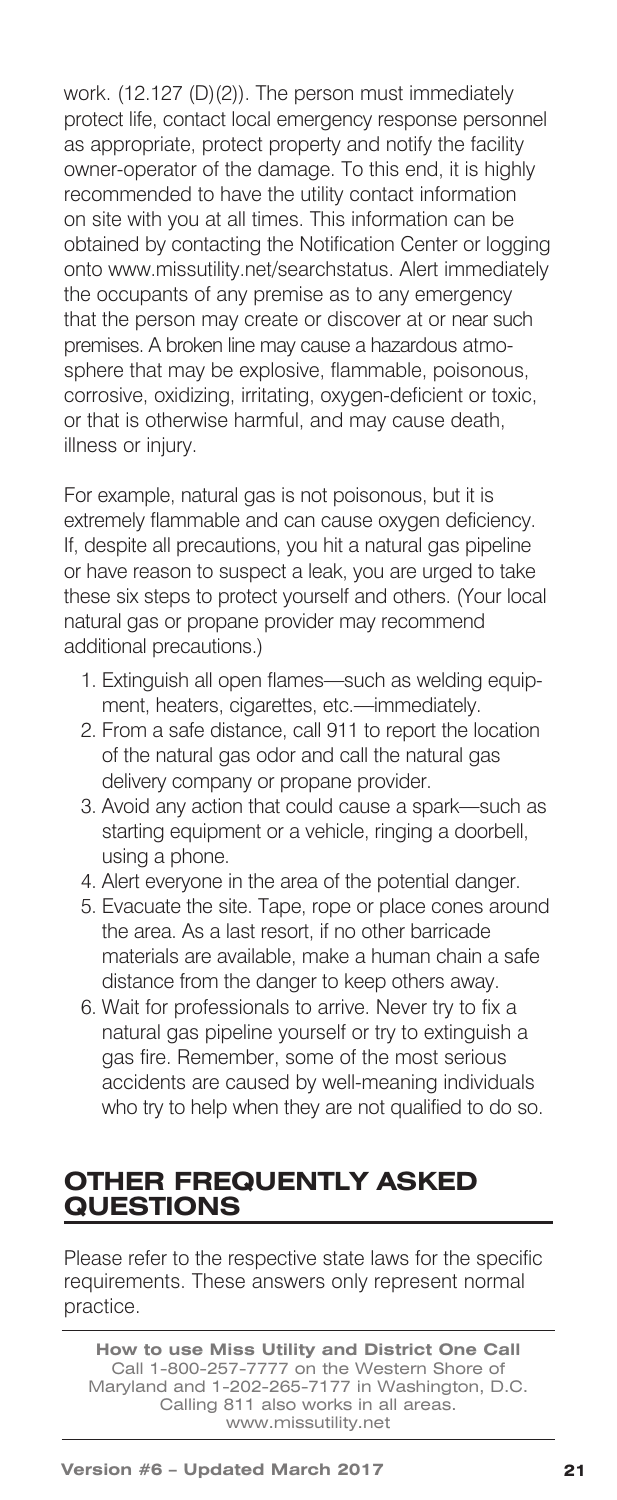#### Q: How soon can I dig once the locate request has been placed?

A: It is very important to wait until all facility ownermembers have responded to your request. Beginning work earlier can result in forfeiture of the person's rights and protection under Maryland and District of Columbia statutes.

#### Q: How long is a locate request valid?

- A: 1. In Maryland, a ticket is valid for 12 business days after the day on which the ticket is transmitted by Miss Utility.
	- 2. In D.C., a ticket is valid 15 days, excluding weekends and legal holidays, from the time of notification to the one-call center.

#### Q: When should I request an update?

A: You may request the Notification Center to issue an update ticket prior to the original locate request reaching the 12th day expiration date in Maryland or the 15th day in D.C. The original ticket number is required in order to obtain an update ticket. It will take the second full business day in Maryland and 48 hours in the District of Columbia for facility owner-members.

#### Q: What about the depth of underground facilities?

A: Utility owners have no control over depth variation caused by human interference, weather or other circumstances after the original installation. As a result, utilities owners will only mark the approximate horizontal location, not the depth of buried facilities.

#### Q: Why must I hand dig within a tolerance zone of a marked facility?

A: This is important because locating is not an exact science, and therefore, the actual location of the facility could vary from the position of the marks. Also, Maryland and District of Columbia laws mandate an 18-inch tolerance zone on each side of the extremities of a marked facility, and mechanized equipment is not to be used in Maryland (12-127 (C) 1-4) and in D.C. (34-2704 (D)) within this tolerance zone; hand digging or vacuum excavation is recommended.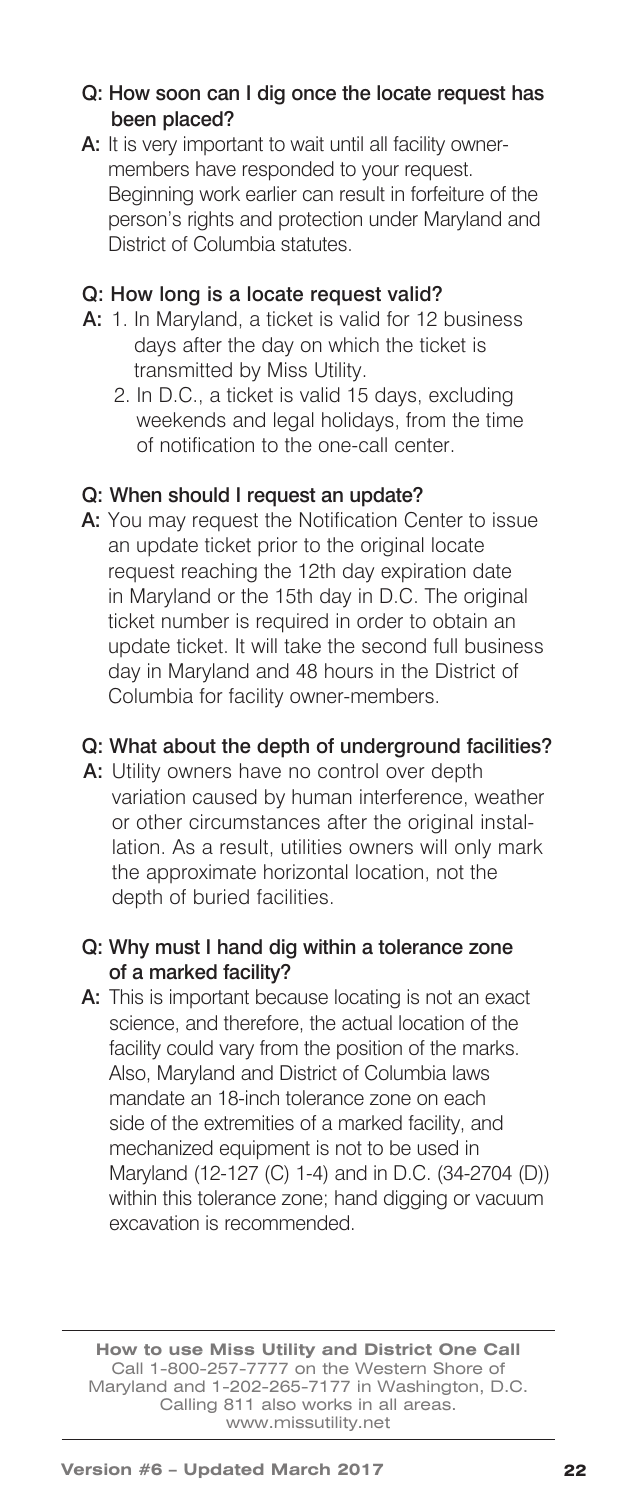#### Q: Why do utility locators say they cannot locate private lines?

- A: There are customer or privately owned underground lines for a variety of reasons. Often there was a regulatory reason or an economic decision on the part of the utility customer that it was less expensive to have someone else other than the utility install the underground facility. For example, excerpts from a public utility tariff reads "… underground services to serve … customers shall be installed, owned and maintained by the Customer. Upon the Customer's request, the Company may install the service at the Customer's expense." Thus, it was up to the customer, not the utility, as to who owns and operates the facility. The property owner or builder typically hires a plumbing contractor to install the property owner's water and sewer services. Some utilities have codes of conduct that govern regulated utility activities such as locating company lines, and restricts unregulated activities such as locating non-company lines. Electrical or locating contractors are capable of locating customer or privately owned underground lines. The utility does not have the right or authority to maintain or locate underground facilities that are not owned or operated by them. Generally, utilities do not maintain records of facilities that they do not own or operate, and therefore have no basis on which to provide an approximate locate.
- Q: How do I get underground facilities marked by underground facility operators or owners who are not members of Miss Utility?
- A: The person is responsible for contacting each private facility owner for identification of other buried facilities owners and contacting the facility owners directly to request their lines be marked. There also may be homeowners' or property owners' facilities that are before or beyond the meter (e.g., water and sewer, electric, lighting, gas fuel line, irrigation systems, dog fences, etc.) for which the owner would need to provide locate information. Homeowners are exempt from some aspects of the state laws. In addition, private facility owners may not know they own underground lines or do not readily have the means to locate the underground lines they own. OSHA 1926.651 states that when owners do not establish the exact location of these installations, the employer may proceed, provided the employer does so with caution, and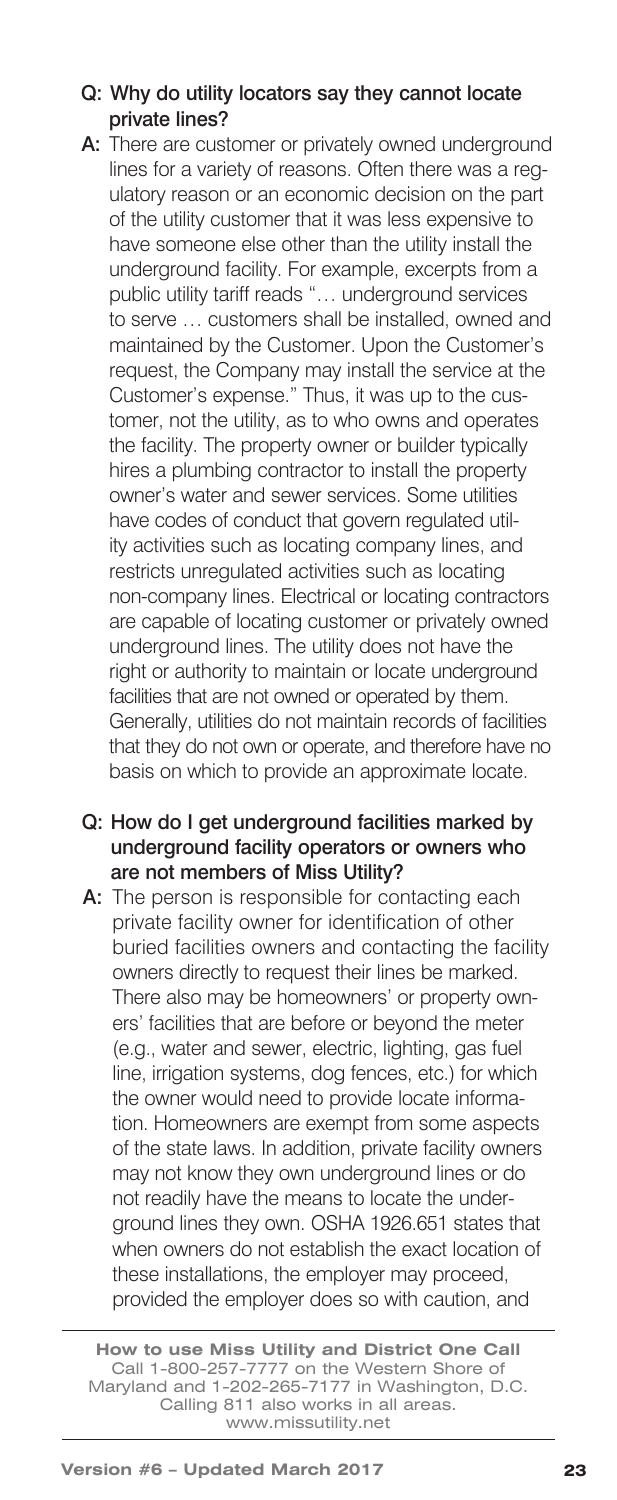provided detection equipment or other acceptable means to locate utility installations are used. There are also locating contractors in the yellow pages of some phone books.

- Q: What about fiberglass poles or existing marks that warn about underground facilities in the area?
- A: Any fiberglass poles warning of underground facilities are not markings. They are only reminders to call to have the area marked. You should always contact the Notification Center to obtain your own marks and not rely on marks already in the field. Those marks will not be valid for your work.
- Q: I'm only digging a couple of inches; should I still call Miss Utility?
- A: YES, you should! Any time you alter the surface of the ground, it is considered excavation; this includes driving pins, rods and fence posts in the ground.

### **REPORTING PROBLEMS**

There are several problems that a person may encounter during the locating process. Miss Utility and District One Call will assist in the resolution of these problems:

#### 1. Correcting errors

If, at any time, it is discovered that incorrect information was provided to the Notification Center, the person should notify the Center as soon as possible. The problem will be corrected by filing a new ticket, correction, or update as appropriate. It should be noted that a new Response-Due-By date and time will be issued for new tickets and update tickets only. Corrections to a ticket will only be accepted from the person working for the same company that originated the ticket (in other words, a subcontractor may not change information on a ticket filed by the general excavator).

If the Response-Due-By date and time issued by the Notification Center has expired and an owner-member has failed to respond and/or mark the underground facilities, you must contact the Notification Center or the owner-member directly.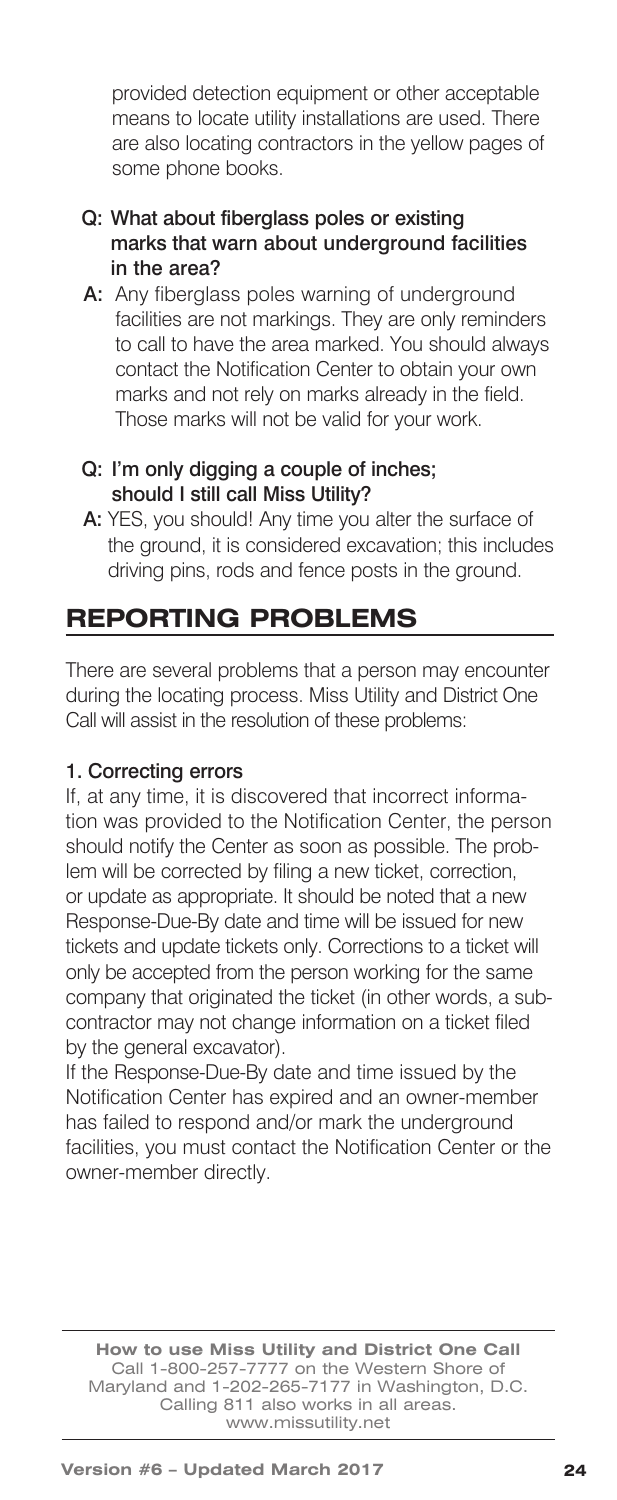#### 2. Missing or no marks, incorrect marks, or can't find the marked facility

If there is a problem with the locating efforts of the owner-member/contract locating company, there are steps you need to take to get corrective action before you are allowed by law to excavate:

- Process a discrepancy ticket *(see page 7)*
- Process a re-mark ticket, adding comments regarding the situation
- Contact the affected owner-member/contract locating company

The Notification Center will post the ticket's notified owner-members/contract locating company's name and contact phone numbers at www.missutility.net using Search & Status.

To ensure the safety of the excavating crews, the general public and to prevent a possible damage, an excavation or demolition should not begin until the person is confident that all facilities have been marked correctly. It's the law.

#### Participate in Maryland and DC damage prevention and safety

Miss Utility and District One Call owner-members are interested in your concerns and will assist in any way possible. Come meet the owner-members, contract locators, call center personnel and other stakeholders at the monthly Damage Prevention meetings. All aspects of damage prevention and safety are discussed, and your voice matters. Other discussion topics include: revised Ticket Check code(s), enhancements to ticket processing and website application, free training opportunities and much more. Promotional items are available for all attendees. The meetings typically last from 9 a.m. until around 11 a.m. and are held the fourth Tuesday of each month (excluding December) at the below address. Please visit www.missutility.net for meeting dates, directions and copies of meeting minutes and attendance.

### Miss Utility 7223 Parkway Dr., Suite 100

Hanover, MD 21076

MD Phone: 410-712-0056 Fax: 410-712-0062 D.C. Phone: 301-621-1317 Fax: 301-621-1311 www.missutility.net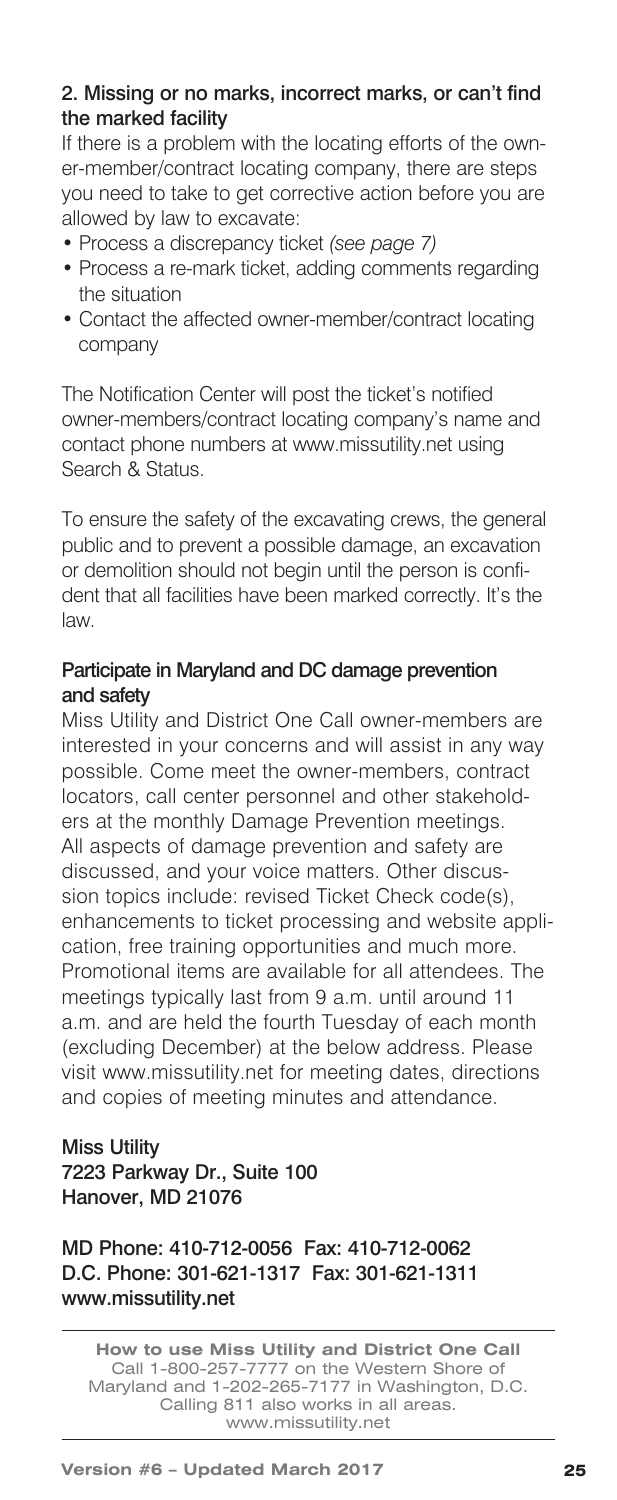### **Appendix A**

Maryland Code: Title 12 "Underground Facilities"; Subtitle 1: "Excavation or Demolition Near Underground Facilities" (Appendix A) http://www.missutility.net/maryland/mdstatelaw.asp

#### §12–101.

- (a) In this subtitle the following words have the meanings indicated.
	- (b) "Authority" means the Maryland Underground Facilities Damage Prevention Authority.
	- (c) "Business day" means a calendar day other than a Saturday, Sunday, or legal holiday.
	- (d) "Demolition" means an operation in which a structure or mass of material is wrecked, razed, rended, moved, or removed using any tool, equipment, or explosive.
	- (e) "Designer" means a licensed architect, professional engineer, professional land surveyor, or licensed landscape architect, as those terms are defined in the Business Occupations and Professions Article, who prepares a drawing for a project that may require excavation or demolition.
	- (f) (1) "Excavation" means an operation in which earth, rock, or other material in or on the ground is moved, removed, or otherwise displaced by using any tool, equipment, or explosive.
		- (2) "Excavation" includes grading, trenching, digging, ditching, dredging, drilling, boring, augering, tunnelling, scraping, cable or pipe plowing and driving a mass of material.
	- (g) "Fund" means the Maryland Underground Facilities Damage Prevention Education and Outreach Fund.

#### (h) "Legal holiday" means:

- (1) the day on which a legal holiday, as defined in Article 1, § 27 of the Code, is observed; or
- (2) a federal legal holiday.
- (i) "One–call system" means a communications system in the State that:
- (1) allows a person to notify owner–members of planned excavation or demolition by:

#### Disclaimer of Liability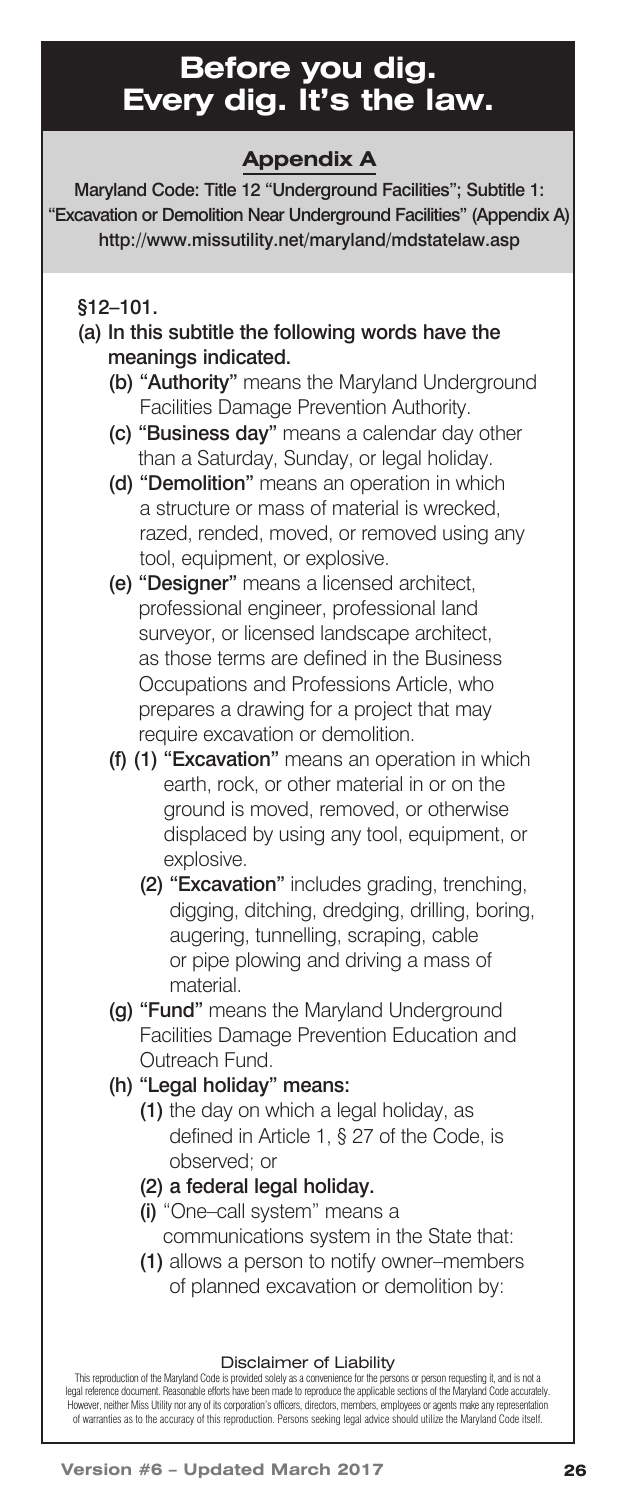### **Appendix A**

Maryland Code: Title 12 "Underground Facilities"; Subtitle 1: "Excavation or Demolition Near Underground Facilities" (Appendix A) http://www.missutility.net/maryland/mdstatelaw.asp

- (i) calling a toll–free number or abbreviated dialing code; or
- (ii) initiating an interactive Internet ticket request; and
- (2) maintains an underground facilities information exchange system.
- (j) (1) "Owner" means a person that:
	- (i) owns or operates an underground facility; and
	- (ii) has the right to bury an underground facility.
	- (2) "Owner" includes:
		- (i) a public utility;
		- (ii) a telecommunications corporation;
		- (iii) a cable television corporation;
		- (iv) a political subdivision;
		- (v) a municipal corporation;
		- (vi) a steam heating company;
		- (vii) an authority; and
		- (viii) a unit of the State.
- (k) "Owner–member" means an owner that participates as a member in a one–call system.
- (l) (1) "Person" has the meaning stated in §
	- 1–101 of this article.
	- (2) "Person" includes:
		- (i) a municipal corporation;
		- (ii) the State;
		- (iii) a political subdivision of the State; and
		- (iv) any governmental unit, department, or agency.
	- (m) "Ticket" means a numbered document issued by a one–call system to notify owner–members that:
	- (1) a person intends to perform an excavation or demolition; or
	- (2) a designer has requested information on the location of underground facilities under § 12-131 of this subtitle.
	- (n) "Underground facilities information

#### Disclaimer of Liability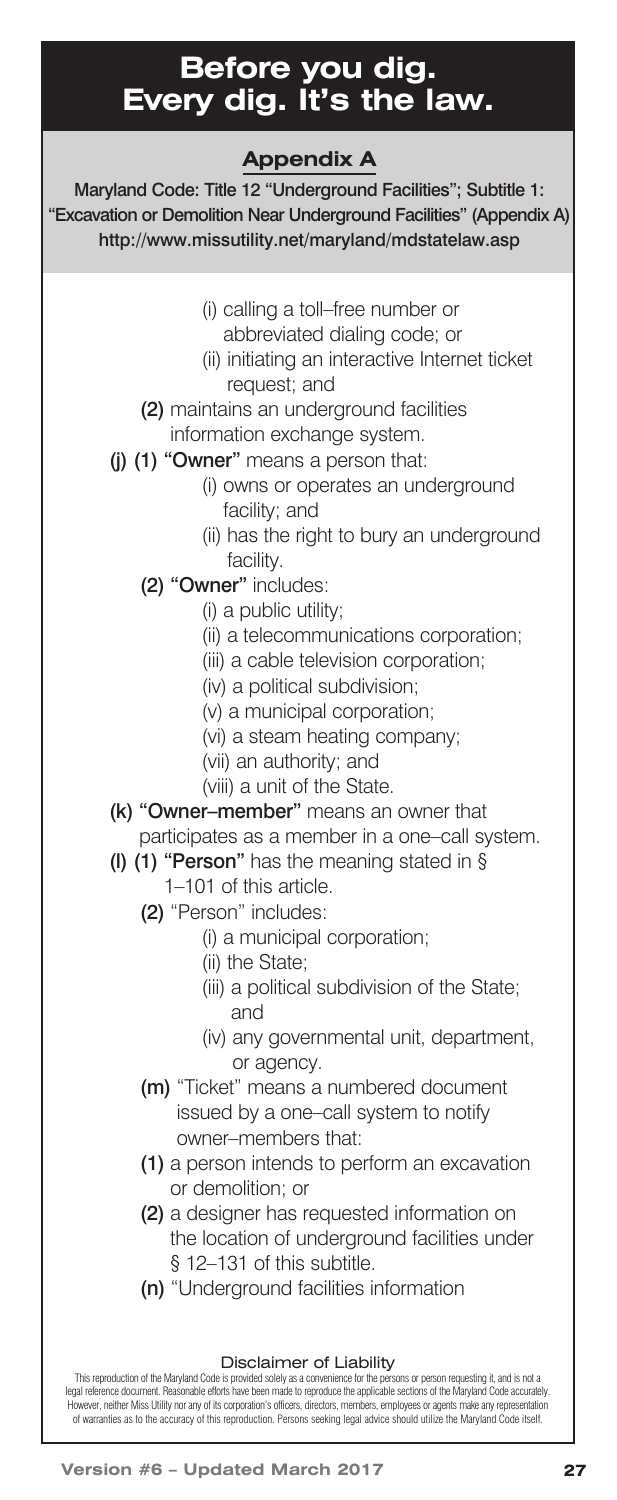### **Appendix A**

Maryland Code: Title 12 "Underground Facilities"; Subtitle 1: "Excavation or Demolition Near Underground Facilities" (Appendix A) http://www.missutility.net/maryland/mdstatelaw.asp

> exchange system" means an automated voice response unit or interactive Internet access system that is maintained as part of a one–call system.

#### (o) (1) "Underground facility" means personal property that is buried or submerged for:

- (i) use in connection with the storage or conveyance of water, sewage, oil, gas, or other substances; or
- (ii) transmission or conveyance of electronic, telephonic, or telegraphic communications or electricity.
- (2) "Underground facility" includes pipes, sewers, conduits, cables, valves, lines, wires, manholes, attachments, and those portions of poles below ground.
- (3) "Underground facility" does not include a stormwater drain.

#### §12–102.

It is the intent of the General Assembly to protect underground facilities of owners from destruction, damage, or dislocation to prevent:

(1) death or injury to individuals;

- (2) property damage to private and public property; and
- (3) the loss of services provided to the general public.

#### §12–103.

This subtitle does not apply to an excavation or demolition performed or to be performed by an owner or lessee of a private residence when the excavation or demolition is performed or to be performed:

(1) entirely on the land on which the private residence of the owner or lessee is located; and

(2) without the use of machinery.

§12–106.

(a) There is a Maryland Underground Facilities Damage Prevention Authority.

#### Disclaimer of Liability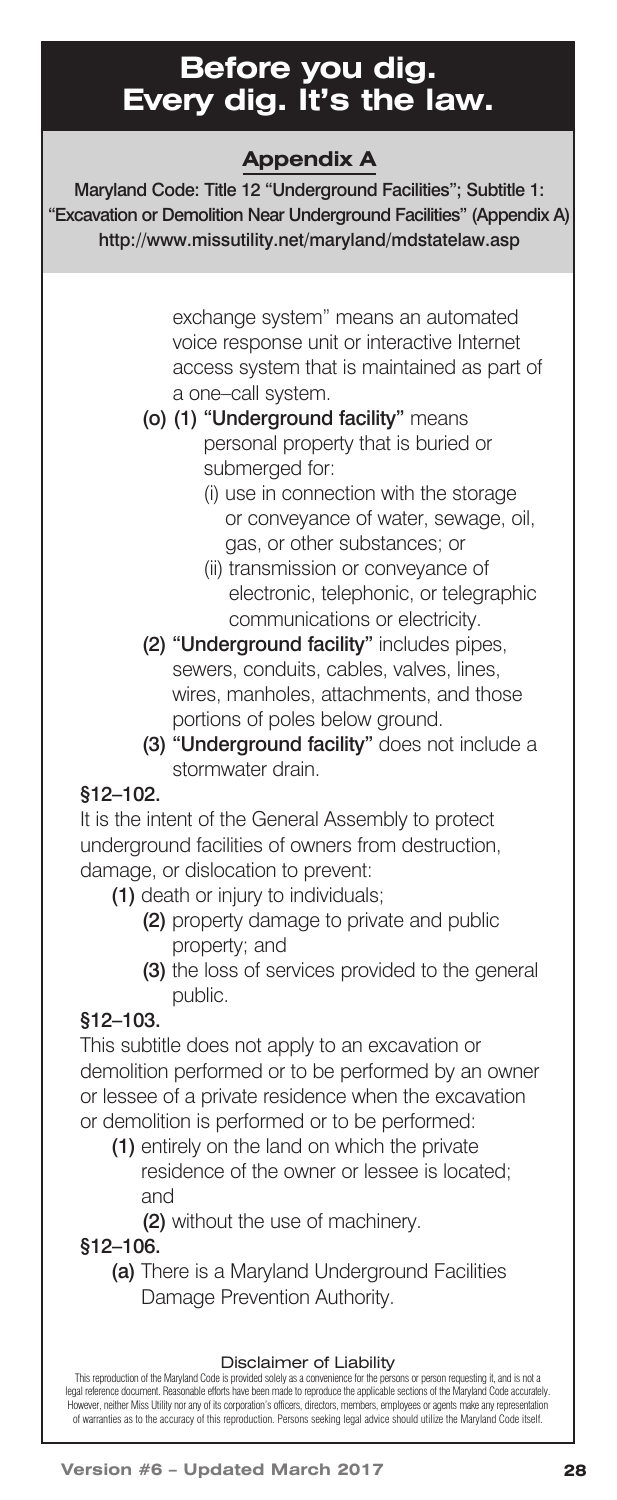### **Appendix A**

Maryland Code: Title 12 "Underground Facilities"; Subtitle 1: "Excavation or Demolition Near Underground Facilities" (Appendix A) http://www.missutility.net/maryland/mdstatelaw.asp

> (b) It is the intent of the General Assembly that the Authority not be funded by appropriations from the State budget.

#### §12–107.

- (a) The Authority consists of nine members appointed by the Governor.
- (b) The nine members shall be appointed as follows:
	- (1) one member from a list submitted to the Governor by the Associated Utility Contractors of Maryland;
	- (2) one member from a list submitted to the Governor by the Public Works Contractors Association of Maryland;
	- (3) two underground facility owners that are members of a one–call system from a list submitted to the Governor by the Maryland members of the Maryland/DC Subscribers Committee;
	- (4) one member from a list submitted to the Governor by the one–call centers operating in the State;
	- (5) one member who represents the State's underground utility locator community from a list submitted to the Governor by the Maryland members of the Maryland/DC Damage Prevention Committee;
	- (6) one member who has experience in the field of underground utilities from a list submitted to the Governor by the Maryland Association of Counties;
	- (7) one member who has experience in the field of underground utilities from a list submitted to the Governor by the Maryland Municipal League; and
	- (8) one member of the general public from a list submitted to the Governor by the other appointed and qualified members of the Authority.
- (c) To the extent practicable, members appointed

#### Disclaimer of Liability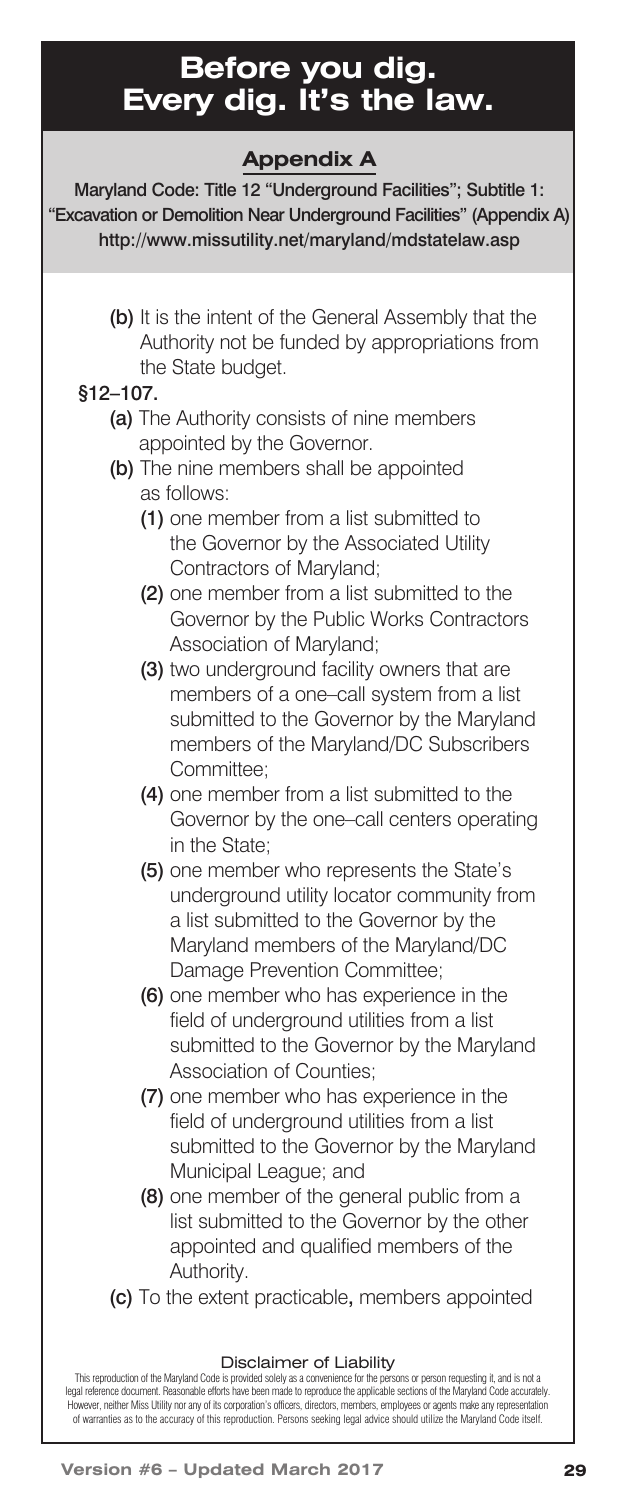### **Appendix A**

Maryland Code: Title 12 "Underground Facilities"; Subtitle 1: "Excavation or Demolition Near Underground Facilities" (Appendix A) http://www.missutility.net/maryland/mdstatelaw.asp

> to the Authority shall reasonably reflect the geographic, racial, and gender diversity of the State.

- (d) (1) The term of a member is 2 years.
	- (2) The terms of members are staggered as required by the terms provided for members of the Authority on October 1, 2010.
	- (3) At the end of a term, a member continues to serve until a successor is appointed and qualifies.
	- (4) A member who is appointed after a term has begun serves only for the rest of the term and until a successor is appointed and qualifies.
	- (5) A member may not be appointed for more than two consecutive full terms.
	- (6) To the extent practicable, the Governor shall fill any vacancy in the membership of the Authority within 60 days after the vacancy.
- (e) On the recommendation of the Authority, the Governor may remove a member for incompetence or misconduct.

#### §12–108.

- (a) From among its members, each year the Authority shall select a chair.
- (b) Subject to subsection (c) of this section, the manner of selection of the chair and the chair's term of office shall be as the Authority determines.
- (c) A member may not serve more than 2 consecutive years as chair of the Authority.

#### §12–109.

- (a) Five members of the Authority are a quorum.
- (b) The Authority shall meet at least once every 3 months at the times and places it determines.
- (c) A member of the Authority:
	- (1) may not receive compensation as a member of the Authority; and
	- (2) is not entitled to reimbursement for expenses.

#### Disclaimer of Liability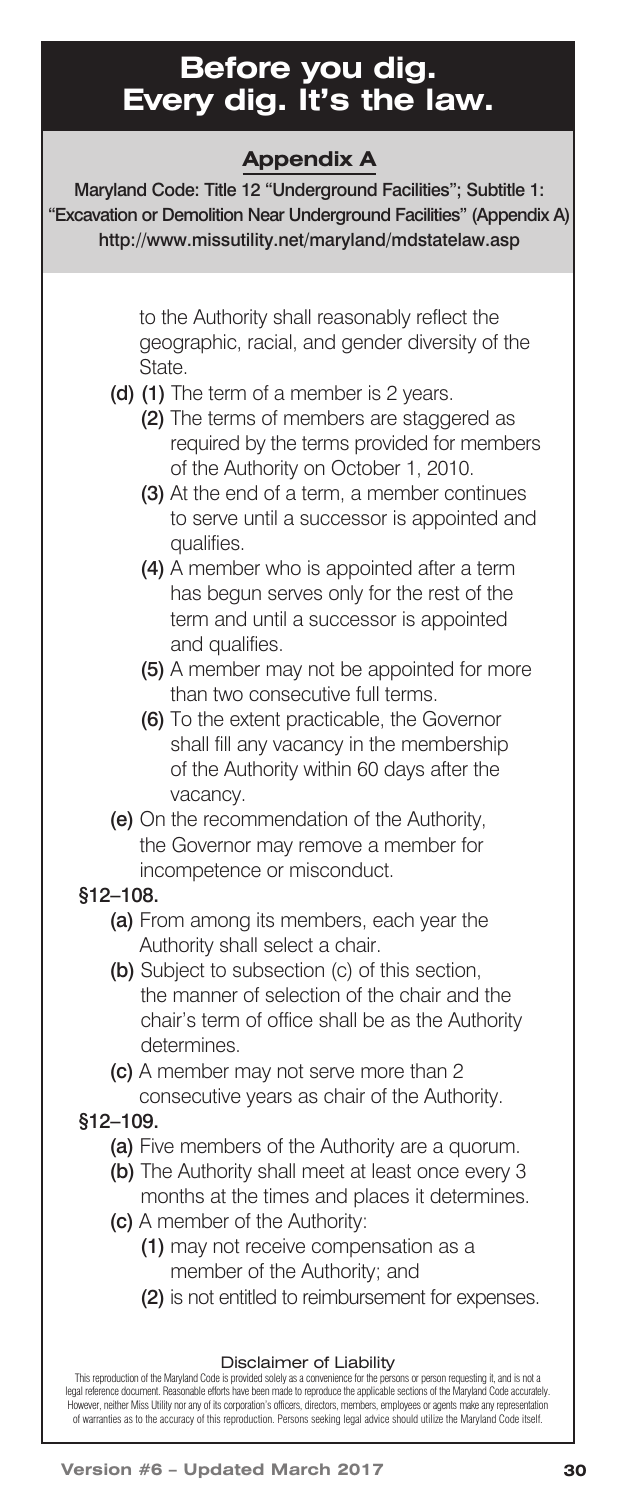### **Appendix A**

Maryland Code: Title 12 "Underground Facilities"; Subtitle 1: "Excavation or Demolition Near Underground Facilities" (Appendix A) http://www.missutility.net/maryland/mdstatelaw.asp

#### §12–110.

- (a) The Authority may:
- (1) adopt bylaws for the conduct of its business;
- (2) adopt a seal;
- (3) maintain an office at a place it designates;
- (4) maintain facilities for the purpose of holding hearings under this subtitle;
- (5) employ a staff;
- (6) accept a grant, a loan, or any other assistance in any form from any public or private source, subject to the provisions of this subtitle;
- (7) enter into contracts and execute the instruments necessary or convenient to carry out this subtitle to accomplish its purposes; and
- (8) do all things necessary or convenient to carry out the powers expressly granted by this subtitle.
- (b) The Authority shall adopt a code of conduct for its members.
- §12–111.
	- (a) In General. -- The Authority may obtain funding for its operational expenses from:
		- (1) a federal or State grant;
		- (2) filing fees and administrative fees for complaints heard by the Authority as authorized under § 12–112(b)(1) of this subtitle; and
		- (3) an additional assessment or charge per ticket as authorized under subsection (b) of this section; and
		- (4) any other source.
	- (b) Permitted assessments or charges. -- The Authority may collect an assessment or a charge not exceeding 5 cents per ticket from an owner-member if the assessment or charge:
		- (1) is not imposed on a county or a municipal corporation; and
		- (2) is approved by a two-thirds vote of all members of the Authority.

#### Disclaimer of Liability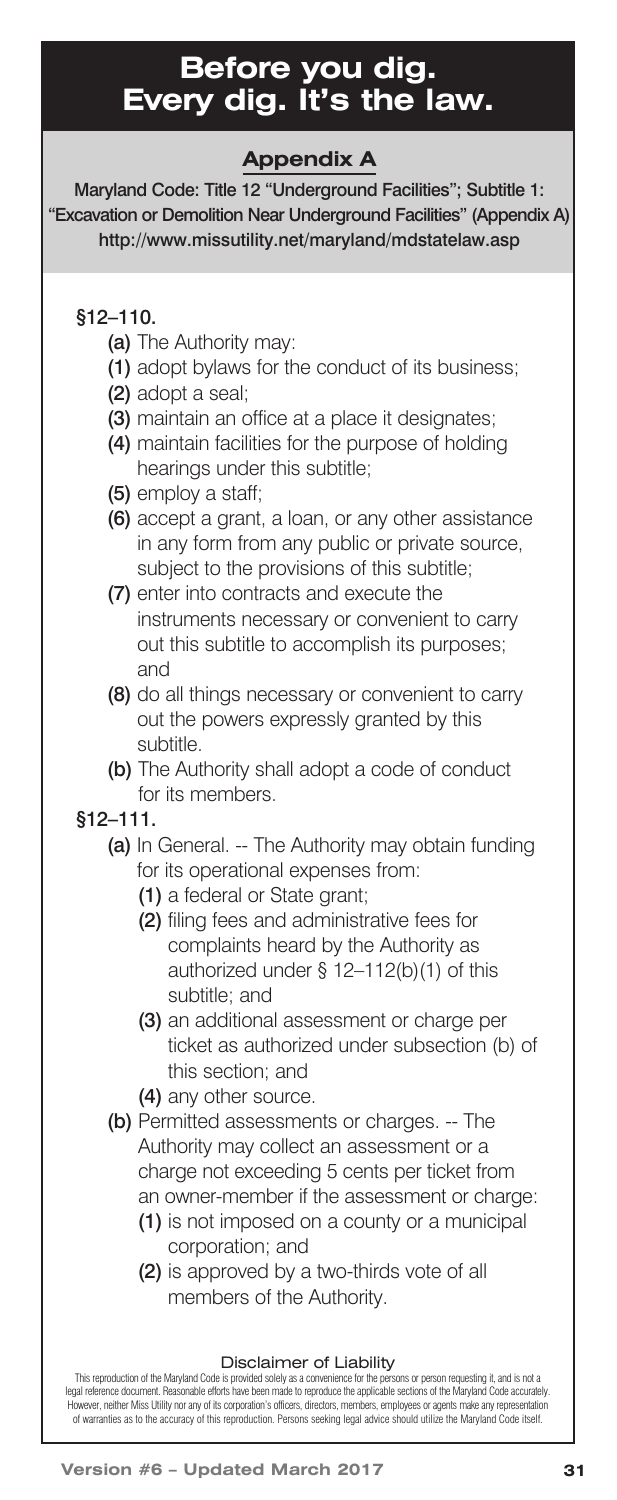### **Appendix A**

Maryland Code: Title 12 "Underground Facilities"; Subtitle 1: "Excavation or Demolition Near Underground Facilities" (Appendix A) http://www.missutility.net/maryland/mdstatelaw.asp

> (c) Charges or assessments prohibited. -- Except as provided in subsection (a)(2) and (b) of this section, the Authority may not impose a charge or assessment against any person, directly or indirectly, to obtain funding for its operational expenses.

#### §12–112.

- (c) To enforce this subtitle, the Authority may:
	- (1) hear complaints for violations of this subtitle;
	- (2) after a hearing, assess a civil penalty under § 12–135 of this subtitle; and
	- (3) reach a settlement instead of assessing a civil penalty.
- (b) (1) The Authority may:
	- (i) establish reasonable complaint filing fees and administrative fees for complaints heard by the Authority; and
	- (ii) use the services of a third party to collect civil penalties.
	- (2) If the Authority determines that an individual cannot afford to pay a fee established under paragraph (1)(i) of this subsection, the Authority may exempt the individual wholly or partly from the fee.
- (c) The Authority may not assess a civil penalty against a person unless the person:
	- (1) receives reasonable prior notice of the complaint; and
	- (2) has an opportunity to be heard under § 12–113 of this subtitle.
- §12–113.
	- (a) In a hearing before the Authority for an alleged violation of this subtitle:
		- (1) all testimony shall be given under oath; and
		- (2) the proceedings shall be recorded.
		- (b) The chair or a member of the Authority may administer the oath.
		- (c) The Authority may compel the attendance

#### Disclaimer of Liability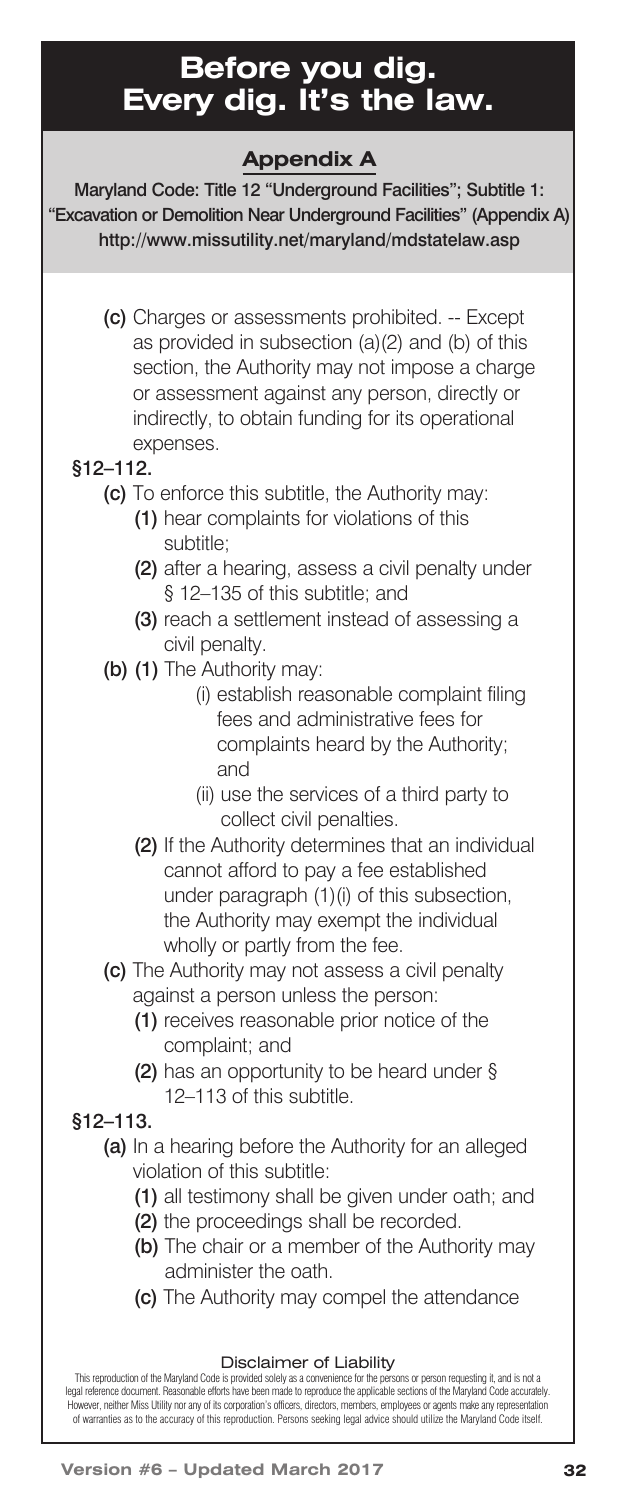#### **Appendix A**

Maryland Code: Title 12 "Underground Facilities"; Subtitle 1: "Excavation or Demolition Near Underground Facilities" (Appendix A) http://www.missutility.net/maryland/mdstatelaw.asp

of a witness by subpoena.

- (d) (1) The Authority shall issue its decision in writing, stating the reason for its decision.
	- (2) A copy of the decision shall be delivered or mailed to all parties to the complaint proceedings.
- (e) (1) A person aggrieved by a decision of the Authority may, within 30 days after receiving the decision, request judicial review of the decision by the circuit court.
	- (2) In accordance with the judicial review and appeals process under the Administrative Procedure Act, the circuit court shall hear and determine all matters connected with the decision of the Authority for which judicial review is requested.
	- (3) (i) Except as provided in subparagraph (ii) of this paragraph, the costs of the judicial review, including the costs of preparing a record and transcript, shall be paid by the party filing the request for judicial review.
		- (ii) If the party filing the request for judicial review prevails, the circuit court may require that the costs of the judicial review, including the costs of preparing a record and transcript, be paid by the Authority.
	- (4) If the request for judicial review is dismissed, the circuit court shall award attorney's fees to the Authority unless the Authority waives the award of attorney's fees.
- (f) (1) The record of a hearing conducted under this section, including any record of testimony or evidence offered at the hearing, is not admissible in any administrative or civil proceeding involving the same subject matter or the same parties.
	- (2) Paragraph (1) of this subsection does not apply to judicial review of the Authority's decision.

#### Disclaimer of Liability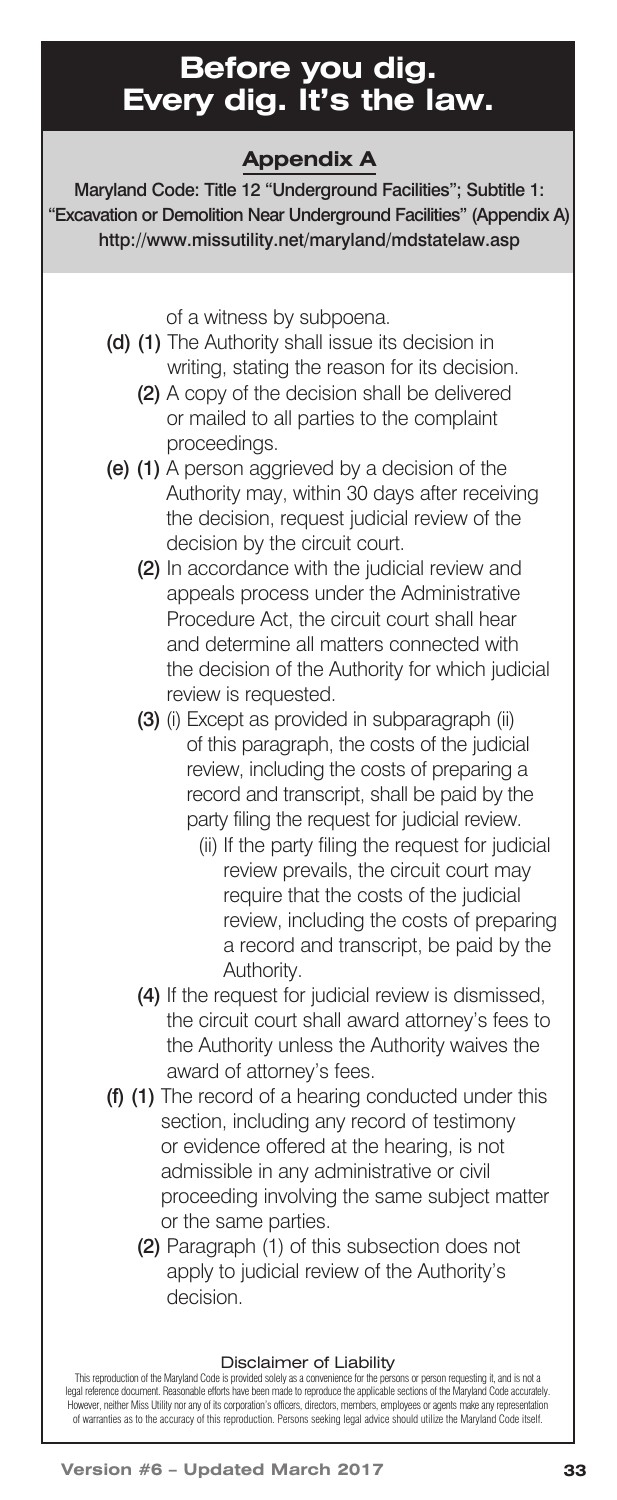### **Appendix A**

Maryland Code: Title 12 "Underground Facilities"; Subtitle 1: "Excavation or Demolition Near Underground Facilities" (Appendix A) http://www.missutility.net/maryland/mdstatelaw.asp

#### §12–114.

Beginning January 1, 2012, the Authority shall report each year to the Governor and, in accordance with § 2–1246 of the State Government Article, the General Assembly on the activities of the Authority and any recommendations of the Authority.

#### §12–117.

- (a) There is a Maryland Underground Facilities Damage Prevention Education and Outreach Fund.
- (b) The purpose of the Fund is to cover the costs of:
- (1) public education and outreach programs; and
- (2) the development of safety procedures to prevent damage to underground facilities.
- (c) The Authority shall hold and administer the Fund.
- (d) The Fund is a special, nonlapsing fund that is not subject to § 7–302 of the State Finance and Procurement Article.
- (e) The Fund consists of:
	- (1) civil penalties paid into the Fund under § 12–135 of this subtitle;
	- (2) investment earnings of the Fund; and
	- (3) any other money from any other source accepted for the benefit of the Fund.
- (f) (1) The Fund may be used only for:
	- (i) public education and outreach programs for the prevention of damage to underground facilities; and
	- (ii) the development of safety procedures for excavation and demolition projects conducted in the area of underground facilities.
	- (2) The Authority may make grants to local governments or private entities consistent with the purposes of the Fund.

§12–120.

(a) Except as provided in subsections (b) and (c) of this section, a person that obtains the

#### Disclaimer of Liability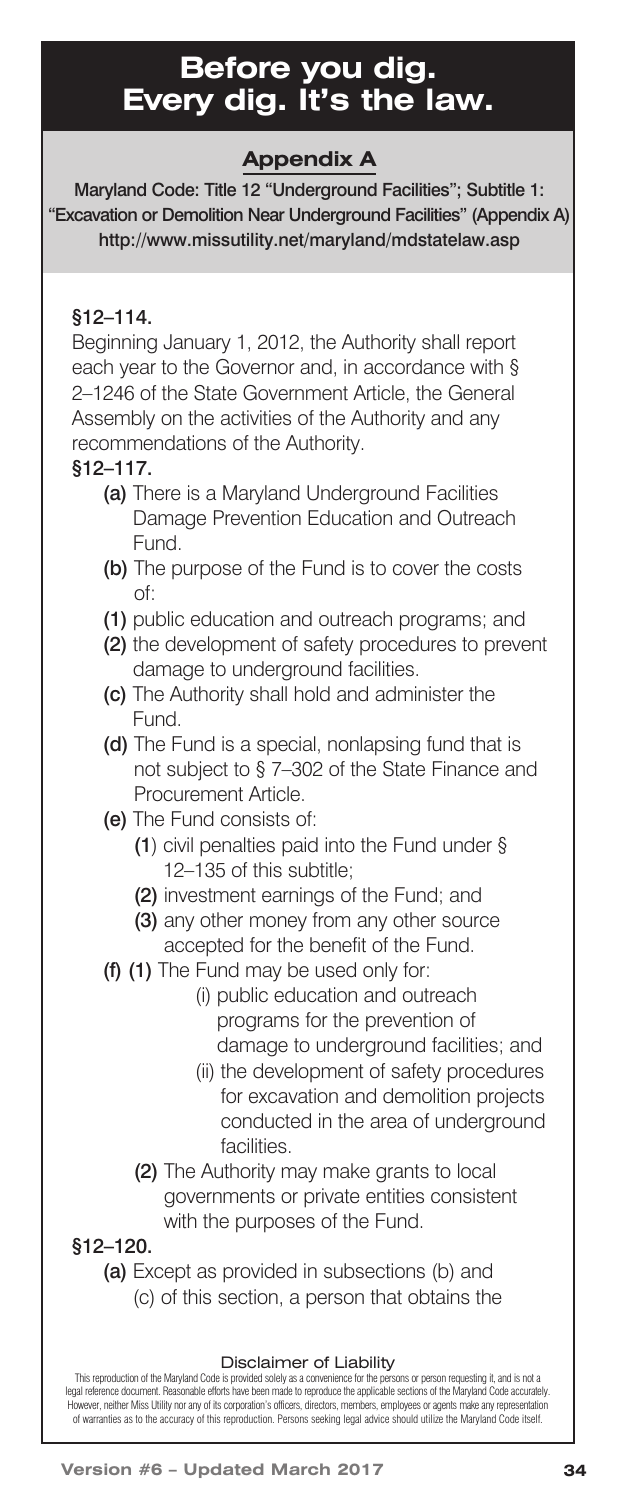#### **Appendix A**

Maryland Code: Title 12 "Underground Facilities"; Subtitle 1: "Excavation or Demolition Near Underground Facilities" (Appendix A) http://www.missutility.net/maryland/mdstatelaw.asp

> information required under this subtitle is not excused from:

- (1) performing an excavation or demolition in a careful and prudent manner; and
- (2) liability for damages or injury that results from the excavation or demolition.
- (b) If an underground facility is damaged by a person that fails to comply with this subtitle, the person is deemed negligent and is liable to the owner for the total cost of repair of the underground facility, unless the owner has failed to become an owner–member in accordance with § 12–123 of this subtitle.
- (c) If an underground facility is damaged by a person who is in compliance with this subtitle and the owner has failed to become an owner– member in accordance with § 12–123 of this subtitle:
	- (1) the person is not liable to the owner for the cost of repair of the underground facility; and
	- (2) the owner is liable for any repairs or restoration of property damaged by the excavation or demolition.
- (d) Subsection (c) of this section may not be construed to interfere with the right of:
	- (1) a third party to recover damages arising out of the excavation or demolition from the person or from the owner; or
	- (2) the person to seek contribution from an owner for damages sought by a third party under paragraph (1) of this subsection.

#### §12–121.

(a) Subject to  $\S$  12–120(b) of this subtitle, if all reasonable precautions have been taken to protect underground facilities, § 12–120(a) of this subtitle and §§ 12–122 through 12–135 of this subtitle do not apply to an emergency excavation or demolition being performed to prevent danger to life, health, or property.

#### Disclaimer of Liability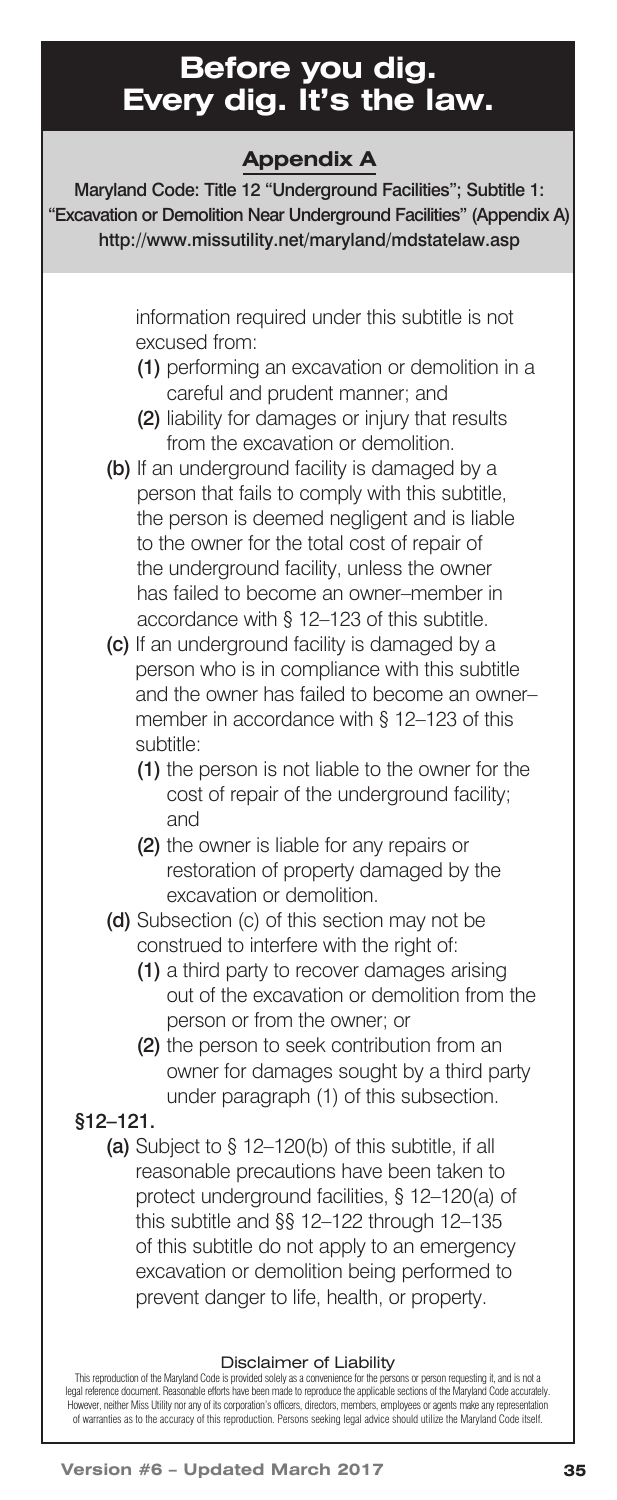### **Appendix A**

Maryland Code: Title 12 "Underground Facilities"; Subtitle 1: "Excavation or Demolition Near Underground Facilities" (Appendix A) http://www.missutility.net/maryland/mdstatelaw.asp

- (b) A person performing an emergency excavation or demolition to prevent danger to life, health, or property shall:
	- (1) take all reasonable precautions to protect underground facilities in and near the excavation or demolition area; and
	- (2) immediately notify the one–call system serving the geographic area where the emergency excavation or demolition is performed to inform the appropriate owner–members of the excavation or demolition area.
- (c) A person that abuses the emergency excavation and demolition procedure set forth in this section is subject to penalties under § 12–135 of this subtitle.
- §12–122.
	- (a) Except as provided in subsection (b) of this section, a person that operates a one–call system in the State shall register with and obtain certification to operate from the Commission.
	- (b) A person operating a one–call system on or before July 1, 1990, is automatically registered with and certified by the Commission to continue to operate.
	- (c) (1) The operator of a one–call system shall install and make available an underground facilities information exchange system in its one–call center in the State.
		- (2) The underground facilities information exchange system shall be available to any caller at all times.
	- (d) The Commission may grant, amend, or revoke the certification of a person operating a one– call system.

#### §12–123.

(a) (1) An owner shall be a member of a one-call system.

(2) Except as provided in paragraph (3) of this

#### Disclaimer of Liability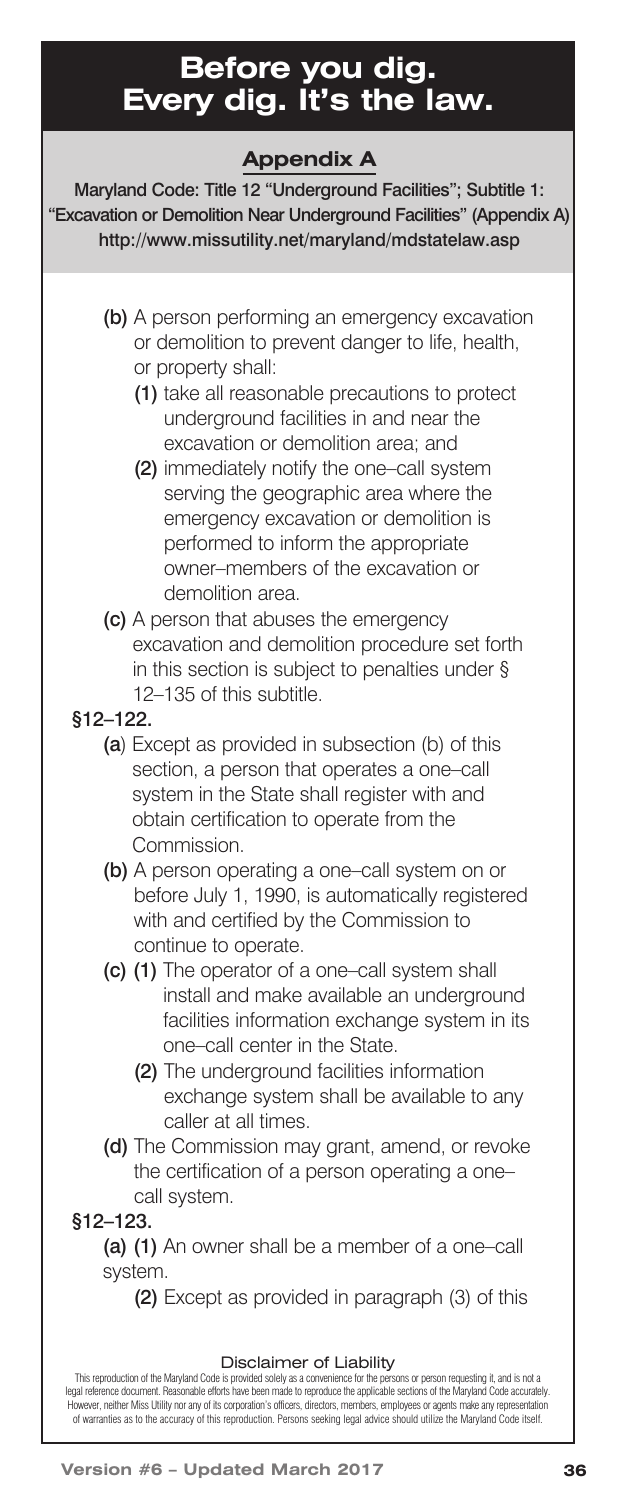#### **Appendix A**

Maryland Code: Title 12 "Underground Facilities"; Subtitle 2: "Excavation or Demolition Near Underground Facilities" (Appendix A) http://www.missutility.net/maryland/mdstatelaw.asp

> subsection, an owner becomes a member of a one–call system by registering with the one–call system.

- (3) The Department of Transportation, its administrations, and the Maryland Transportation Authority shall become members of the one–call system through a separate agreement and using the information collected under § 12–124(b)(2) of this **subtitle.**
- (b) (1) An owner–member of a one–call system shall submit to the one–call system, in writing, the telephone number of the person to which calls concerning proposed excavations or demolitions shall be directed.
	- (2) An owner–member shall ensure that all contact information provided to the one–call system remains current.
- §12–124.
	- (a) A person that intends to perform an excavation or demolition in the State shall initiate a ticket request by notifying the one–call system serving the geographic area where the excavation or demolition is to be performed of the person's intent to perform the excavation or demolition.
	- (b) Notice provided to a one–call system under subsection (a) of this section shall indicate:
		- (1) the location of the proposed excavation or demolition;
		- (2) whether the proposed excavation or demolition is within rights–of–way owned or controlled by the Department of Transportation, an administration of the Department of Transportation, or the Maryland Transportation Authority and, if so, the entity and the permit number or authorization number obtained from that entity; and
		- (3) the type of work to be performed in connection with the proposed excavation or demolition.

#### Disclaimer of Liability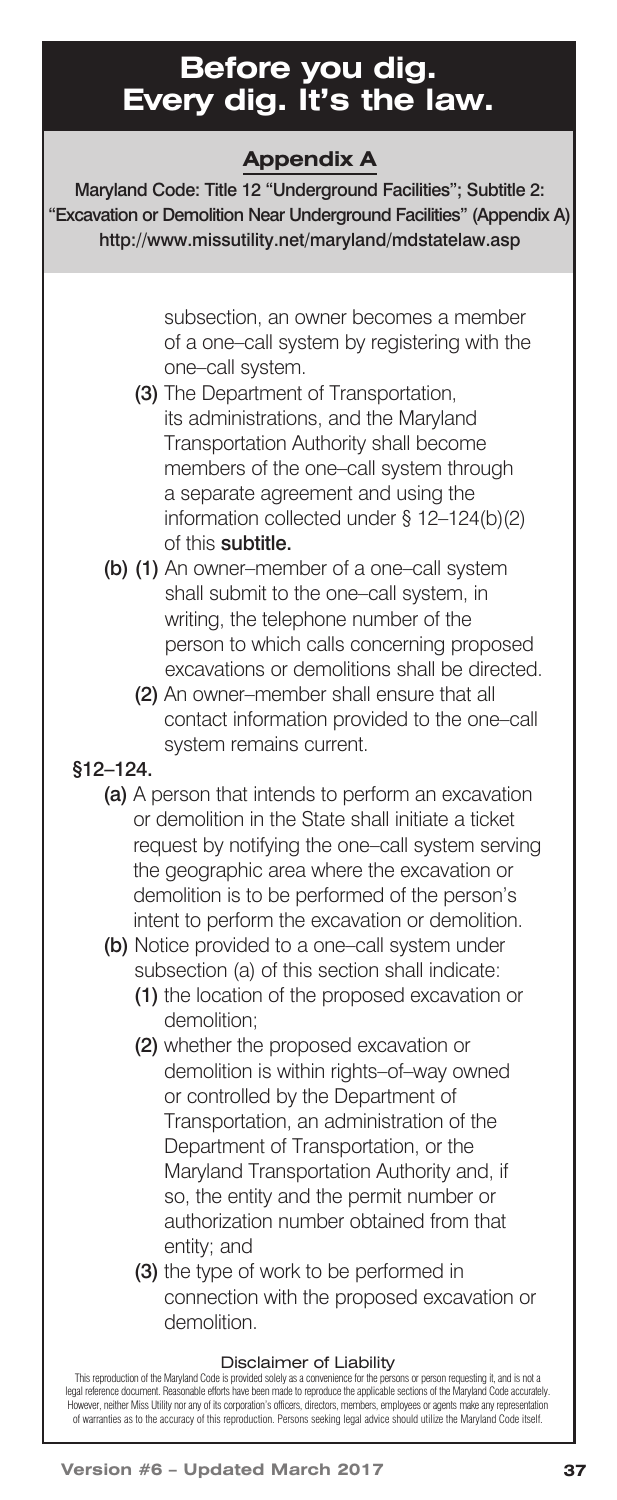#### **Appendix A**

Maryland Code: Title 12 "Underground Facilities"; Subtitle 2: "Excavation or Demolition Near Underground Facilities" (Appendix A) http://www.missutility.net/maryland/mdstatelaw.asp

- (c) (1) Except as provided in paragraph (2) of this subsection, on receiving notice, the one– call system shall promptly transmit a copy of the ticket to all owner–members in the geographic area indicated for that ticket.
	- (2) Based on information collected under § 12–124(b)(2) of this subtitle, the one–call system shall promptly transmit a copy of the ticket to the Department of Transportation, an administration of the Department of Transportation, or the Maryland Transportation Authority, as applicable.
	- (3) A ticket is valid for 12 business days after the day on which the ticket is transmitted by the one–call system to an owner–member.
- §12–125.
	- (a) A person shall repeat the notification required under § 12–124 of this subtitle if the person:
		- (1) has not completed or will not complete the excavation or demolition within the time period authorized by the ticket; or
		- (2) intends to expand the excavation or demolition beyond the location indicated in the notice under § 12–124(b) of this subtitle.
	- (b) A person shall repeat the notification regardless of:
		- (1) any delays by an owner–member in marking its underground facilities; or
		- (2) an agreement between the person and an owner–member regarding the time for marking underground facilities.
- §12–126.
	- (a) An owner–member shall mark its underground facility if the owner–member has determined that a proposed excavation or demolition:
		- (1) is within 5 feet of the horizontal plane of the underground facility; or
		- (2) because of planned blasting, is so near to the underground facility that the underground facility may be damaged or disturbed.

#### Disclaimer of Liability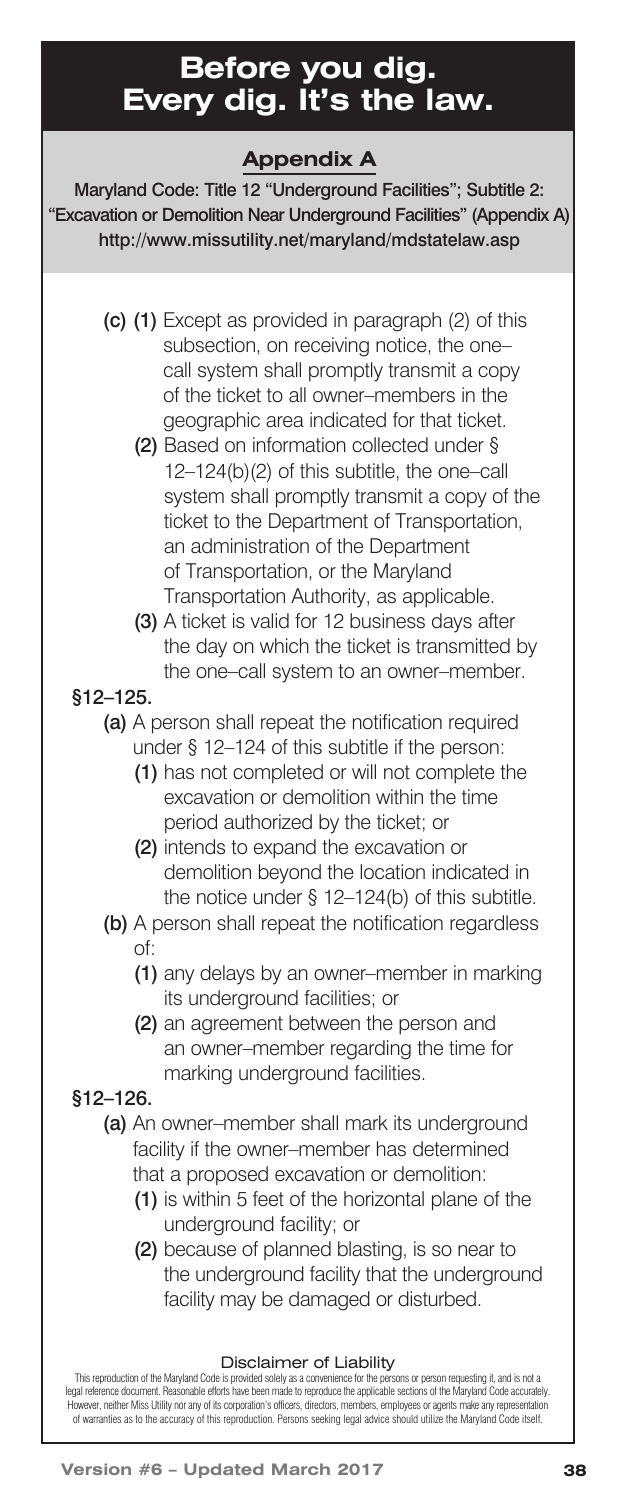### **Appendix A**

Maryland Code: Title 12 "Underground Facilities"; Subtitle 2: "Excavation or Demolition Near Underground Facilities" (Appendix A) http://www.missutility.net/maryland/mdstatelaw.asp

- (b) (1) An owner-member shall mark the location of its underground facility by marking on the ground within 18 inches on a horizontal plane on either side of the underground facility.
- (2) (i) When marking the location of an underground facility, an owner–member shall use the current color codes established by the American Public Works Association for marking underground facilities.
	- (ii) If two or more owner–members share the same color code, each owner– member shall include information with the marking that indicates the owner– member of the marked underground facility.
- (c) Except as provided in subsection (d) of this section, within 2 business days after the day on which a ticket is transferred to an owner– member, the owner–member shall:
	- (1) mark the location of the owner–member's underground facility and report to the underground facilities information exchange system that the underground facility has been marked; or
	- (2) report to the underground facilities information exchange system that the owner–member has no underground facilities in the vicinity of the planned excavation or demolition.
- (d) (1) If an owner–member is unable to mark the location of the owner–member's underground facility within the time period prescribed in subsection (c) of this section because of the scope of the proposed excavation or demolition, the owner– member shall:
	- (i) promptly notify the underground facilities information exchange system and the person that intends to perform the excavation or demolition; and

#### Disclaimer of Liability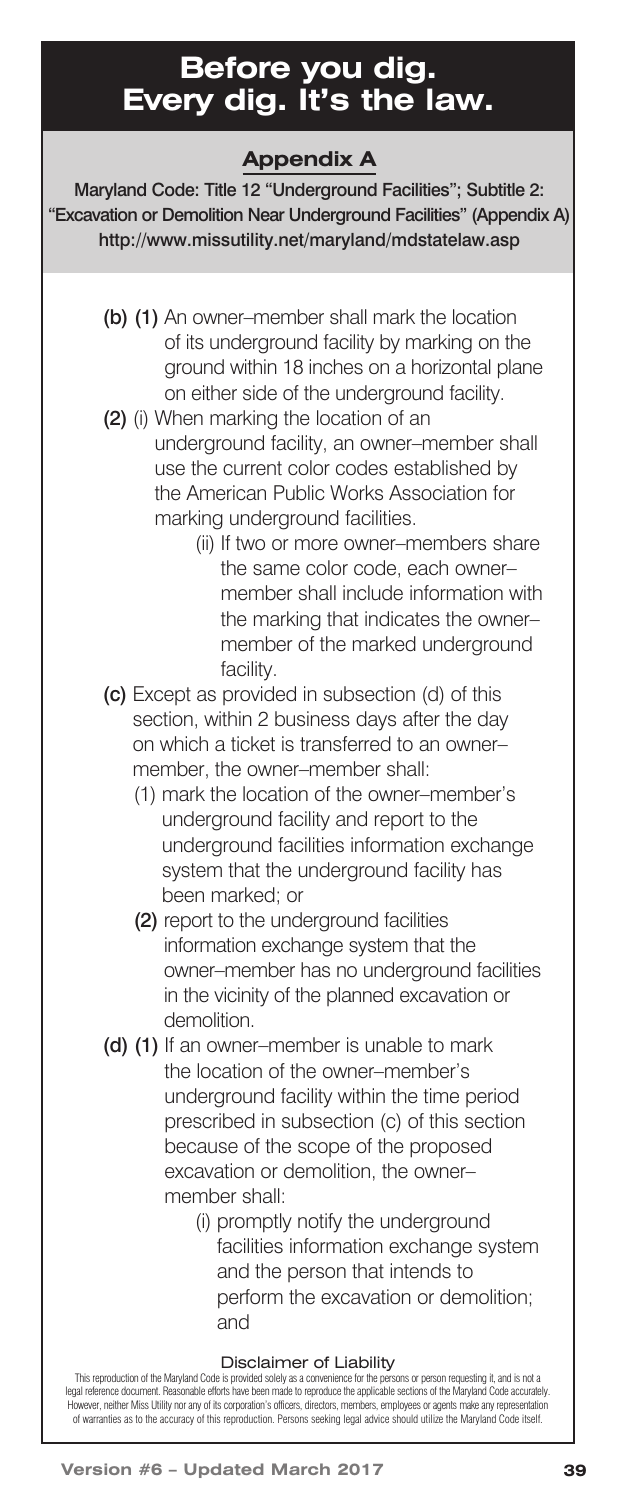#### **Appendix A**

Maryland Code: Title 12 "Underground Facilities"; Subtitle 2: "Excavation or Demolition Near Underground Facilities" (Appendix A) http://www.missutility.net/maryland/mdstatelaw.asp

- (ii) work with the person that intends to perform the excavation or demolition to develop a mutually agreeable schedule for marking the underground facility.
- (2) If the owner–member and person that intends to perform the excavation or demolition cannot reach a mutually agreeable schedule for marking under paragraph (1) of this subsection, the owner–member shall mark that portion of the site where excavation or demolition will first occur, and the owner–member shall mark the remainder of the site within a reasonable time.
- (3) If, due to circumstances beyond an owner–member's control and for reasons other than those specified in paragraph (1) of this subsection, an owner–member is unable to mark the location of the owner– member's underground facility within the time period prescribed in subsection (c) of this section, the owner–member shall report to the underground facilities information exchange system that an extension is required.
- (4) In connection with extensive or contiguous excavation or demolition projects, the person performing the excavation or demolition and the owner–member may establish a working agreement regarding the time periods for marking the underground facility.

#### §12–127.

(a) A person may begin excavation or demolition only after the person receives notification from the underground facilities information exchange system of the one–call system confirming that all applicable owner–members have:

#### Disclaimer of Liability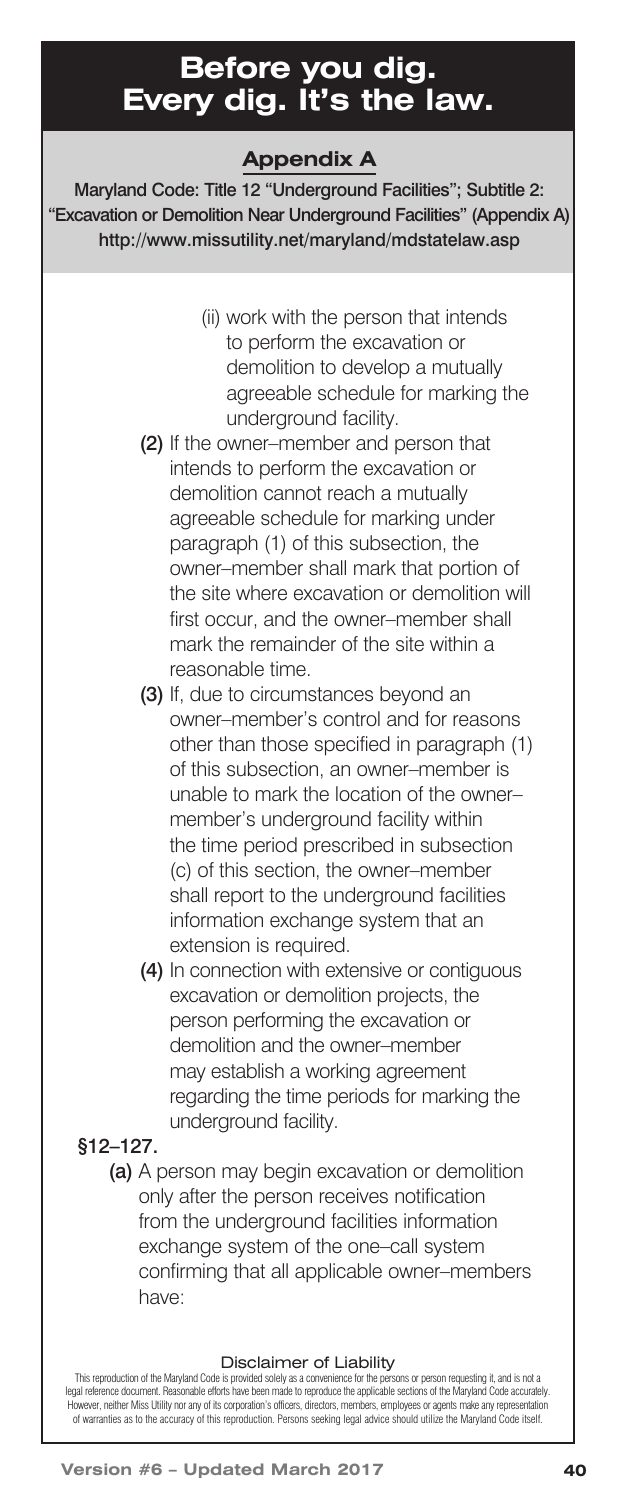### **Appendix A**

Maryland Code: Title 12 "Underground Facilities"; Subtitle 2: "Excavation or Demolition Near Underground Facilities" (Appendix A) http://www.missutility.net/maryland/mdstatelaw.asp

- (1) marked their underground facilities in accordance with § 12–126(c) of this subtitle;
- (2) marked the applicable portion of their underground facilities in accordance with § 12–126(d) of this subtitle; or
- (3) reported that they have no underground facilities in the vicinity of the excavation or demolition.
- (b) (1) After an owner-member has marked the location of an underground facility in accordance with § 12–126 of this subtitle, the person performing the excavation or demolition is responsible for the maintenance of the designated marker.
	- (2) If the marker is obliterated, destroyed, or removed, the person shall repeat the notification required under § 12–124 of this subtitle.
- (c) (1) A person performing an excavation or demolition shall exercise due care to avoid interference with or damage to an underground facility that an owner– member has marked in accordance with § 12–126 of this subtitle.
	- (2) Before using mechanized equipment for excavation or demolition within 18 inches of an underground facility marking, a person shall expose the underground facility to its outermost surfaces by hand or other nondestructive techniques.
	- (3) A person may not use mechanized equipment to excavate within 18 inches of the outermost surface of an exposed underground facility.
- (d) (1) The person performing an excavation or demolition immediately shall notify the owner–member of the facility if the person discovers or causes any damage to or dislocation or disturbance of an

#### Disclaimer of Liability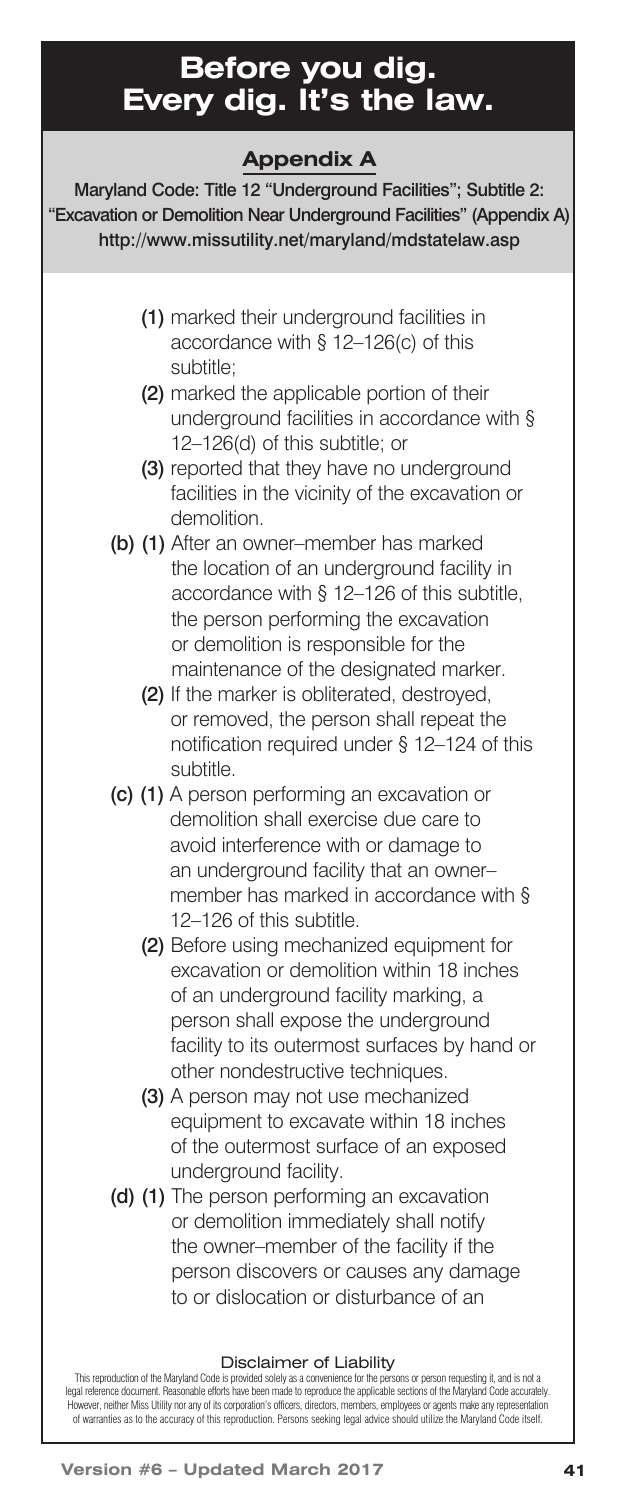#### **Appendix A**

Maryland Code: Title 12 "Underground Facilities"; Subtitle 2: "Excavation or Demolition Near Underground Facilities" (Appendix A) http://www.missutility.net/maryland/mdstatelaw.asp

> underground facility in connection with the excavation or demolition.

- (2) If the damage, dislocation, or disturbance results in the escape of a flammable, toxic, or corrosive gas or liquid, the person performing the excavation or demolition immediately shall report the damage to the 9–1–1 emergency system.
- (e) (1) If a person knows or has reason to know that an underground facility in the area of a planned or ongoing excavation or demolition is not marked as required by this subtitle, the person may not begin or continue the excavation or demolition unless the person:
	- (i) has repeated the notification required under § 12–124 of this subtitle; and
	- (ii) receives notification from the underground facilities information exchange system of the one–call system confirming that all applicable owner–members that have underground facilities in the vicinity of the excavation or demolition have marked:
		- 1. the underground facilities in accordance with § 12–126(c) of this subtitle; or
		- 2. the applicable portion of the underground facilities in accordance with 12–126(d) of this subtitle.
	- (2) If the underground facility is not marked as required by this subtitle after the person receives notification from the underground facilities information exchange system under paragraph (1) of this subsection, the person may proceed with the excavation or demolition.

#### Disclaimer of Liability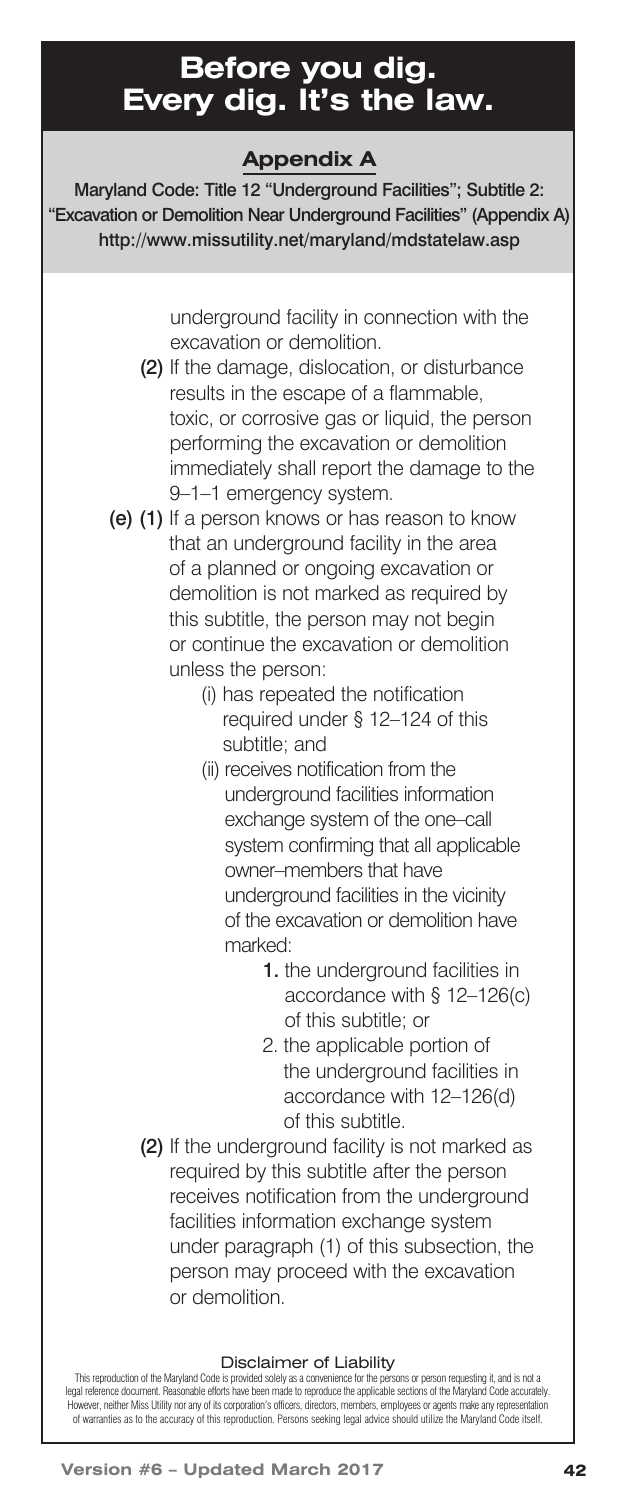### **Appendix A**

Maryland Code: Title 12 "Underground Facilities"; Subtitle 2: "Excavation or Demolition Near Underground Facilities" (Appendix A) http://www.missutility.net/maryland/mdstatelaw.asp

- §12–128.
	- (a) A political subdivision, municipal corporation, the Department of Transportation, an administration of the Department of Transportation, or the Maryland Transportation Authority may charge, assess, or collect from a person a one–time initial marking fee not exceeding \$35 for reimbursement of expenses that the political subdivision, municipal corporation, the Department of Transportation, an administration of the Department of Transportation, or the Maryland Transportation Authority incurs to comply with this subtitle.
	- (b) If re–marking is requested, or is required after renotification under § 12–108(b) of this subtitle, a political subdivision, municipal corporation, or any of the transportation entities specified in subsection (a) of this section may charge, assess, or collect from a person a re–marking fee not exceeding \$15 for reimbursement of expenses that the political subdivision, municipal corporation, or any of the transportation entities specified in subsection (a) of this section incurs to comply with this subtitle.

### §12–129. Detectable wires for connecting buildings to water supply or sewerage systems.

- (a) In general. -- Subject to subsection (c) of this section, any new or replacement piping that is buried or installed for the purpose of connecting a building to a water supply system or a sewerage system shall be buried or installed with a wire that makes the piping detectable.
- (b) Requirements for wires. -- The wire required under subsection (a) of this section shall:
	- (1) be an insulated copper tracer wire that is suitable for direct burial and has an American wire gauge (AWG) of at least 10, or an equivalent product;

#### Disclaimer of Liability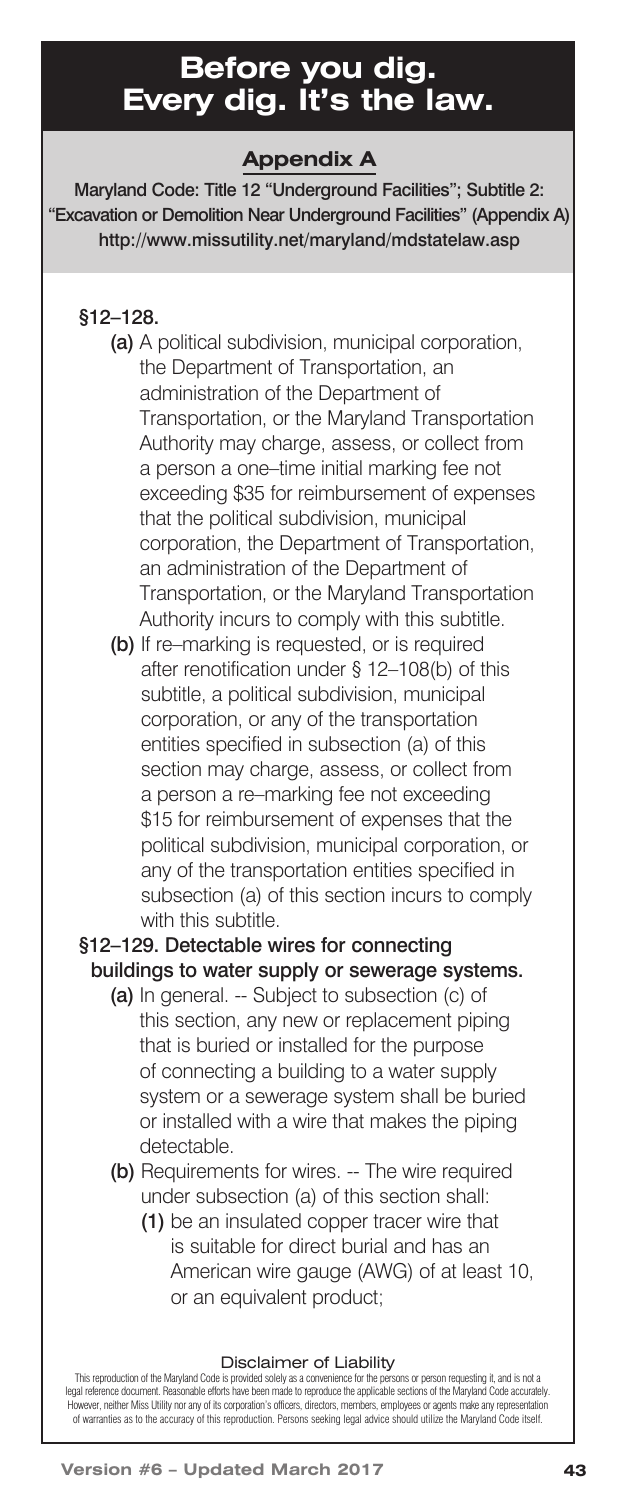### **Appendix A**

Maryland Code: Title 12 "Underground Facilities"; Subtitle 2: "Excavation or Demolition Near Underground Facilities" (Appendix A) http://www.missutility.net/maryland/mdstatelaw.asp

(2) be installed:

- (i) in the same trench as the piping that connects the building to the water supply system or the sewerage system;
- (ii) within 12 inches of the piping that connects the building to the water supply system or the sewerage system; and
- (iIi) with at least one end of the wire terminating above grade in a location that is accessible and resistant to physical damage, such as in a cleanout or next to an external wall of the building; and;
- (3) run from within 5 feet of an external wall of the building to:
	- (i) the point where the piping intersects with the water supply system or the sewerage system; or
	- (ii) the point where the sewerage system disposes of or processes the sewage.
- (c) Inapplicable to repair or partial replacement. -- The requirement of subsection (a) of this section with regard to replacement piping connecting a building to a water supply system or a sewerage system:
	- (1) applies only to a complete replacement of the piping; and
	- (2) does not apply to a repair or a partial replacement of the piping.

#### §12–131.

- (a) In connection with a project that may require excavation or demolition, a designer may initiate a ticket request by notifying the one– call system serving the geographic area covering the planned project.
- (b) A designer initiating a ticket request under this section:

#### Disclaimer of Liability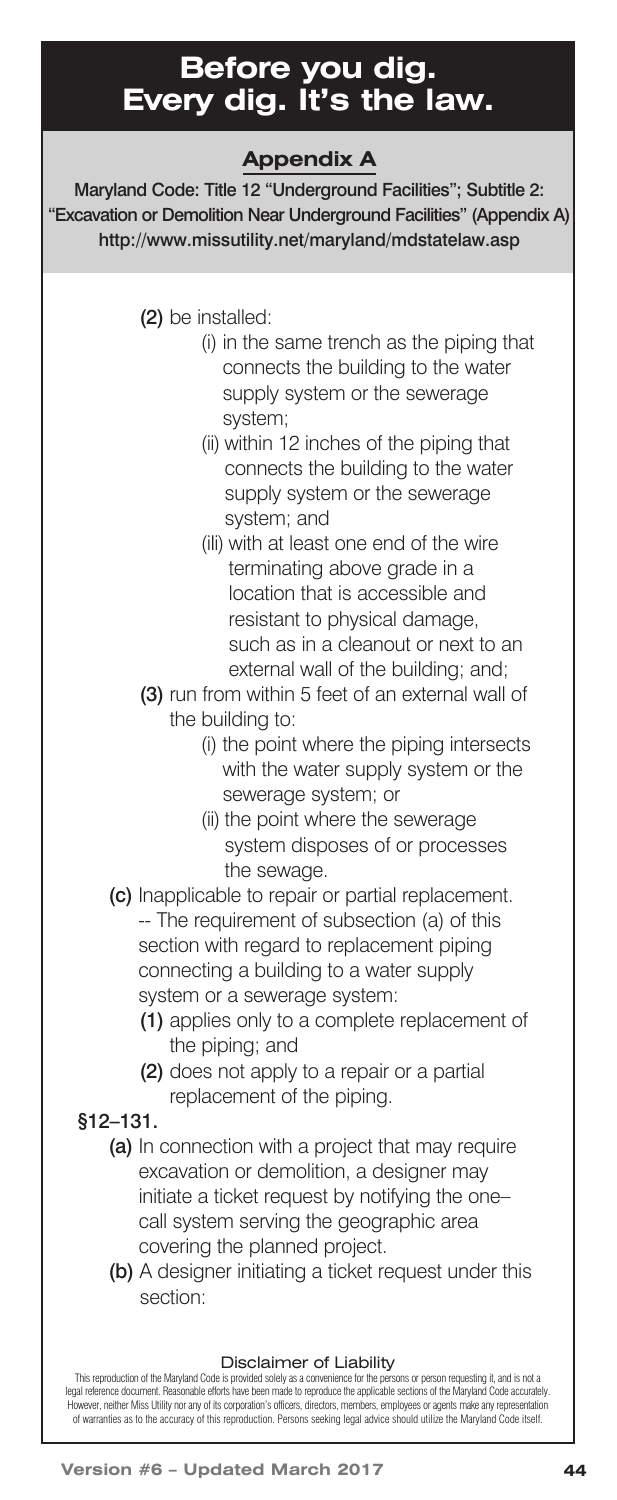### **Appendix A**

Maryland Code: Title 12 "Underground Facilities"; Subtitle 2: "Excavation or Demolition Near Underground Facilities" (Appendix A) http://www.missutility.net/maryland/mdstatelaw.asp

- (1) may initiate only one ticket request for a single project; and
- (2) shall, in connection with a ticket request:
	- (i) indicate that the request is for design purposes only and may not be used for the purpose of excavation or demolition;
	- (ii) notify the one–call system of any owner–members from which the designer does not require underground facilities information; and
	- (iii) on the request of an owner– member, provide the owner– member with a preliminary drawing that indicates the scope of the project.
- (c) (1) Within 15 business days after receiving notice from a one–call system that a designer has made a request under this section, an owner–member of an underground facility in the area of the project shall notify the designer of the type and approximate location of the underground facility.
	- (2) An owner–member may provide notice of the approximate location of an underground facility through the use of: (i) field locates;
		- (ii) maps;
		- (iii) surveys;
		- (iv) installation records; or
		- (v) other similar means.
- (d) (1) Information provided to a designer under this section is for informational purposes only.
	- (2) An owner–member or agent of an owner– member may not be held liable for any inaccurate information provided to a designer under this section.

#### Disclaimer of Liability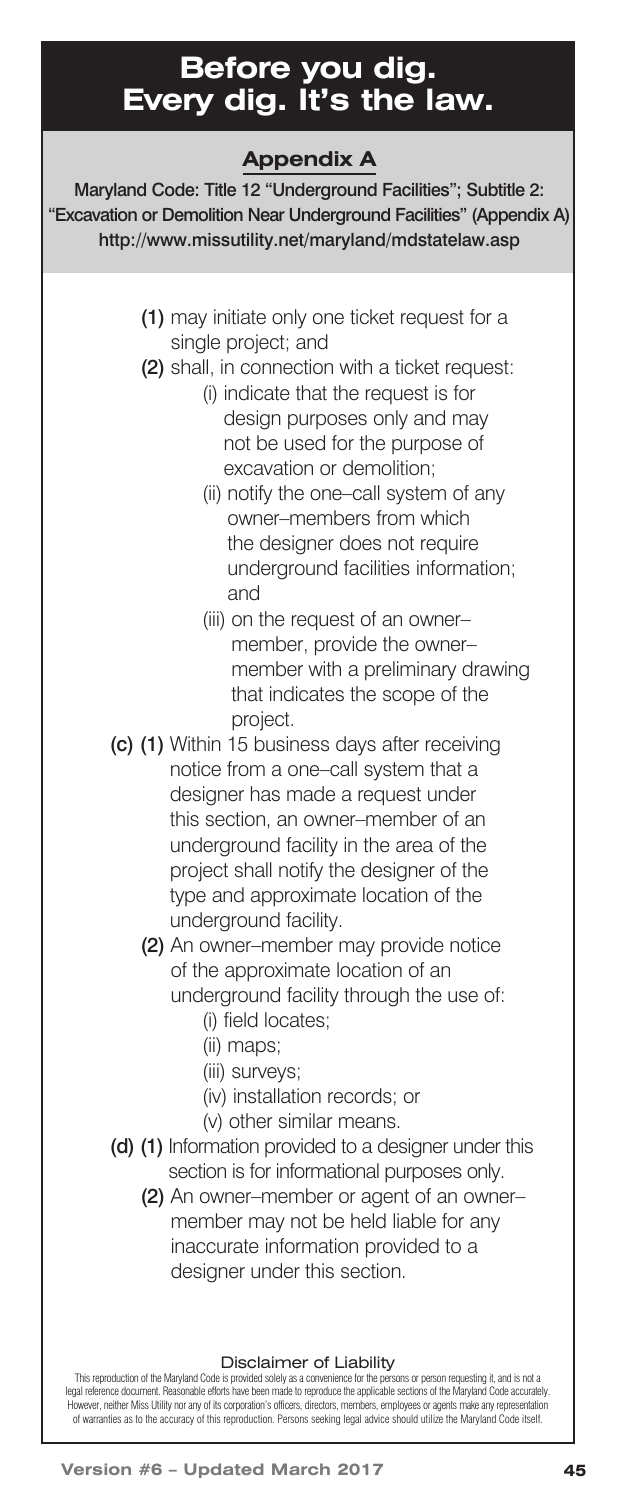### **Appendix A**

Maryland Code: Title 12 "Underground Facilities"; Subtitle 1: "Excavation or Demolition Near Underground Facilities" (Appendix A) http://www.missutility.net/maryland/mdstatelaw.asp

#### §12–134.

- (a) To stop or prevent a negligent or unsafe excavation or demolition, an owner or the Attorney General may file an action for a writ of mandamus or injunction in a court of competent jurisdiction in Baltimore City or the county in which the excavation or demolition is being performed or is to be performed or in which the person resides or has its principal place of business, if the person:
	- (1) is performing an excavation or demolition in a negligent or unsafe manner that has resulted in or is likely to result in damage to an underground facility; or
	- (2) is intending to use procedures to carry out the excavation or demolition that are likely to result in damage to an underground facility.
- (b) (1) To make its judgment or processes effective, the court may join as parties any persons necessary or proper.
	- (2) If appropriate, the court shall issue a final order granting the injunction or writ of mandamus.

#### §12–135.

- (a) (1) A person that performs an excavation or demolition without first providing the notice required under § 12–124(a) of this subtitle and damages, dislocates, or disturbs an underground facility is deemed negligent and is subject to a civil penalty assessed by the Authority not exceeding:
	- (i) \$2,000 for the first offense; and
	- (ii) subject to subsection (c) of this section, \$4,000 for each subsequent offense.
	- (2) Instead of or in addition to a civil penalty assessed under this subsection, the Authority may:

#### Disclaimer of Liability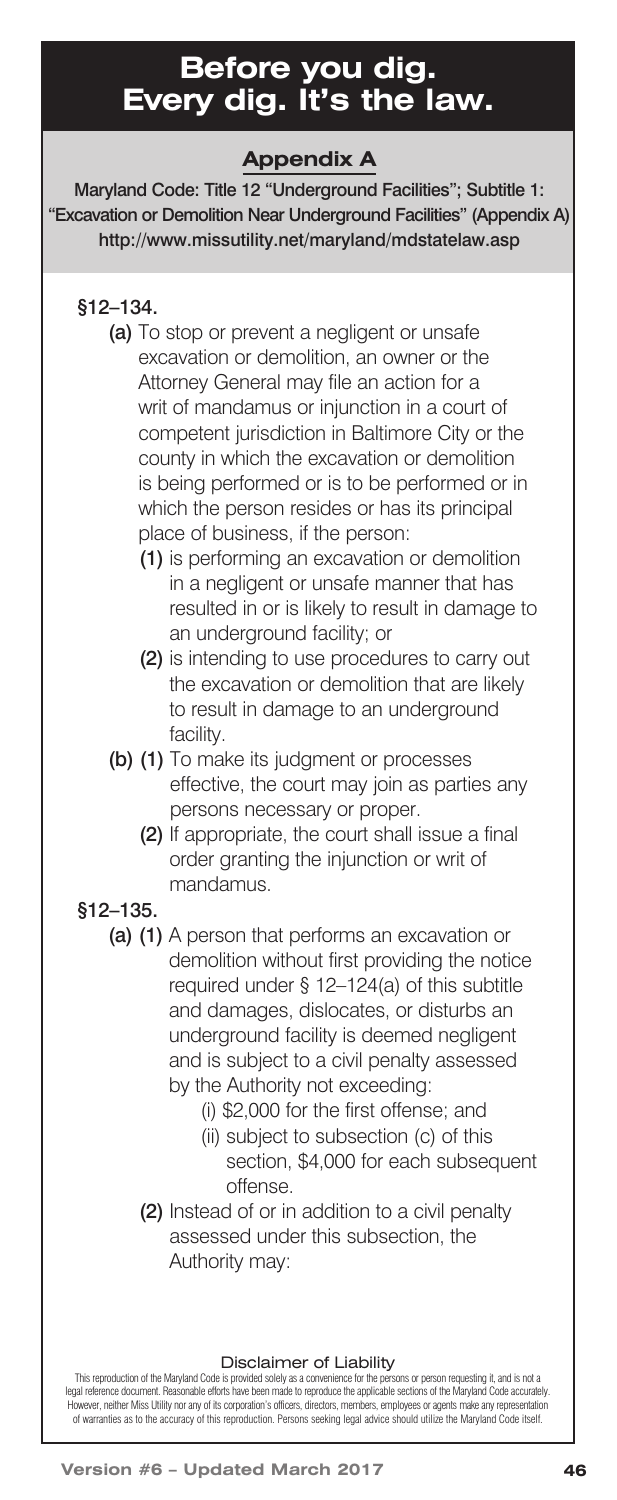#### **Appendix A**

Maryland Code: Title 12 "Underground Facilities"; Subtitle 1: "Excavation or Demolition Near Underground Facilities" (Appendix A) http://www.missutility.net/maryland/mdstatelaw.asp

- (i) require that a person:
	- 1. participate in damage prevention training; or
	- 2. implement procedures to mitigate the likelihood of damage to underground facilities; or
- (ii) impose other similar measures.
- (3) A person that violates any provision of Part IV of this subtitle is subject to a civil penalty assessed by the Authority not exceeding \$2,000.
- (b) (1) This subsection applies if a proceeding has not been initiated before the Authority.
	- (2) A court of competent jurisdiction may assess a civil penalty of up to 10 times the cost of repairs to the underground facility caused by the damage, dislocation, or disturbance against a person that has committed a subsequent offense under subsection (a)(1) of this section.
	- (3) An action to recover a civil penalty under this subsection shall be brought by an owner of a damaged, dislocated, or disturbed underground facility or the Attorney General in a court of competent jurisdiction in Baltimore City or the county in which the damage, dislocation, or disturbance occurred.
	- (4) The party bringing an action under this subsection may recover reasonable attorney's fees.
- (c) The Authority may not assess a civil penalty under subsection (a)(1)(ii) of this section if an action to recover a civil penalty has been brought under subsection (b) of this section.
- (d) All civil penalties recovered under this section shall be paid into the Fund.

#### Disclaimer of Liability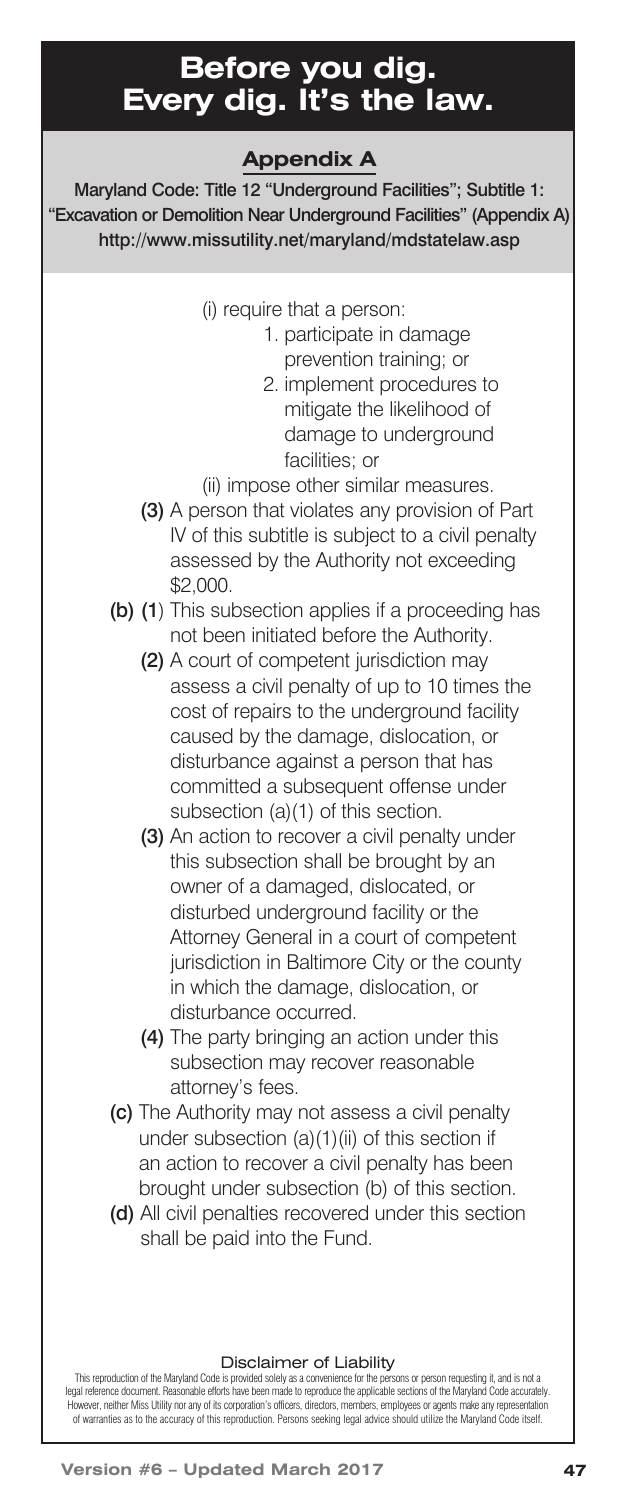#### **Appendix B**

District of Columbia Code: Title 34 "Public Utilities"; Subtitle 7: Chapter 27, Underground Facilities Protection

http://www.missutility.net/washingtondc/dcstatelaw.asp

#### For the purposes of this chapter:

- (1) The terms "demolition" or "demolish" mean any operation by which a structure or mass of material is wrecked, razed, moved, or removed by means of any tool, equipment, or explosive.
- (2) The terms "excavate" or "excavation" mean any operation in which earth, rock, or other material in or on the ground is moved, removed or otherwise displaced by means of any tool, equipment, or explosive, and include but are not limited to grading, trenching, digging, ditching, drilling, boring, augering, tunneling, scraping, cable or pipe plowing and driving, wrecking, razing, moving, or removing any structure or mass of material.
- (3) The term "one-call center" means any organization among the purposes of which is to notify two or more public utility operators of planned excavation activities or demolition in a specified area.
- (4) The term "person" means any individual, firm, joint venture, partnership, corporation, association, agency of the District of Columbia government, or other governmental body or authority, except the United States government, and shall include any trustee, receiver, assignee, or personal representative thereof.
- (5) The term "public utility operator" means a person, agency or instrumentality of the District of Columbia government, who supplies or transports any of the following materials or services by means of a utility line or conduit:
- (a) Gas of any kind, including flammable, toxic, or corrosive gas;
- (b) Liquids, including coal slurry, petroleum, petroleum products, or other hazardous liquids;
- (c) Electric energy;
- (d) Communication services;
- (e) Sewage disposal and drainage;
- (f) Water; or
- (g) Steam.

#### Disclaimer of Liability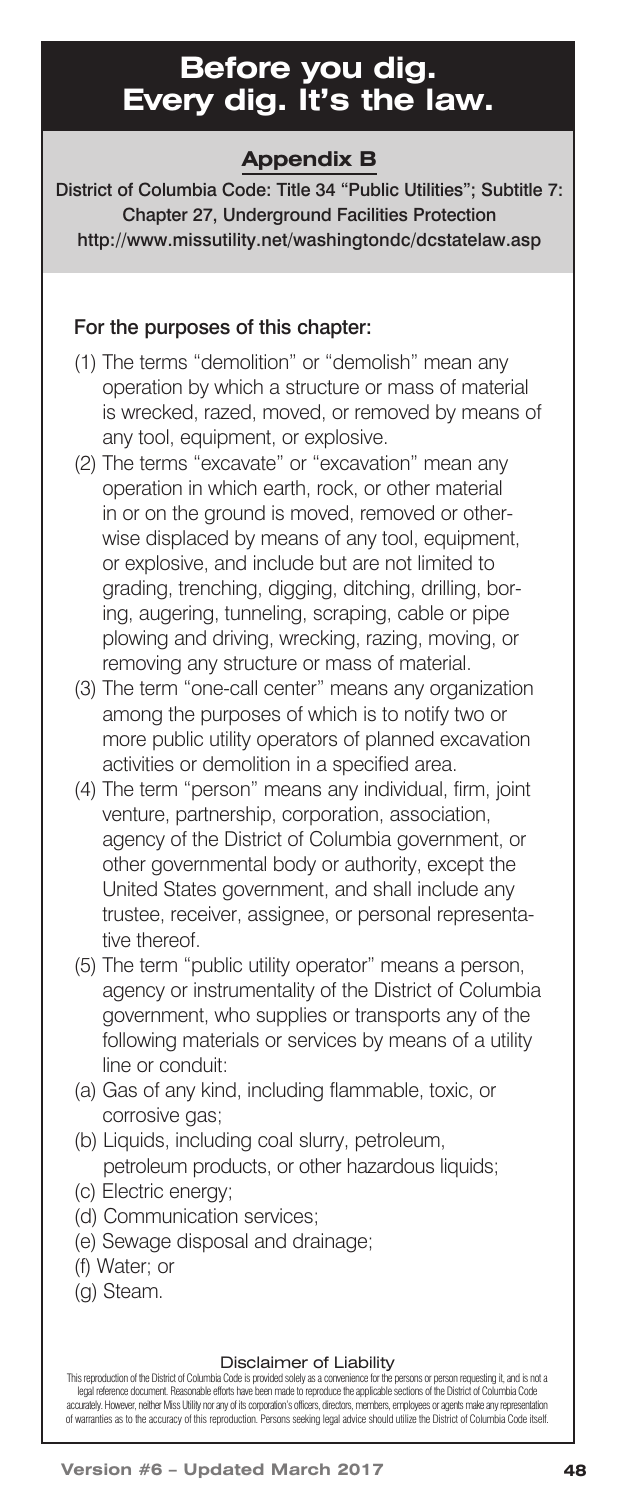#### **Appendix B**

District of Columbia Code: Title 34 "Public Utilities"; Subtitle 7: Chapter 27, Underground Facilities Protection http://www.missutility.net/washingtondc/dcstatelaw.asp

- (6) The term "underground facility" means any item of personal property which is buried or placed below ground, or submerged for use in connection with the storage or conveyance of water, sewage, electronic, telephonic, or teletype communications, electric energy, oil, gas, or other substances, and shall include, but not be limited to, pipes, sewers, conduits, cables, valves, lines, wires, manholes, attachments, and those portions of poles located below the ground.
- (7) The term "utility line" means any cable, pipeline, or other conduit installed underground by which a public utility operator furnishes materials or services.

#### § 34-2702. Formation and operation of one-call center.

(a) All public utility operators doing business or having underground facilities in the District of Columbia shall form and operate a one-call center for the mutual receipt of notification of proposed excavation or demolition operations within the District of Columbia. The one-call center, to which notification concerning proposed excavation or demolition should be directed, shall file with the District of Columbia Department of Transportation the telephone number and address of such center, and a list of the name and address of each public utility operator participating in the operation of the center.

(b) All agencies or instrumentalities of the District of Columbia, including the Water and Sewer Authority, owning, leasing, maintaining, or otherwise possessing an interest in underground facilities shall join and participate in the one-call center. The name and address of each District agency or instrumentality participating in the operation of the one-call center shall

#### Disclaimer of Liability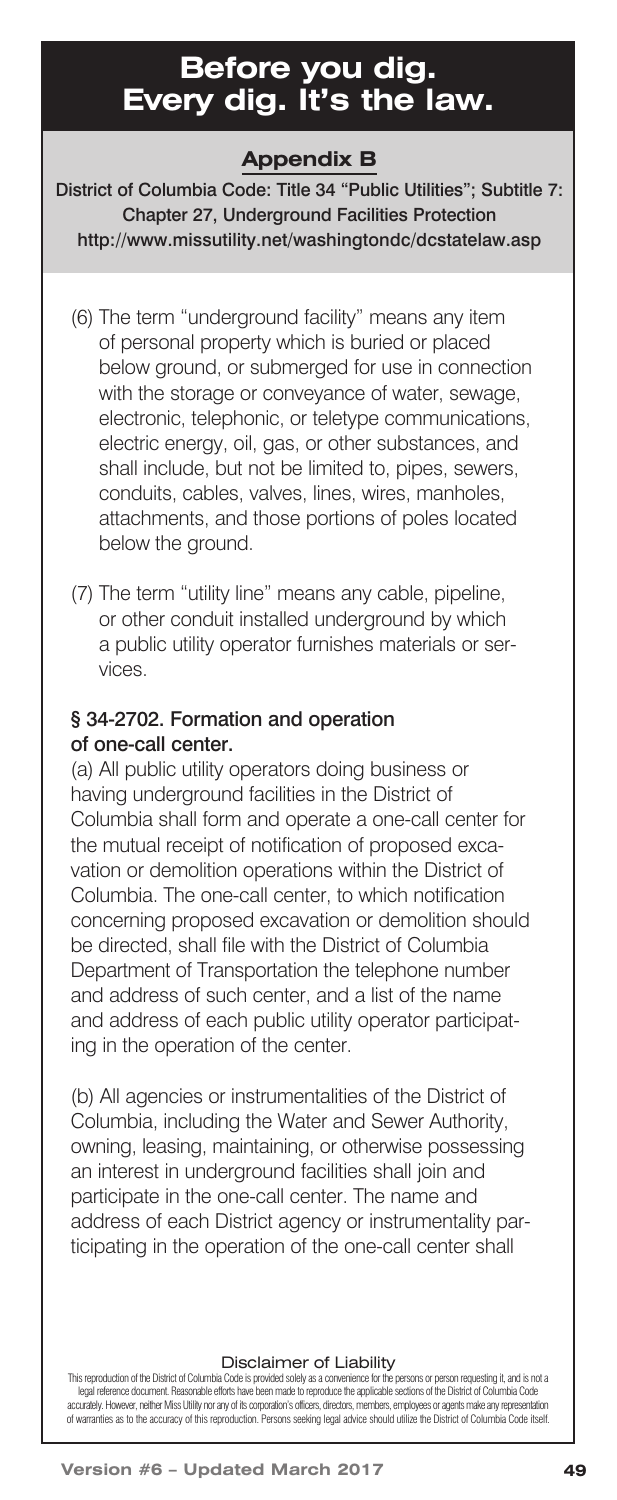#### **Appendix B**

District of Columbia Code: Title 34 "Public Utilities"; Subtitle 7: Chapter 27, Underground Facilities Protection

http://www.missutility.net/washingtondc/dcstatelaw.asp

be included in the list transmitted by the one-call center to the District of Columbia Department of Public Works.

(c) The one-call center shall be referred to as District One Call, abbreviated for convenience purposes as "DOC."

#### § 34-2703. Availability of permit drawings.

The District of Columbia Department of Transportation shall make available to each public utility operator a copy of all approved permit drawings, including those which bear the exact nature and location of all excavation to be carried out, as they are issued to persons for excavation or demolition in public space where utility facilities exist. Applicants for permits will provide additional copies of plans as required for this purpose.

#### § 34-2704. Notification prior to excavation.

(a) Except as provided in § 34-2709, no person shall excavate in a street, highway, public space, or on private property, or demolish a building without first notifying, by telephonic or teletype, at least 48 hours, but not more than 10 calendar days (excluding Saturdays, Sundays, and legal holidays), prior to the commencement of the proposed excavation or demolition, each public utility operator which may have underground facilities in the area of the proposed excavation. Such telephonic or teletype notification shall be accomplished by notifying the one-call center within the time limit prescribed, which shall in turn notify the appropriate public utility operators.

(b) The telephonic or teletype notice required by subsection (a) of this section must contain the name, address, and telephone number of the person responsible for the proposed excavation or demolition, the utility

#### Disclaimer of Liability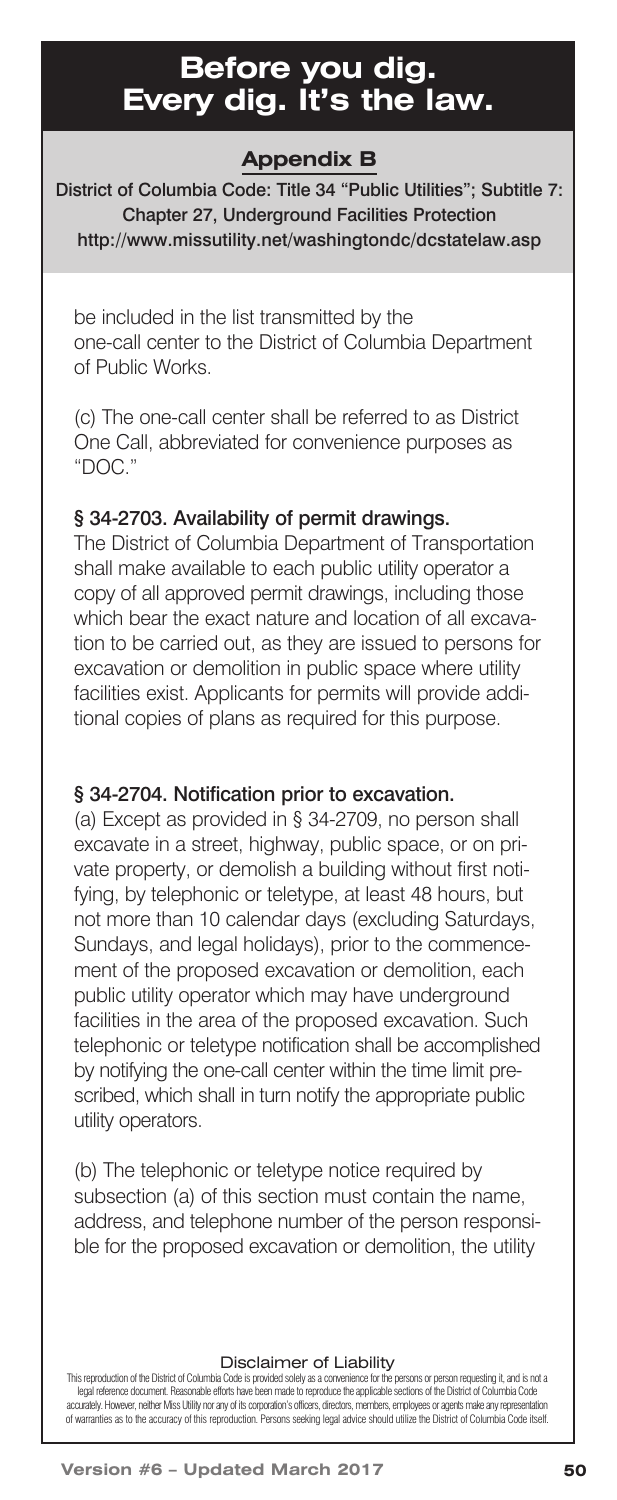#### **Appendix B**

District of Columbia Code: Title 34 "Public Utilities"; Subtitle 7: Chapter 27, Underground Facilities Protection http://www.missutility.net/washingtondc/dcstatelaw.asp

job number, the planned starting date, the anticipated duration, the type of excavation or demolition work to be conducted, the location of the proposed excavation or demolition, with a maximum length per notice of 1,320 feet, and whether or not explosives are to be used.

(c) If it is determined by a public utility operator that a proposed excavation or demolition is planned in such proximity to an underground facility that the facility may be damaged, dislocated, or disturbed, the public utility operator shall within 48 hours (excluding Saturdays, Sundays, and legal holidays) respond by marking, staking, locating, or otherwise providing the approximate location of the public utility operator's underground facilities.

(d) When the actual excavation or demolition operation enters the immediate vicinity of an underground facility or utility line transporting natural gas, the person responsible for the excavation or demolition shall expose the underground facility or utility line by hand digging; provided, that a test pit hand dug by the District government, which locates the utility line, shall meet the requirements of this subsection. For purposes of this subsection, the immediate vicinity of the underground facility or utility line shall be defined as a space within 18 inches from the nearest point on the underground facility.

(e) If the public utility operator, notified by the one-call center, determines that its underground utility lines or facilities will not be affected by the excavation or demolition, the public utility operator shall advise the person who proposes to excavate or demolish that marking is unnecessary.

(f) No person shall begin excavation prior to the notification of each public utility operator through the

#### Disclaimer of Liability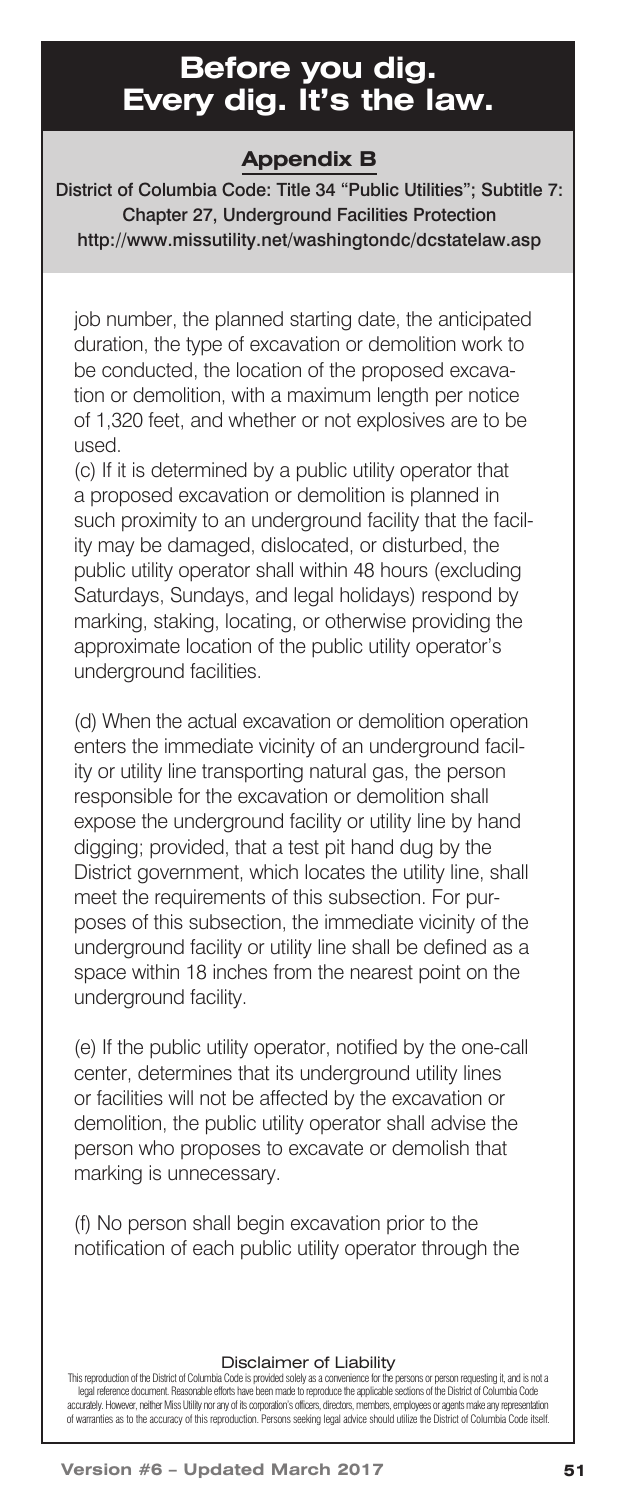#### **Appendix B**

District of Columbia Code: Title 34 "Public Utilities"; Subtitle 7: Chapter 27, Underground Facilities Protection http://www.missutility.net/washingtondc/dcstatelaw.asp

one-call center, or prior to the marking required by this section, or prior to the determination by the public utility operator that marking is unnecessary.

(g) The notification through the one-call center is valid for 15 days excluding Saturdays, Sundays, and legal holidays, from the time of notification to the one-call center. Three days before the end of the 15-day period, or at any time when line-location markings on the ground become illegible, the person excavating shall contact the one-call center and request the re-marking of the lines. The public utility operator shall re-mark the lines as soon as possible. However, the re-marking of the lines shall be completed within 48 hours from the time of the request.

#### § 34-2705. Requirements of person responsible for excavation or demolition.

(a) In addition to the requirements of § 34-2704, each person responsible for an excavation or demolition operation shall:

- Plan the excavation or demolition to avoid damage to or minimize interference with underground facilities in and near the construction area;
- Maintain a clearance between an underground facility and the cutting edge or point of any mechanized equipment, taking into account the known limit of control of such cutting edge or point as may be reasonably necessary to avoid damage to such underground facility; and
- Provide such support for underground facilities in and near the construction area, including support during backfilling operations, as may be reasonably necessary for the protection of such facilities.

Disclaimer of Liability

This reproduction of the District of Columbia Code is provided solely as a convenience for the persons or person requesting it, and is not a legal reference document. Reasonable efforts have been made to reproduce the applicable sections of the District of Columbia Code accurately. However, neither Miss Utility nor any of its corporation's officers, directors, members, employees or agents make any representation of warranties as to the accuracy of this reproduction. Persons seeking legal advice should utilize the District of Columbia Code itself.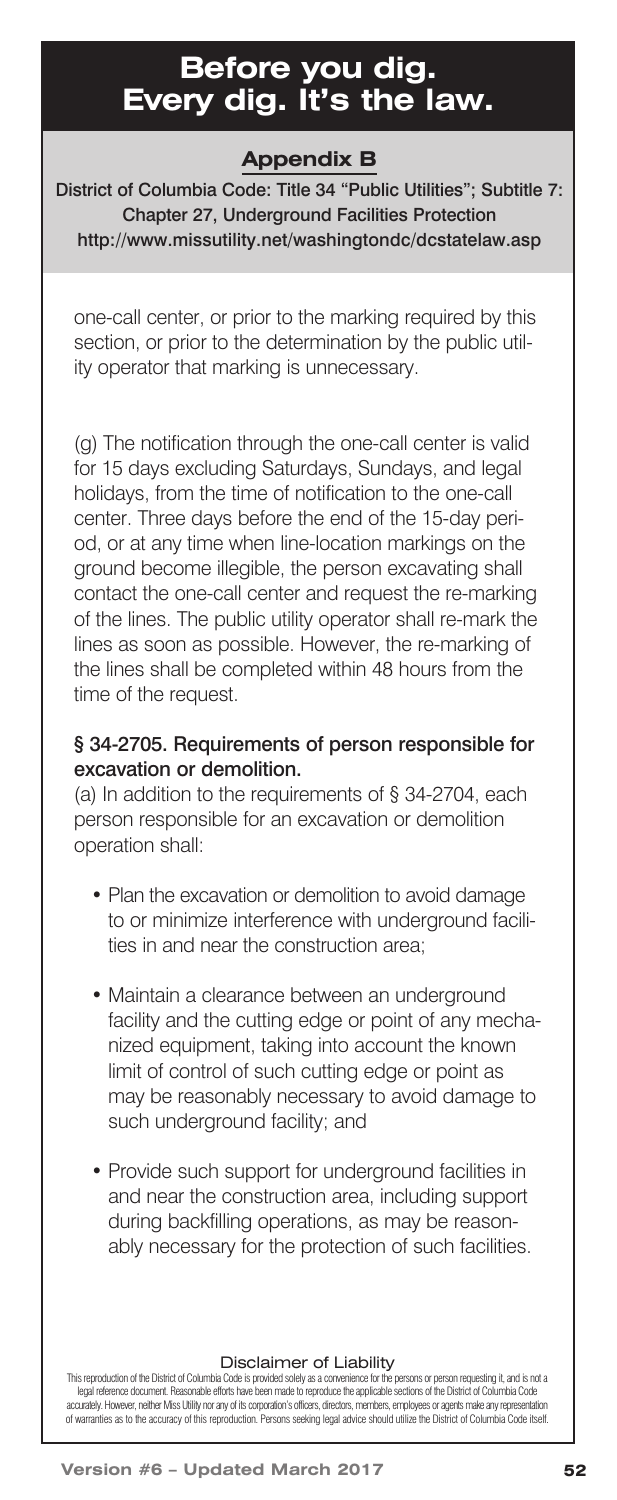#### **Appendix B**

District of Columbia Code: Title 34 "Public Utilities"; Subtitle 7: Chapter 27, Underground Facilities Protection http://www.missutility.net/washingtondc/dcstatelaw.asp

(b) If a facility is damaged, under no circumstances shall a contractor backfill an excavation without first receiving permission from the utility operator whose facility was damaged.

(c) Nothing in this chapter shall excuse the failure to obtain a permit to excavate in public space in compliance with § 9-431.01.

(d) Persons and operators excavating for routine maintenance, including patch-type paving, will not be required to comply with the notification and marking procedures of this chapter, if they excavate within the limits of the original excavation, and if the excavation does not exceed 12 inches in depth below the grade existing prior to said excavation.

#### § 34-2706. Damage caused by excavation or demolition.

(a) Except as provided in subsection (b) of this section, each person responsible for any excavation or demolition operation which results in damage to an underground facility shall, immediately upon discovery of such damage, notify the operator of such facility of the location and the nature of the damage, and shall allow the operator reasonable time to accomplish necessary repairs before continuing the excavation or demolition in the immediate area of the damaged facility.

(b) Each person responsible for any excavation or demolition operation that results in damage to an underground facility, permitting the escape of any flammable, toxic, or corrosive gas or liquid shall, immediately upon discovery of such damage, notify the public utility operator, the Metropolitan Police Department, and the District of Columbia Fire

#### Disclaimer of Liability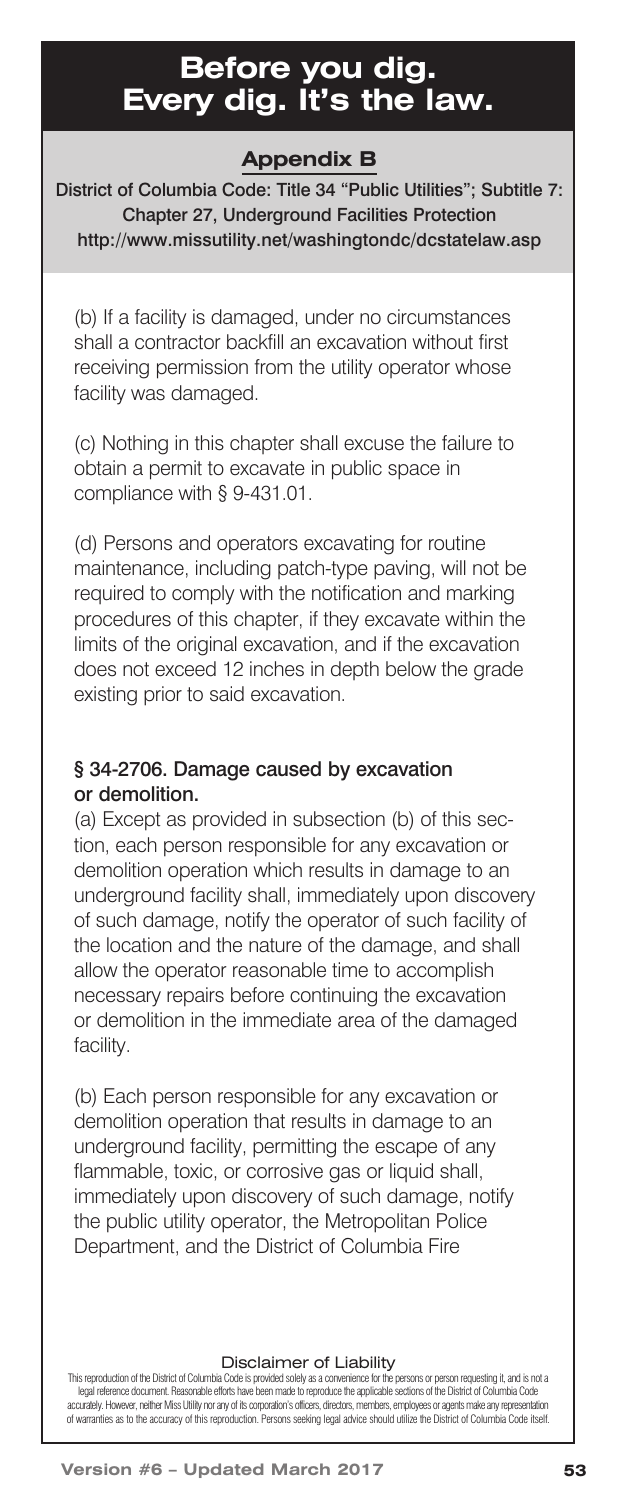#### **Appendix B**

District of Columbia Code: Title 34 "Public Utilities"; Subtitle 7: Chapter 27, Underground Facilities Protection http://www.missutility.net/washingtondc/dcstatelaw.asp

Department, and shall take any other action which may be reasonably necessary to protect persons and property.

§ 34-2707. Liability for damages; civil penalty. (a) If any underground facility is damaged through the fault of any person, that person shall be liable to the owner of the underground facility for the total cost of the repair or, if necessary, the replacement of the damaged underground facility.

(b) If any underground facility is damaged by any person carrying out excavation or demolition without having complied with the notice provisions of this chapter, that person shall be liable to the owner of the underground facility for treble the cost of the repair or replacement of the damaged underground facility.

(c) Any person who violates any provision of this chapter shall be subject to a civil penalty of \$2,500 for the first violation, \$3,500 for the second violation, and \$5,000 for the third or subsequent violation. Action to recover the civil penalties provided for in this section shall be brought by the Corporation Counsel of the District of Columbia in the Superior Court of the District of Columbia. All penalties recovered from such action, including reasonable attorney's fees, shall be paid into the General Fund

of the District of Columbia.

#### § 34-2708. Mandamus or injunction.

If any person proposes to engage or is engaging in excavation or demolition in the District of Columbia without complying with this chapter, or in a negligent or unsafe manner, or by using a procedure which has resulted in, or is likely to result in, damage to an

#### Disclaimer of Liability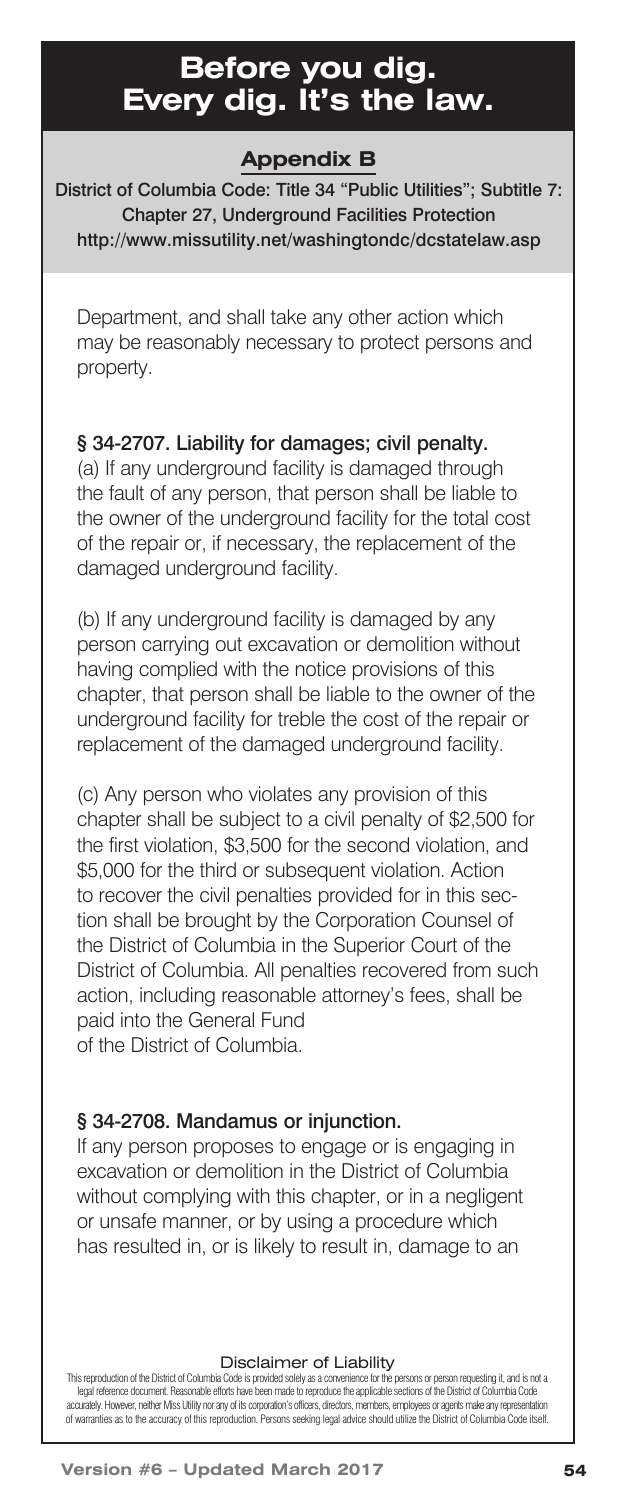#### **Appendix B**

District of Columbia Code: Title 34 "Public Utilities"; Subtitle 7: Chapter 27, Underground Facilities Protection http://www.missutility.net/washingtondc/dcstatelaw.asp

underground facility, the owner of such underground facility or the Corporation Counsel may commence an action in the Superior Court of the District of Columbia, for the purpose of having such negligent or unsafe excavation or demolition stopped and prevented, by either mandamus or injunction. The Court may join as parties any persons necessary or proper to make its judgment or process effective and, if appropriate, shall issue a final order granting such relief.

#### § 34-2709. Emergency excavation or demolition.

Compliance with the notice requirements of § 34-2704 shall not be required for an emergency excavation or demolition involving an imminent danger to life, health, or property; provided that reasonable precautions have been taken to protect underground facilities. The appropriate public utility operators shall, in any event, be notified directly and as soon as possible. An imminent danger to life, health, or property exists whenever there is a substantial likelihood that loss of life, health, or property will result before the procedures under § 34-2704 can be fully complied with.

#### Disclaimer of Liability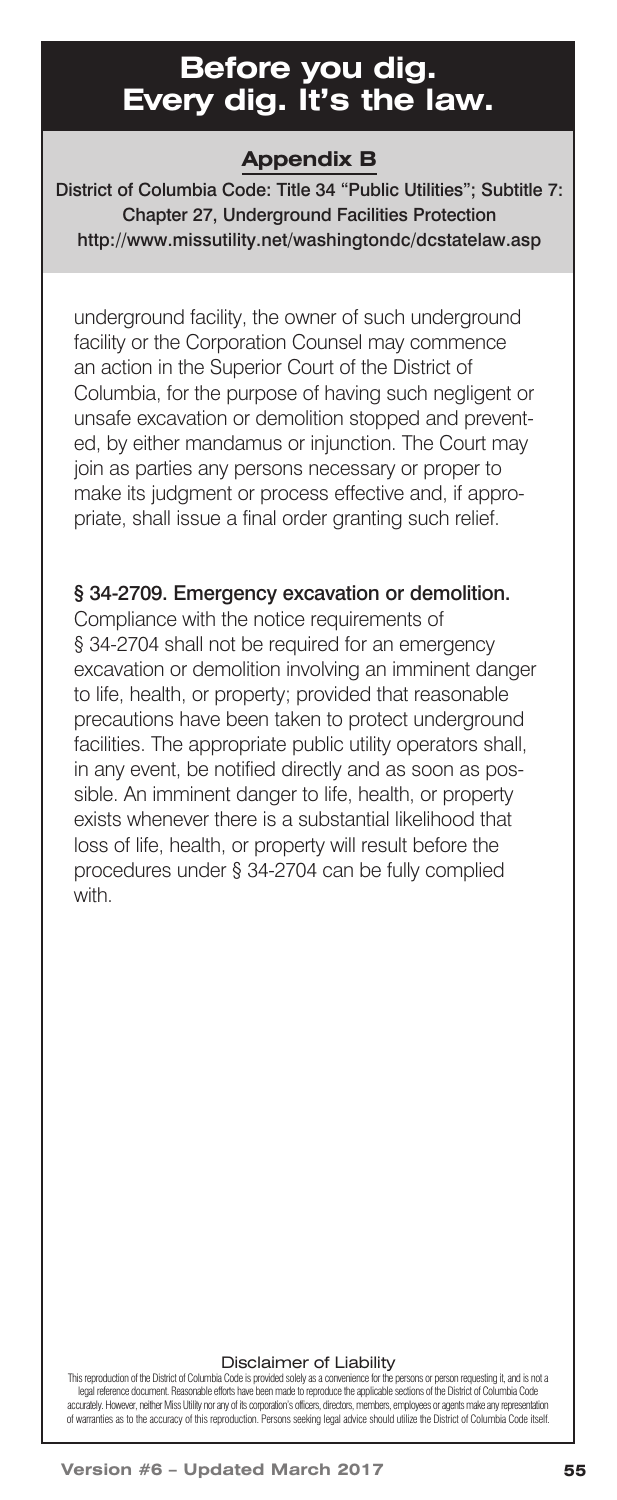#### § 1926.650 - Scope, application, and definitions applicable to this subpart.

(a) Scope and application. This subpart applies to all open excavations made in the earth's surface. Excavations are defined to include trenches.

(b) Definitions applicable to this subpart (refer to Web site for definitions).

#### § 1926.651 - Specific excavation requirements.

(a) Surface encumbrances. All surface encumbrances that are located so as to create a hazard to employees shall be removed or supported, as necessary, to safeguard employees.

(b) Underground installations.

(b)(1) The estimated location of utility installations, such as sewer, telephone, fuel, electric, water lines, or any other underground installations that reasonably may be expected to be encountered during excavation work, shall be determined prior to opening an excavation. (b)(2) Utility companies or owners shall be contacted within established or customary local response times, advised of the proposed work, and asked to establish the location of the utility underground installations prior to the start of actual excavation. When utility companies or owners cannot respond to a request to locate underground utility installations within 24 hours (unless a longer period is required by state or local law), or cannot establish the exact location of these installations, the employer may proceed, provided the employer does so with caution, and provided detection equipment or other acceptable means to locate utility installations are used. (b)(3) When excavation operations approach the

estimated location of underground installations, the exact location of the installations shall be determined by safe and acceptable means.

(b)(4) While the excavation is open, underground installations shall be protected, supported or removed as necessary to safeguard employees.

(c)(2) Means of egress from trench excavations. A stairway, ladder, ramp or other safe means of egress shall be located in trench excavations that are 4 feet (1.22 m) or more in depth so as to require no more than 25 feet (7.62 m) of lateral travel for employees. (d) Exposure to vehicular traffic. Employees exposed to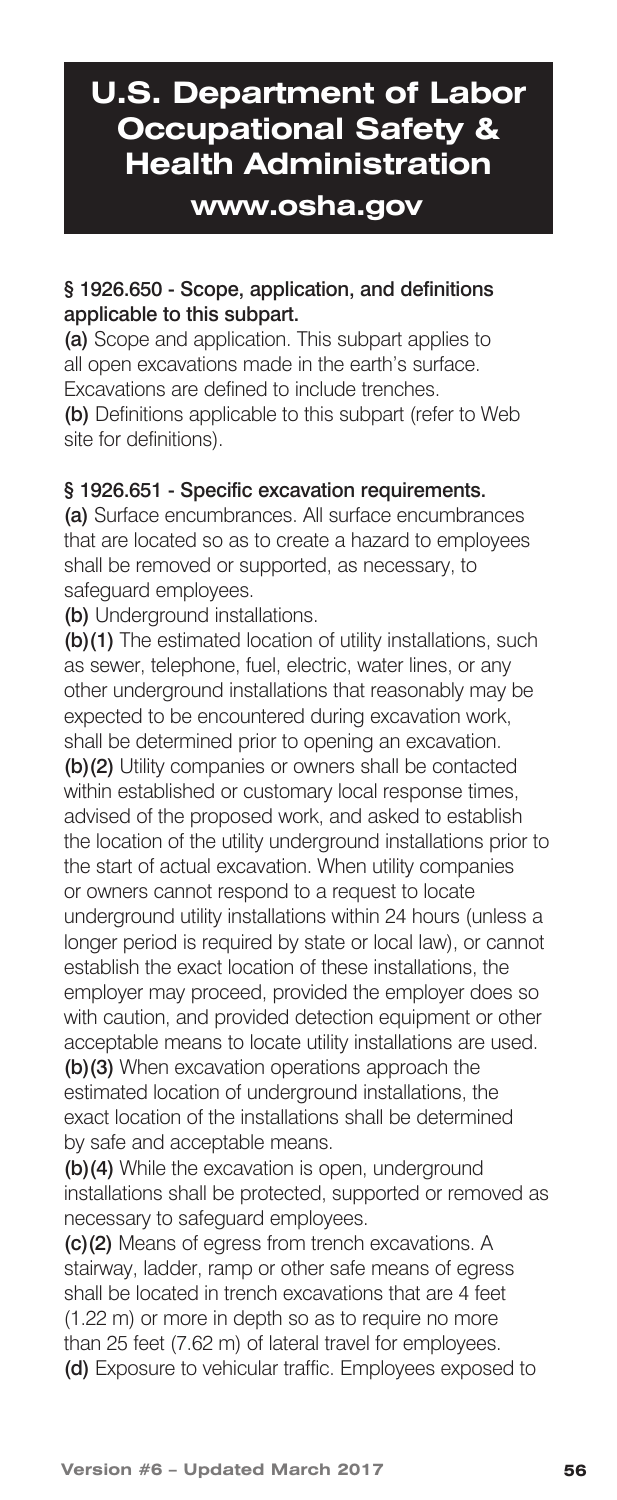public vehicular traffic shall be provided with, and shall wear, warning vests or other suitable garments marked with or made of reflectorized or high-visibility material. (e) Exposure to falling loads. No employee shall be permitted underneath loads handled by lifting or digging equipment. Employees shall be required to stand away from any vehicle being loaded or unloaded to avoid being struck by any spillage or falling materials. Operators may remain in the cabs of vehicles being loaded or unloaded when the vehicles are equipped, in accordance with 1926.601(b)(6), to provide adequate protection for the operator during loading and unloading operations.

(f) Warning system for mobile equipment. When mobile equipment is operated adjacent to an excavation, or when such equipment is required to approach the edge of an excavation, and the operator does not have a clear and direct view of the edge of the excavation, a warning system shall be utilized such as barricades, hand or mechanical signals, or stop logs. If possible, the grade should be away from the excavation.

(h) Protection from hazards associated with water accumulation.

(h)(1) Employees shall not work in excavations in which there is accumulated water, or in excavations in which water is accumulating, unless adequate precautions have been taken to protect employees against the hazards posed by water accumulation. The precautions necessary to protect employees adequately vary with each situation, but could include special support or shield systems to protect from cave-ins, water removal to control the level of accumulating water, or use of a safety harness and lifeline.

(h)(2) If water is controlled or prevented from accumulating by the use of water removal equipment, the water removal equipment and operations shall be monitored by a competent person to ensure proper operation.

(h)(3) If excavation work interrupts the natural drainage of surface water (such as streams), diversion ditches, dikes, or other suitable means shall be used to prevent surface water from entering the excavation and to provide adequate drainage of the area adjacent to the excavation. Excavations subject to runoff from heavy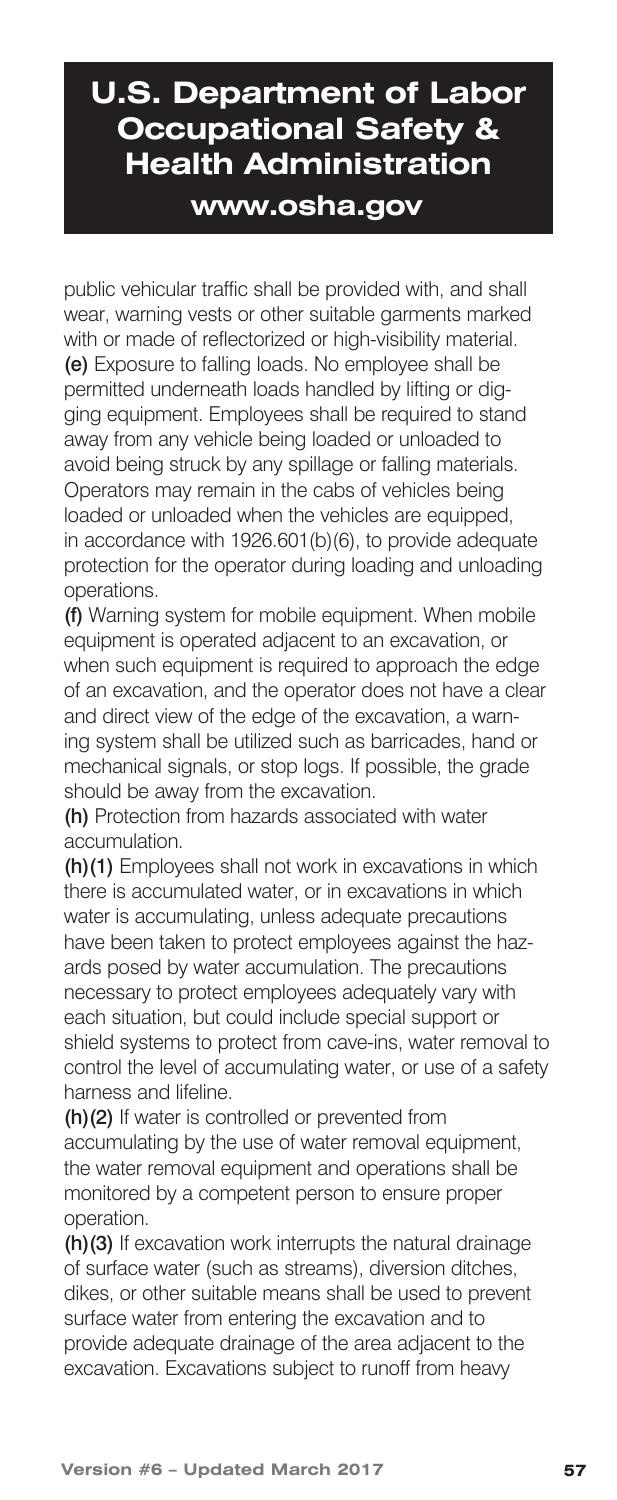rains will require an inspection by a competent person and compliance with paragraphs (h)(1) and (h)(2) of this section.

(i) Stability of adjacent structures.

(i)(1) Where the stability of adjoining buildings, walls, or other structures is endangered by excavation operations, support systems such as shoring, bracing, or underpinning shall be provided to ensure the stability of such structures for the protection of employees.

(i)(2) Excavation below the level of the base or footing of any foundation or retaining wall that could be reasonably expected to pose a hazard to employees shall not be permitted except when:

(i)(2)(i) A support system, such as underpinning, is provided to ensure the safety of employees and the stability of the structure; or

(i)(2)(ii) The excavation is in stable rock; or

(i)(2)(iii) A registered professional engineer has approved the determination that the structure is sufficiently removed from the excavation so as to be unaffected by the excavation activity; or

(i)(2)(iv) A registered professional engineer has approved the determination that such excavation work will not pose a hazard to employees.

(i)(3) Sidewalks, pavements and appurtenant structure shall not be undermined unless a support system or another method of protection is provided to protect employees from the possible collapse of such structures. (j) Protection of employees from loose rock or soil.

(j)(1) Adequate protection shall be provided to protect employees from loose rock or soil that could pose a hazard by falling or rolling from an excavation face. Such protection shall consist of scaling to remove loose material; installation of protective barricades at intervals as necessary on the face to stop and contain falling material; or other means that provide equivalent protection.

(j)(2) Employees shall be protected from excavated or other materials or equipment that could pose a hazard by falling or rolling into excavations. Protection shall be provided by placing and keeping such materials or equipment at least 2 feet (.61 m) from the edge of excavations, or by the use of retaining devices that are sufficient to prevent materials or equipment from falling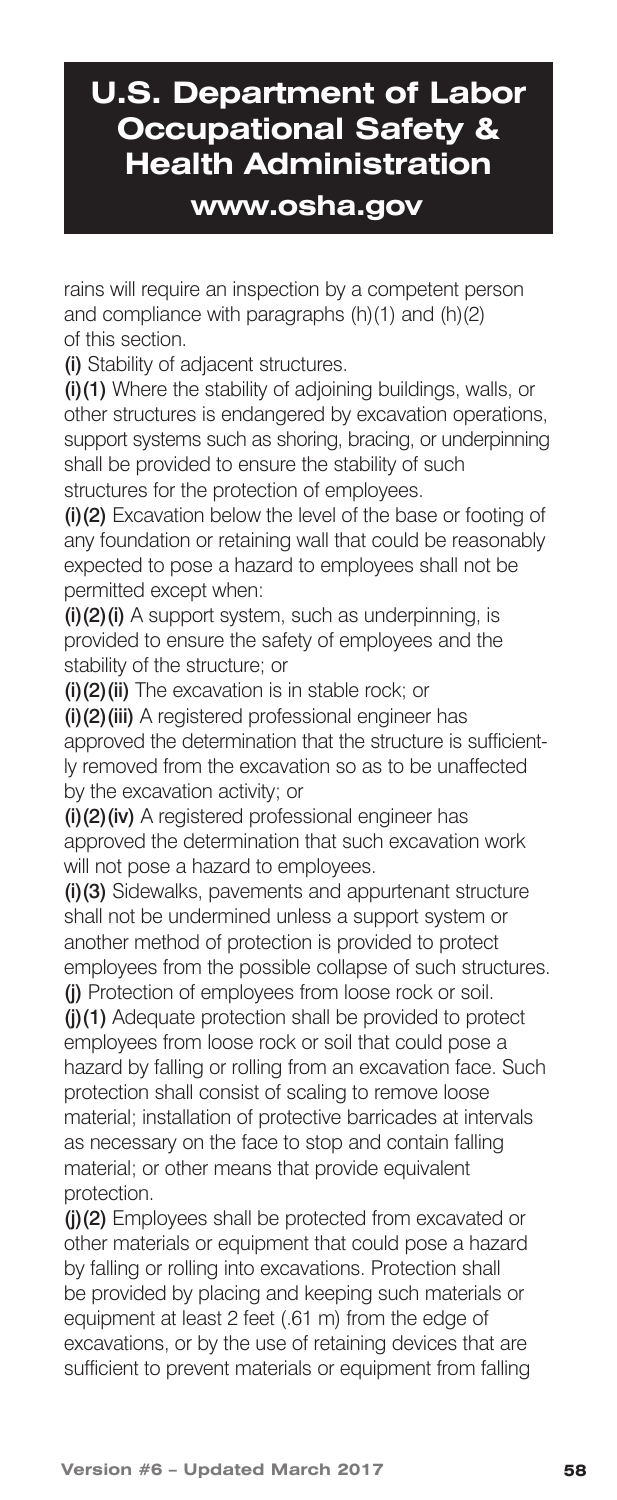or rolling into excavations, or by a combination of both if necessary.

(k) Inspections.

(k)(1) Daily inspections of excavations, the adjacent areas, and protective systems shall be made by a competent person for evidence of a situation that could result in possible cave-ins, indications of failure of protective systems, hazardous atmospheres, or other hazardous conditions. An inspection shall be conducted by the competent person prior to the start of work and as needed throughout the shift. Inspections shall also be made after every rainstorm or other hazard-increasing occurrence. These inspections are only required when employee exposure can be reasonably anticipated. (k)(2) Where the competent person finds evidence of a situation that could result in a possible cave-in, indications of failure of protective systems, hazardous atmospheres, or other hazardous conditions, exposed employees shall be removed from the hazardous area until the necessary precautions have been taken to ensure their safety.

(l) Walkways shall be provided where employees or equipment are required or permitted to cross over excavations. Guardrails which comply with 1926.502(b) shall be provided where walkways are 6 feet (1.8 m) or more above lower levels.

District of Columbia Official Code 2001 Edition Division V. Local Business Affairs Title 34. Public Utilities Subtitle VII. Miscellaneous Chapter 27. Underground Facilities Protection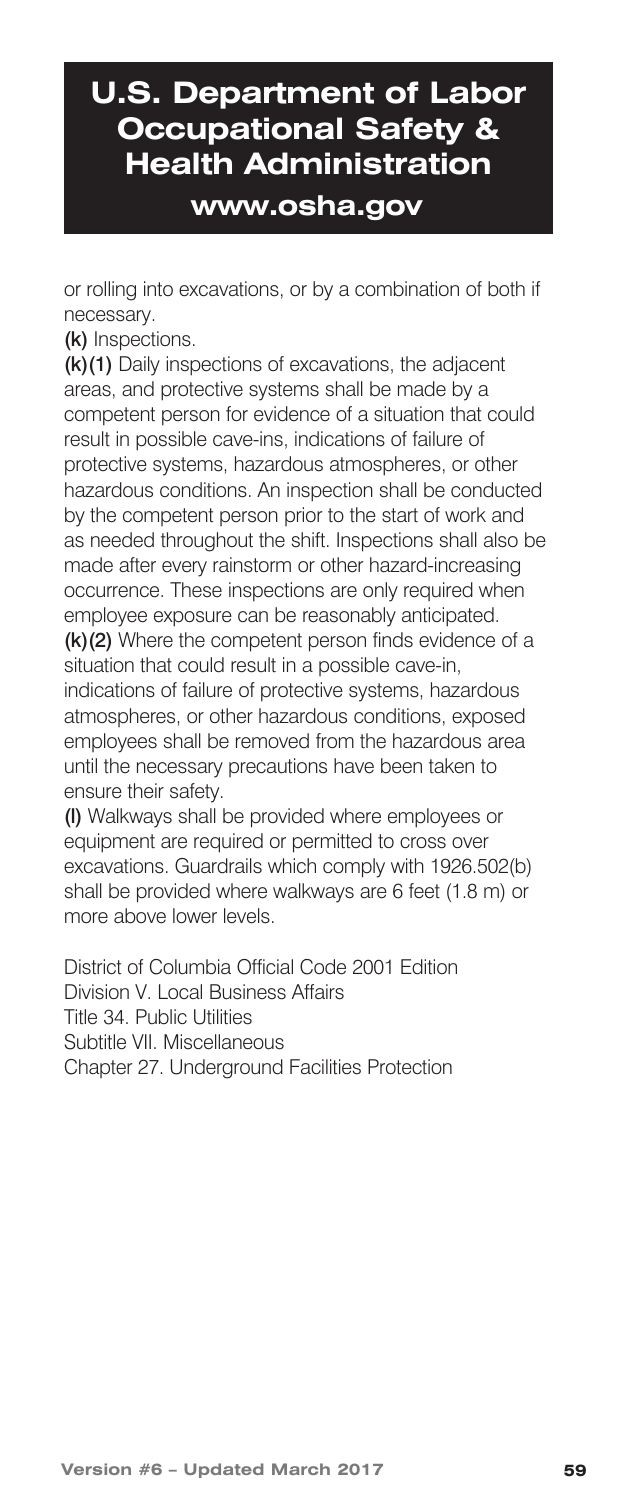### **A shortcut list of frequently visited links at missutility.net:**

- 1. http://www.missutility.net/callcenterinformation Provides general information about the Miss Utility center.
- 2. http://www.missutility.net/searchstatus Allows the user to search the status of a ticket by ticket number, excavator or location.
- 3. http://www.missutility.net/itic Offers an online ticketing system to expedite requests.
- 4. http://www.missutility.net/excavators Offers an online database of safety and training resources, as well as directions for requesting videos or safety presentations by a Miss Utility damage prevention expert.
- 5. http://www.missutility.net/missutilityawards/ maryland\_awards.asp

Houses information about the Dig Smart Awards and Locator Achievement Awards coordinated by the Miss Utility of Maryland and Washington, D.C., Damage Prevention Committee.